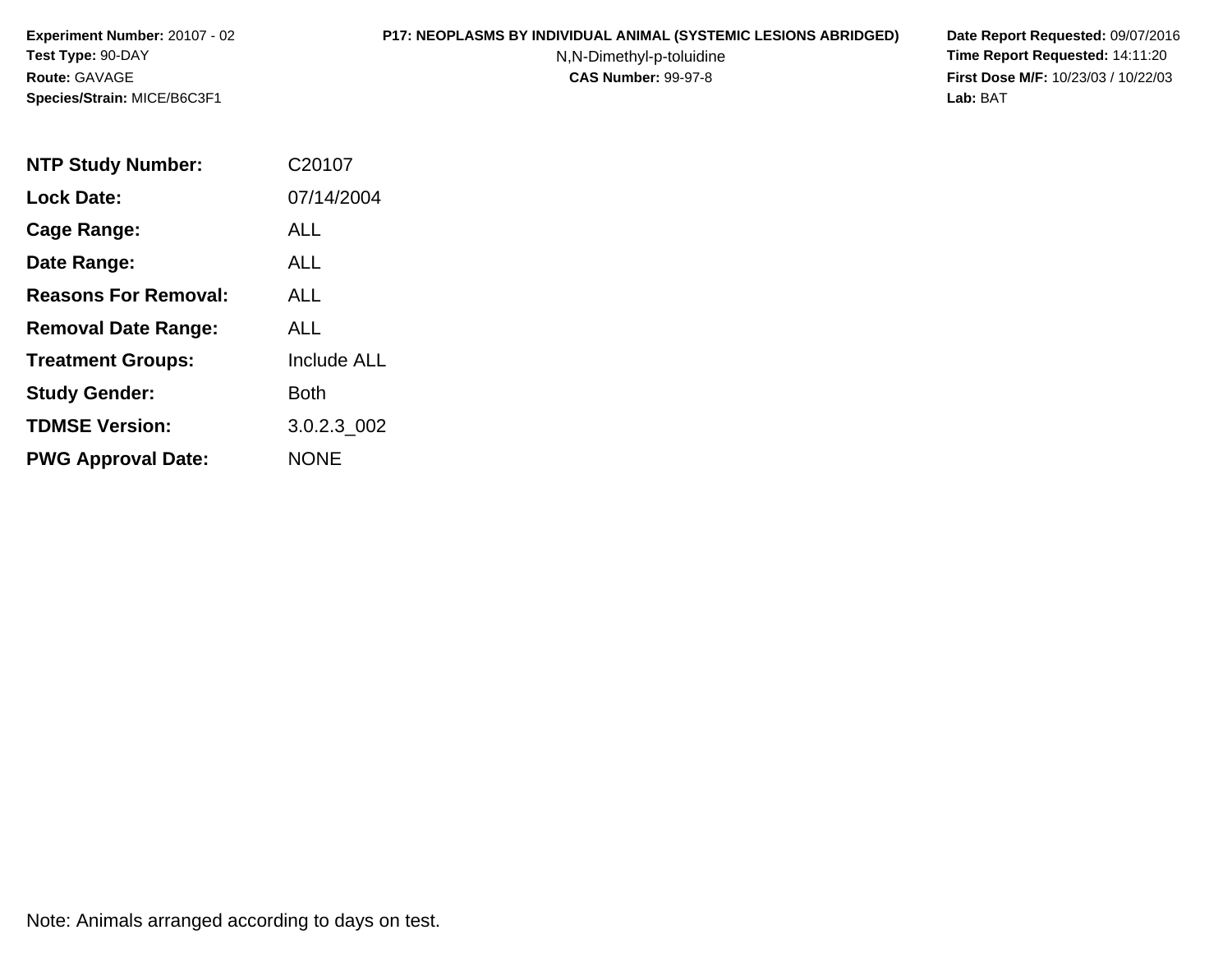# **P17: NEOPLASMS BY INDIVIDUAL ANIMAL (SYSTEMIC LESIONS ABRIDGED) Date Report Requested:** 09/07/2016

N,N-Dimethyl-p-toluidine

| <b>B6C3F1 MICE MALE</b>                                                                                                                                             | DAY ON TEST      | $\begin{smallmatrix}0\0\0\9\end{smallmatrix}$<br>3                                | $\begin{smallmatrix}0\\0\end{smallmatrix}$<br>$\boldsymbol{9}$<br>$\mathbf{3}$ | $\pmb{0}$<br>$\mathbf 0$<br>9<br>3        | $\pmb{0}$<br>$\mathbf 0$<br>$\boldsymbol{9}$<br>$\mathbf{3}$                       | $\mathbf 0$<br>$\mathbf 0$<br>9<br>3                             | $\mathbf 0$<br>$\mathbf 0$<br>$\overline{9}$<br>3                       | $\mathbf 0$<br>$\pmb{0}$<br>9<br>3                               | $\mathbf 0$<br>$\pmb{0}$<br>9<br>$\mathbf{3}$ | $\boldsymbol{0}$<br>$\mathbf 0$<br>9<br>3                     | 0<br>$\mathbf 0$<br>9<br>3                           |                                                                                               |              |
|---------------------------------------------------------------------------------------------------------------------------------------------------------------------|------------------|-----------------------------------------------------------------------------------|--------------------------------------------------------------------------------|-------------------------------------------|------------------------------------------------------------------------------------|------------------------------------------------------------------|-------------------------------------------------------------------------|------------------------------------------------------------------|-----------------------------------------------|---------------------------------------------------------------|------------------------------------------------------|-----------------------------------------------------------------------------------------------|--------------|
| 0 MG/KG                                                                                                                                                             | <b>ANIMAL ID</b> | $\pmb{0}$<br>$\overline{0}$ <sub>0</sub><br>$\mathsf{O}\xspace$<br>$\overline{1}$ | $\pmb{0}$<br>$\mathbf 0$<br>$\mathbf 0$<br>$\mathbf 0$<br>$\sqrt{2}$           | 0<br>$\mathbf 0$<br>0<br>$\mathbf 0$<br>3 | $\mathbf 0$<br>$\mathbf 0$<br>$\mathbf 0$<br>$\mathbf 0$<br>$\boldsymbol{\Lambda}$ | 0<br>$\mathbf 0$<br>$\mathbf 0$<br>$\mathbf 0$<br>$\overline{5}$ | $\mathbf 0$<br>$\mathbf 0$<br>$\mathbf 0$<br>$\mathbf 0$<br>$6^{\circ}$ | 0<br>$\mathbf 0$<br>$\mathbf 0$<br>$\mathbf 0$<br>$\overline{7}$ | $\mathbf 0$<br>$\mathbf 0$<br>0<br>0<br>8     | $\mathbf 0$<br>$\mathbf 0$<br>$\mathbf 0$<br>$\mathbf 0$<br>9 | 0<br>$\mathbf 0$<br>$\mathbf 0$<br>$\mathbf{1}$<br>0 |                                                                                               | * TOTALS     |
| <b>ALIMENTARY SYSTEM</b>                                                                                                                                            |                  |                                                                                   |                                                                                |                                           |                                                                                    |                                                                  |                                                                         |                                                                  |                                               |                                                               |                                                      |                                                                                               |              |
| Esophagus                                                                                                                                                           |                  |                                                                                   |                                                                                |                                           |                                                                                    |                                                                  |                                                                         |                                                                  |                                               |                                                               | $\overline{ }$                                       |                                                                                               | 10           |
| Gallbladder                                                                                                                                                         |                  |                                                                                   |                                                                                |                                           |                                                                                    |                                                                  |                                                                         |                                                                  |                                               |                                                               | $+$                                                  |                                                                                               | 10           |
| Intestine Large, Cecum                                                                                                                                              |                  |                                                                                   |                                                                                |                                           |                                                                                    |                                                                  |                                                                         |                                                                  |                                               | $\pm$                                                         | $+$                                                  |                                                                                               | 10           |
| Intestine Large, Colon                                                                                                                                              |                  |                                                                                   |                                                                                |                                           |                                                                                    |                                                                  |                                                                         |                                                                  |                                               |                                                               | $+$                                                  |                                                                                               | 10           |
| Intestine Large, Rectum                                                                                                                                             |                  | $\pm$                                                                             |                                                                                |                                           |                                                                                    |                                                                  |                                                                         |                                                                  |                                               |                                                               | $+$                                                  |                                                                                               | 10           |
| Intestine Small, Duodenum                                                                                                                                           |                  |                                                                                   |                                                                                |                                           |                                                                                    |                                                                  |                                                                         |                                                                  |                                               |                                                               | $\ddot{}$                                            |                                                                                               | 10           |
| Intestine Small, Ileum                                                                                                                                              |                  |                                                                                   |                                                                                |                                           |                                                                                    |                                                                  |                                                                         |                                                                  |                                               |                                                               | $\overline{1}$                                       |                                                                                               | 10           |
| Intestine Small, Jejunum                                                                                                                                            |                  |                                                                                   |                                                                                |                                           |                                                                                    |                                                                  |                                                                         |                                                                  |                                               |                                                               | $\ddot{}$                                            |                                                                                               | 10           |
| Liver                                                                                                                                                               |                  |                                                                                   |                                                                                |                                           |                                                                                    |                                                                  |                                                                         |                                                                  |                                               |                                                               | $^{+}$                                               |                                                                                               | 10           |
| Pancreas                                                                                                                                                            |                  |                                                                                   |                                                                                |                                           |                                                                                    |                                                                  |                                                                         |                                                                  |                                               | $\pm$                                                         | $+$                                                  |                                                                                               | 10           |
| Salivary Glands                                                                                                                                                     |                  |                                                                                   |                                                                                |                                           |                                                                                    |                                                                  |                                                                         |                                                                  |                                               |                                                               | $+$                                                  |                                                                                               | 10           |
| Stomach, Forestomach                                                                                                                                                |                  |                                                                                   |                                                                                |                                           |                                                                                    |                                                                  |                                                                         |                                                                  |                                               |                                                               | $\ddot{}$                                            |                                                                                               | 10           |
| Stomach, Glandular                                                                                                                                                  |                  |                                                                                   |                                                                                |                                           |                                                                                    |                                                                  |                                                                         |                                                                  |                                               |                                                               | $\ddot{}$                                            |                                                                                               | 10           |
| Tooth                                                                                                                                                               |                  |                                                                                   |                                                                                |                                           |                                                                                    |                                                                  |                                                                         |                                                                  |                                               | $\ddot{}$                                                     |                                                      |                                                                                               | $\mathbf{1}$ |
| <b>CARDIOVASCULAR SYSTEM</b>                                                                                                                                        |                  |                                                                                   |                                                                                |                                           |                                                                                    |                                                                  |                                                                         |                                                                  |                                               |                                                               |                                                      |                                                                                               |              |
| <b>Blood Vessel</b>                                                                                                                                                 |                  | $+$                                                                               | $\overline{+}$                                                                 |                                           |                                                                                    |                                                                  |                                                                         |                                                                  |                                               |                                                               | $+$                                                  |                                                                                               | 10           |
| *  Total animals with tissue examined microscopically; Total animals with tumor<br>+  Tissue examined microscopically<br>X  Lesion present<br>I Insufficient tissue |                  |                                                                                   |                                                                                |                                           |                                                                                    |                                                                  |                                                                         |                                                                  |                                               |                                                               | $D_{200}$                                            | M  Missing tissue<br>A  Autolysis precludes evaluation<br>BLANK  Not examined microscopically |              |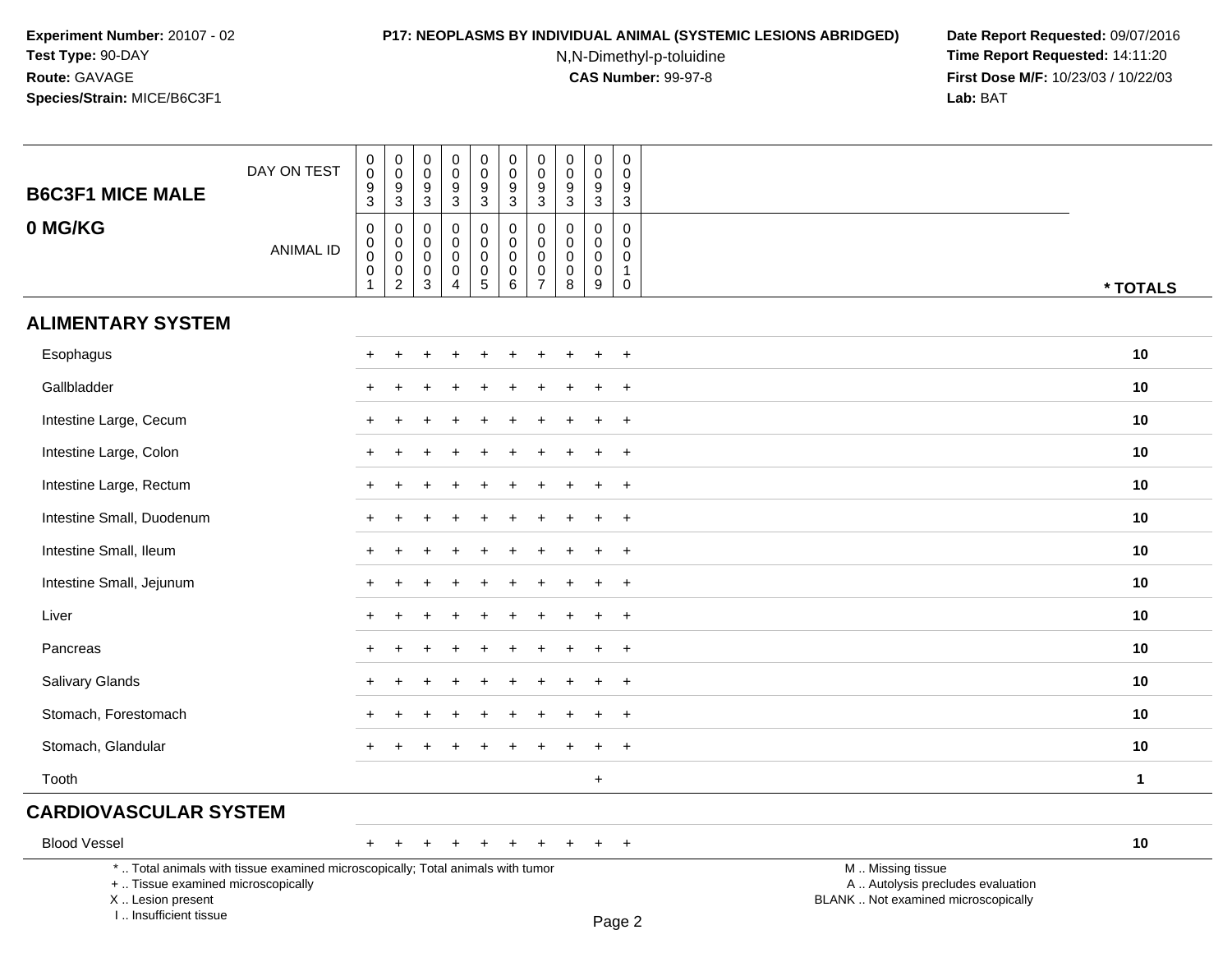#### **P17: NEOPLASMS BY INDIVIDUAL ANIMAL (SYSTEMIC LESIONS ABRIDGED) Date Report Requested:** 09/07/2016

N,N-Dimethyl-p-toluidine

 **Time Report Requested:** 14:11:20 **First Dose M/F:** 10/23/03 / 10/22/03<br>**Lab:** BAT **Lab:** BAT

| <b>B6C3F1 MICE MALE</b><br>0 MG/KG | DAY ON TEST<br>ANIMAL ID | 0<br>$\boldsymbol{0}$<br>9<br>$\ensuremath{\mathsf{3}}$<br>0<br>$\begin{smallmatrix}0\0\0\end{smallmatrix}$ | $_{\rm 0}^{\rm 0}$<br>$\boldsymbol{9}$<br>$\sqrt{3}$<br>0<br>$\pmb{0}$<br>$\mathbf 0$ | $_{\rm 0}^{\rm 0}$<br>$\boldsymbol{9}$<br>$\mathbf{3}$<br>$\mathbf 0$<br>$_{\rm 0}^{\rm 0}$ | $_{\rm 0}^{\rm 0}$<br>$\boldsymbol{9}$<br>3<br>$\boldsymbol{0}$<br>$\pmb{0}$<br>$\mathsf 0$ | $\pmb{0}$<br>$\pmb{0}$<br>$\boldsymbol{9}$<br>$\mathbf{3}$<br>$\pmb{0}$<br>$\pmb{0}$<br>$\mathbf 0$ | $\begin{smallmatrix} 0\\0 \end{smallmatrix}$<br>$\boldsymbol{9}$<br>3<br>$\pmb{0}$<br>$_{\rm 0}^{\rm 0}$ | $\pmb{0}$<br>$\pmb{0}$<br>$9\,$<br>3<br>0<br>$\pmb{0}$ | $_{\rm 0}^{\rm 0}$<br>$\boldsymbol{9}$<br>$\sqrt{3}$<br>0<br>$\pmb{0}$<br>$\mathbf 0$ | $\pmb{0}$<br>$\mathbf 0$<br>$\boldsymbol{9}$<br>3<br>0<br>0<br>0 | $\mathbf 0$<br>0<br>$\boldsymbol{9}$<br>$\ensuremath{\mathsf{3}}$<br>0<br>0<br>$\Omega$ |          |
|------------------------------------|--------------------------|-------------------------------------------------------------------------------------------------------------|---------------------------------------------------------------------------------------|---------------------------------------------------------------------------------------------|---------------------------------------------------------------------------------------------|-----------------------------------------------------------------------------------------------------|----------------------------------------------------------------------------------------------------------|--------------------------------------------------------|---------------------------------------------------------------------------------------|------------------------------------------------------------------|-----------------------------------------------------------------------------------------|----------|
|                                    |                          | 0                                                                                                           | $\begin{smallmatrix} 0\\2 \end{smallmatrix}$                                          | $\pmb{0}$<br>$\mathbf{3}$                                                                   | $\pmb{0}$<br>4                                                                              | $\pmb{0}$<br>$5\phantom{.0}$                                                                        | $\pmb{0}$<br>6                                                                                           | 0<br>$\rightarrow$                                     | $\pmb{0}$<br>8                                                                        | 0<br>9                                                           | 0                                                                                       | * TOTALS |
| Heart                              |                          | $\ddot{}$                                                                                                   |                                                                                       |                                                                                             | ÷                                                                                           |                                                                                                     |                                                                                                          |                                                        |                                                                                       | $\ddot{}$                                                        | $+$                                                                                     | $10$     |
| <b>ENDOCRINE SYSTEM</b>            |                          |                                                                                                             |                                                                                       |                                                                                             |                                                                                             |                                                                                                     |                                                                                                          |                                                        |                                                                                       |                                                                  |                                                                                         |          |
| <b>Adrenal Cortex</b>              |                          | $+$                                                                                                         | ÷.                                                                                    | $\pm$                                                                                       | $\pm$                                                                                       | $+$                                                                                                 | $+$                                                                                                      | $+$                                                    | $+$                                                                                   | $+$                                                              | $+$                                                                                     | 10       |
| Adrenal Medulla                    |                          | $\pm$                                                                                                       |                                                                                       |                                                                                             | $\pm$                                                                                       | $+$                                                                                                 | $+$                                                                                                      | $+$                                                    | $\pm$                                                                                 | $+$                                                              | $+$                                                                                     | 10       |
| Islets, Pancreatic                 |                          |                                                                                                             |                                                                                       |                                                                                             | $\ddot{}$                                                                                   | $+$                                                                                                 | $+$                                                                                                      | $+$                                                    | $+$                                                                                   | $\ddot{}$                                                        | $+$                                                                                     | 10       |
| Parathyroid Gland                  |                          | $+$                                                                                                         |                                                                                       |                                                                                             |                                                                                             |                                                                                                     | $\div$                                                                                                   | ÷                                                      |                                                                                       | $\pm$                                                            | $+$                                                                                     | 10       |
| <b>Pituitary Gland</b>             |                          | $+$                                                                                                         |                                                                                       |                                                                                             | $\div$                                                                                      |                                                                                                     | $+$                                                                                                      | ÷.                                                     |                                                                                       | $\pm$                                                            | $+$                                                                                     | 10       |
| <b>Thyroid Gland</b>               |                          | $+$                                                                                                         | $\pm$                                                                                 |                                                                                             | $\mathbf +$                                                                                 |                                                                                                     | ÷                                                                                                        | +                                                      |                                                                                       | $\pm$                                                            | $+$                                                                                     | 10       |

# **GENERAL BODY SYSTEM**

NONE

### **GENITAL SYSTEM**

| Epididymis             |  | + + + + + + + + + + |  |  |  |  | 10 |
|------------------------|--|---------------------|--|--|--|--|----|
| <b>Preputial Gland</b> |  | + + + + + + + + + + |  |  |  |  | 10 |
| Prostate               |  | + + + + + + + + + + |  |  |  |  | 10 |
| <b>Seminal Vesicle</b> |  | + + + + + + + + + + |  |  |  |  | 10 |
| <b>Testes</b>          |  | + + + + + + + + + + |  |  |  |  | 10 |

# **HEMATOPOIETIC SYSTEM**

\* .. Total animals with tissue examined microscopically; Total animals with tumor

+ .. Tissue examined microscopically

X .. Lesion present

I .. Insufficient tissue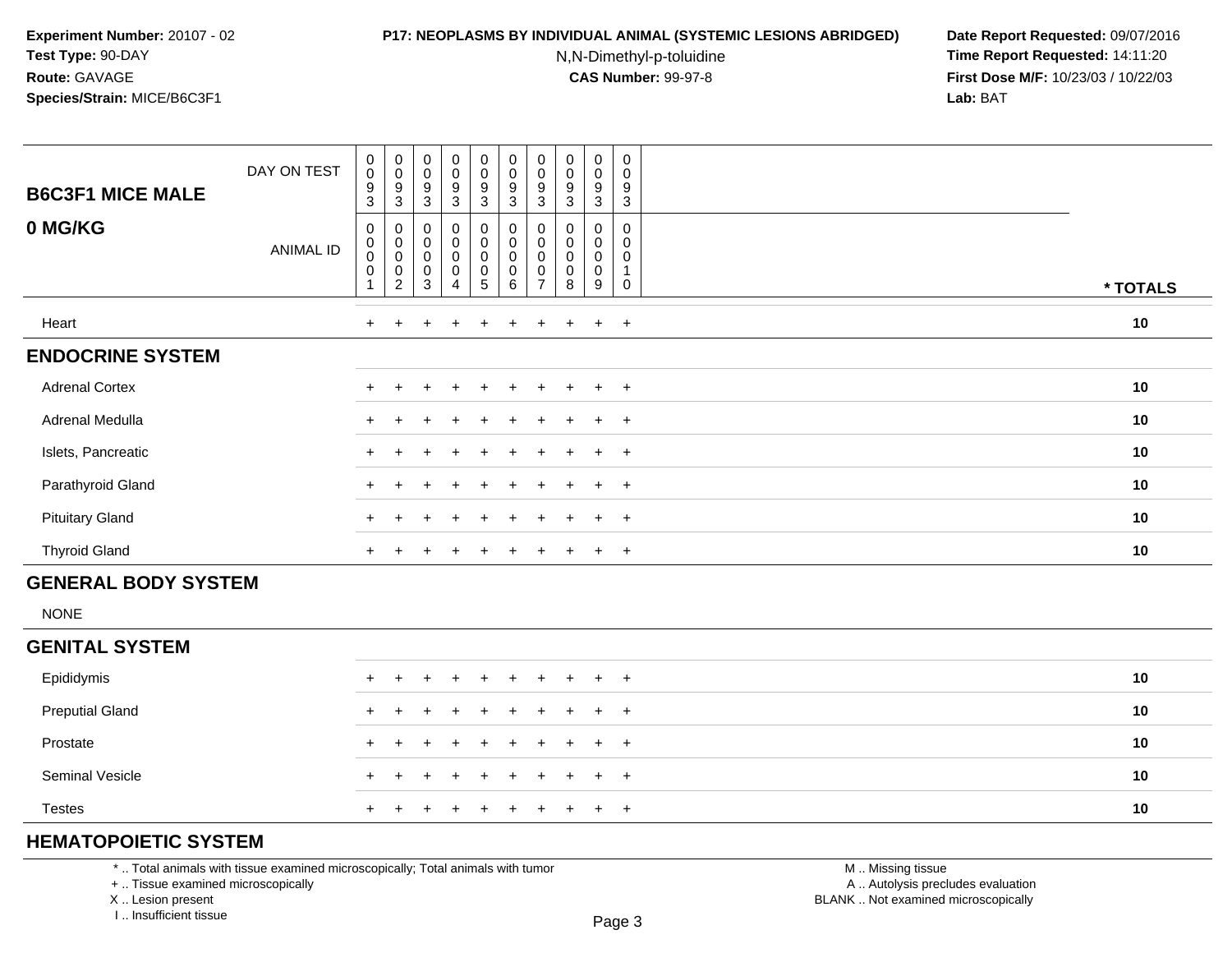#### **P17: NEOPLASMS BY INDIVIDUAL ANIMAL (SYSTEMIC LESIONS ABRIDGED) Date Report Requested:** 09/07/2016

N,N-Dimethyl-p-toluidine

 **Time Report Requested:** 14:11:20 **First Dose M/F:** 10/23/03 / 10/22/03<br>**Lab:** BAT **Lab:** BAT

| <b>B6C3F1 MICE MALE</b>     | DAY ON TEST      | $\pmb{0}$<br>$\pmb{0}$<br>$\frac{9}{3}$                          | $\pmb{0}$<br>$\mathbf 0$<br>$\frac{9}{3}$                                                    | $\pmb{0}$<br>$\mathsf{O}\xspace$<br>$\boldsymbol{9}$<br>$\mathbf{3}$ | $\mathsf{O}\xspace$<br>$\pmb{0}$<br>$\frac{9}{3}$ | $_{\rm 0}^{\rm 0}$<br>$\frac{9}{3}$                                  | $\pmb{0}$<br>$\pmb{0}$<br>$\frac{9}{3}$                 | $\pmb{0}$<br>0<br>9<br>3                            | $\pmb{0}$<br>$\pmb{0}$<br>$\frac{9}{3}$                  | $\pmb{0}$<br>$\pmb{0}$<br>$\boldsymbol{9}$<br>$\mathbf{3}$ | $\boldsymbol{0}$<br>$\mathbf 0$<br>9<br>$\mathbf{3}$ |           |
|-----------------------------|------------------|------------------------------------------------------------------|----------------------------------------------------------------------------------------------|----------------------------------------------------------------------|---------------------------------------------------|----------------------------------------------------------------------|---------------------------------------------------------|-----------------------------------------------------|----------------------------------------------------------|------------------------------------------------------------|------------------------------------------------------|-----------|
| 0 MG/KG                     | <b>ANIMAL ID</b> | $\,0\,$<br>$\pmb{0}$<br>$\mathbf 0$<br>$\pmb{0}$<br>$\mathbf{1}$ | $\boldsymbol{0}$<br>$\mathbf 0$<br>$\pmb{0}$<br>$\begin{smallmatrix} 0\\2 \end{smallmatrix}$ | 0<br>0<br>$\mathbf 0$<br>$\pmb{0}$<br>$\overline{3}$                 | 0<br>$\pmb{0}$<br>$\pmb{0}$<br>$\frac{0}{4}$      | $\pmb{0}$<br>$\ddot{\mathbf{0}}$<br>$\pmb{0}$<br>$\overline{0}$<br>5 | $\pmb{0}$<br>$\pmb{0}$<br>$\pmb{0}$<br>$\overline{0}$ 6 | 0<br>$\Omega$<br>$\mathbf 0$<br>0<br>$\overline{7}$ | 0<br>$\mathbf 0$<br>$\mathbf 0$<br>$\boldsymbol{0}$<br>8 | 0<br>0<br>$\mathbf 0$<br>$\pmb{0}$<br>9                    | $\mathbf 0$<br>$\Omega$<br>0<br>$\mathbf{1}$<br>0    | * TOTALS  |
| <b>Bone Marrow</b>          |                  | $\ddot{}$                                                        | +                                                                                            |                                                                      | ٠                                                 |                                                                      | $\ddot{}$                                               |                                                     |                                                          | $\ddot{}$                                                  | $\overline{+}$                                       | 10        |
| Lymph Node, Mandibular      |                  | $\ddot{}$                                                        |                                                                                              |                                                                      | +                                                 |                                                                      | ÷                                                       |                                                     |                                                          | $\ddot{}$                                                  | $+$                                                  | 10        |
| Lymph Node, Mesenteric      |                  | $\ddot{}$                                                        | $\ddot{}$                                                                                    |                                                                      | $\div$                                            |                                                                      | ÷                                                       |                                                     |                                                          | $\ddot{}$                                                  | $+$                                                  | 10        |
| Spleen                      |                  | $\ddot{}$                                                        |                                                                                              |                                                                      |                                                   |                                                                      |                                                         |                                                     |                                                          | $\ddot{}$                                                  | $\overline{+}$                                       | 10        |
| Thymus                      |                  | $+$                                                              |                                                                                              |                                                                      |                                                   |                                                                      | $\div$                                                  |                                                     |                                                          | $\ddot{}$                                                  | $+$                                                  | 10        |
| <b>INTEGUMENTARY SYSTEM</b> |                  |                                                                  |                                                                                              |                                                                      |                                                   |                                                                      |                                                         |                                                     |                                                          |                                                            |                                                      |           |
| Mammary Gland               |                  | M                                                                | M                                                                                            | M                                                                    | M                                                 | M                                                                    | M                                                       |                                                     | M M                                                      | M M                                                        |                                                      | $\pmb{0}$ |
| Skin                        |                  | $+$                                                              | $\pm$                                                                                        | ÷.                                                                   | $\ddot{}$                                         |                                                                      | $\div$                                                  | $\pm$                                               |                                                          | $\ddot{}$                                                  | $^{+}$                                               | 10        |
| MUSCULOSKELETAL SYSTEM      |                  |                                                                  |                                                                                              |                                                                      |                                                   |                                                                      |                                                         |                                                     |                                                          |                                                            |                                                      |           |
| Bone                        |                  | $+$                                                              | $+$                                                                                          | $\ddot{}$                                                            | $\ddot{}$                                         | $+$                                                                  | $+$                                                     | $+$                                                 | $+$                                                      | $+$                                                        | $+$                                                  | 10        |
| <b>NERVOUS SYSTEM</b>       |                  |                                                                  |                                                                                              |                                                                      |                                                   |                                                                      |                                                         |                                                     |                                                          |                                                            |                                                      |           |
| <b>Brain</b>                |                  | $+$                                                              | $\pm$                                                                                        | $\div$                                                               | $\ddot{}$                                         | $\ddot{}$                                                            | $\ddot{}$                                               | $+$                                                 | $+$                                                      | $+$                                                        | $+$                                                  | 10        |
| <b>RESPIRATORY SYSTEM</b>   |                  |                                                                  |                                                                                              |                                                                      |                                                   |                                                                      |                                                         |                                                     |                                                          |                                                            |                                                      |           |
| Lung                        |                  | $+$                                                              | $\div$                                                                                       | ÷.                                                                   | $\ddot{}$                                         |                                                                      | $\div$                                                  | ÷                                                   |                                                          | $\ddot{}$                                                  | $+$                                                  | 10        |
| Nose                        |                  | ÷                                                                |                                                                                              |                                                                      |                                                   |                                                                      |                                                         |                                                     |                                                          | $\ddot{}$                                                  | $\overline{+}$                                       | 10        |
| Trachea                     |                  | $\ddot{}$                                                        |                                                                                              |                                                                      |                                                   |                                                                      |                                                         |                                                     |                                                          | $\ddot{}$                                                  | $\overline{+}$                                       | 10        |
| COFOIAL CEMOFO CVOTEM       |                  |                                                                  |                                                                                              |                                                                      |                                                   |                                                                      |                                                         |                                                     |                                                          |                                                            |                                                      |           |

## **SPECIAL SENSES SYSTEM**

\* .. Total animals with tissue examined microscopically; Total animals with tumor

+ .. Tissue examined microscopically

X .. Lesion present

I .. Insufficient tissue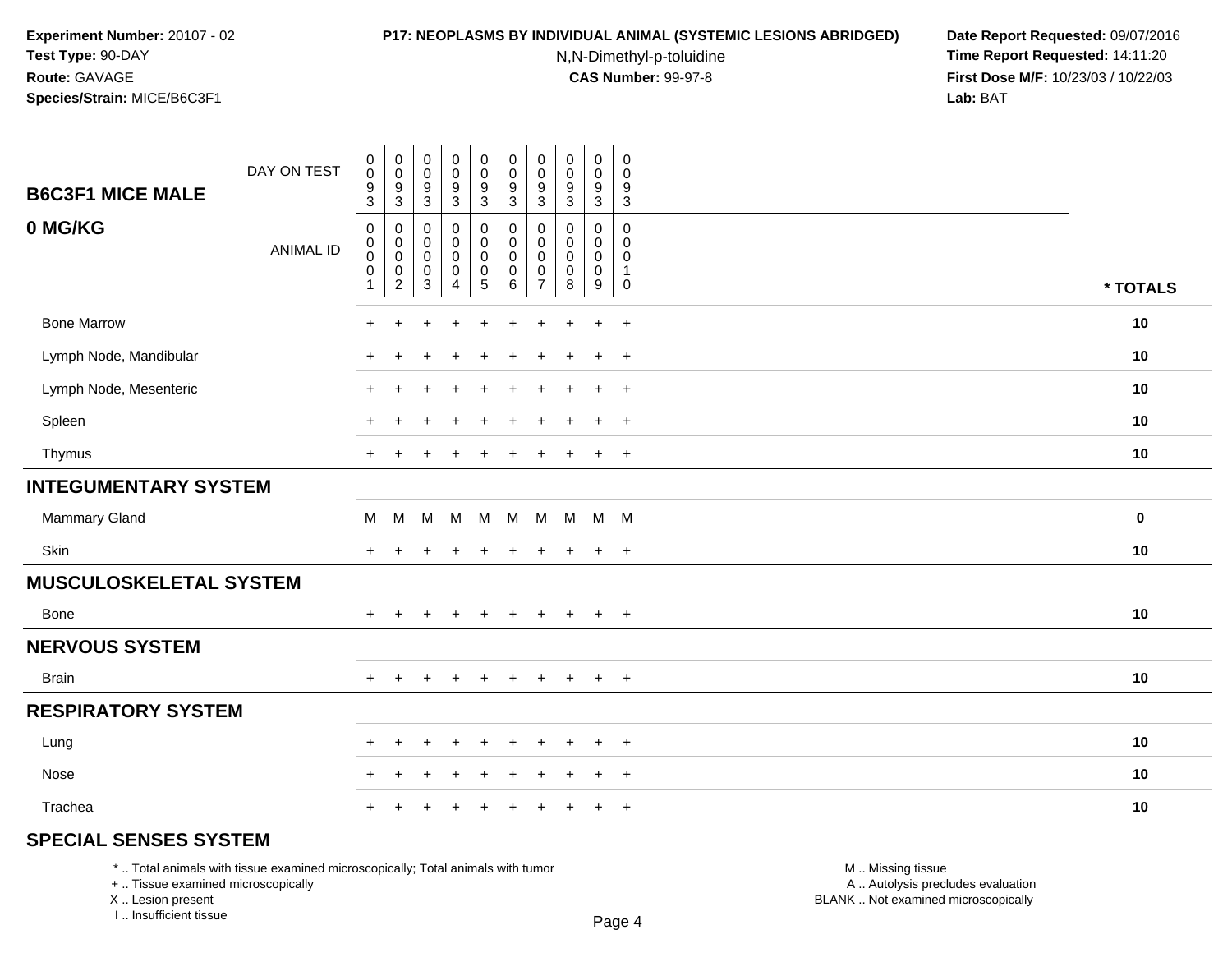### **P17: NEOPLASMS BY INDIVIDUAL ANIMAL (SYSTEMIC LESIONS ABRIDGED) Date Report Requested:** 09/07/2016

N,N-Dimethyl-p-toluidine

| <b>B6C3F1 MICE MALE</b> | DAY ON TEST | $\begin{smallmatrix} 0\\0 \end{smallmatrix}$<br>$\boldsymbol{9}$<br>3 | $_{\rm 0}^{\rm 0}$<br>9<br>3                                                       | $\begin{smallmatrix}0\\0\end{smallmatrix}$<br>9<br>3                             | $_0^0$<br>9<br>3                                    | $_{\rm 0}^{\rm 0}$<br>$\boldsymbol{9}$<br>3               | $\begin{smallmatrix} 0\\0 \end{smallmatrix}$<br>$\boldsymbol{9}$<br>$\mathbf{3}$ | $\begin{smallmatrix} 0\\0 \end{smallmatrix}$<br>9<br>3 | $\begin{smallmatrix}0\\0\end{smallmatrix}$<br>9<br>3 | $\begin{smallmatrix}0\0\0\end{smallmatrix}$<br>9<br>3 | $\pmb{0}$<br>$\mathbf 0$<br>9<br>3 |          |
|-------------------------|-------------|-----------------------------------------------------------------------|------------------------------------------------------------------------------------|----------------------------------------------------------------------------------|-----------------------------------------------------|-----------------------------------------------------------|----------------------------------------------------------------------------------|--------------------------------------------------------|------------------------------------------------------|-------------------------------------------------------|------------------------------------|----------|
| 0 MG/KG                 | ANIMAL ID   | 0<br>$\mathbf 0$<br>$\mathbf 0$<br>$\pmb{0}$                          | $\begin{matrix} 0 \\ 0 \\ 0 \end{matrix}$<br>$\mathsf{O}\xspace$<br>$\overline{2}$ | $\boldsymbol{0}$<br>$\begin{smallmatrix}0\\0\end{smallmatrix}$<br>$\pmb{0}$<br>3 | $\begin{matrix} 0 \\ 0 \\ 0 \end{matrix}$<br>0<br>4 | $\begin{matrix} 0 \ 0 \ 0 \end{matrix}$<br>$\pmb{0}$<br>5 | $\begin{smallmatrix}0\\0\\0\end{smallmatrix}$<br>$\pmb{0}$<br>6                  | 0<br>$_{\rm 0}^{\rm 0}$<br>0<br>$\overline{ }$         | $\pmb{0}$<br>$\mathbf 0$<br>8                        | 0<br>0<br>0<br>0<br>9                                 | 0<br>0<br>0<br>$\Omega$            | * TOTALS |
| Eye                     |             |                                                                       |                                                                                    | ÷                                                                                | $\ddot{}$                                           | $+$                                                       | $\pm$                                                                            | $\pm$                                                  | $+$                                                  | $+$                                                   | $+$                                | 10       |
| Harderian Gland         |             | $^+$                                                                  | $\pm$                                                                              |                                                                                  | $\ddot{}$                                           | $\pm$                                                     | $+$                                                                              | $+$                                                    | $+$                                                  | $+$ $+$                                               |                                    | 10       |
| <b>URINARY SYSTEM</b>   |             |                                                                       |                                                                                    |                                                                                  |                                                     |                                                           |                                                                                  |                                                        |                                                      |                                                       |                                    |          |
| Kidney                  |             |                                                                       |                                                                                    |                                                                                  |                                                     | $+$                                                       |                                                                                  | $\ddot{}$                                              | $+$                                                  | $+$                                                   | $+$                                | 10       |
| <b>Urinary Bladder</b>  |             | $+$                                                                   |                                                                                    | ÷                                                                                | $\pm$                                               | $+$                                                       | $+$                                                                              | $+$                                                    | $+$                                                  | $+$                                                   | $+$                                | 10       |
| <b>SYSTEMIC LESIONS</b> |             |                                                                       |                                                                                    |                                                                                  |                                                     |                                                           |                                                                                  |                                                        |                                                      |                                                       |                                    |          |
| Multiple Organ          |             |                                                                       |                                                                                    |                                                                                  |                                                     | $\pm$                                                     | $+$                                                                              | $+$                                                    | $+$                                                  | $+$                                                   | $+$                                | 10       |

I .. Insufficient tissue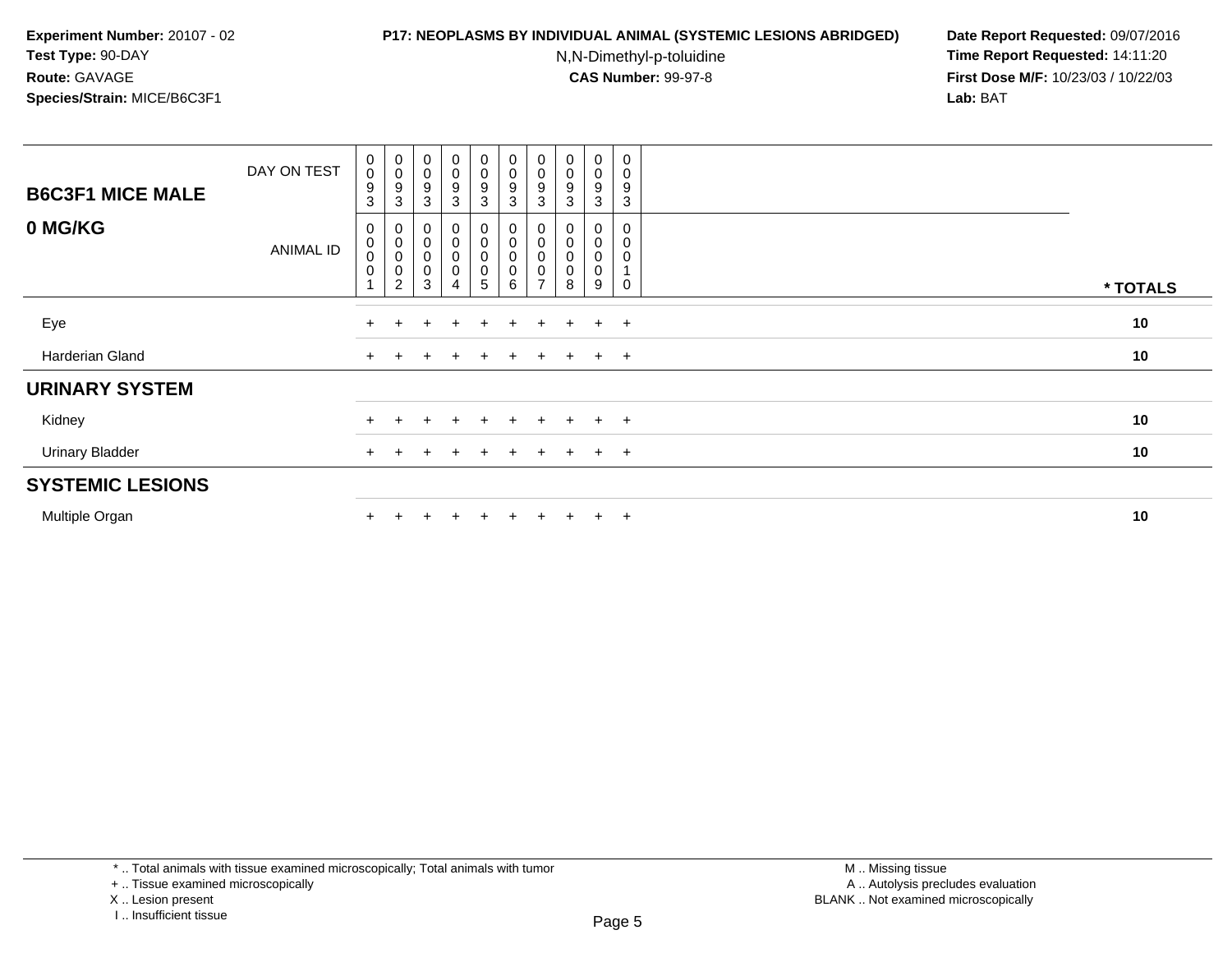## **P17: NEOPLASMS BY INDIVIDUAL ANIMAL (SYSTEMIC LESIONS ABRIDGED) Date Report Requested:** 09/07/2016

N,N-Dimethyl-p-toluidine

 **Time Report Requested:** 14:11:20 **First Dose M/F:** 10/23/03 / 10/22/03<br>**Lab:** BAT **Lab:** BAT

| <b>B6C3F1 MICE MALE</b>      | DAY ON TEST      | 0<br>$\pmb{0}$<br>$\boldsymbol{9}$<br>3             | $\mathbf 0$<br>$\mathbf 0$<br>$9\,$<br>3      | $\boldsymbol{0}$<br>$\boldsymbol{0}$<br>$\boldsymbol{9}$<br>$\mathbf{3}$ | 0<br>$\mathbf 0$<br>9<br>3       | 0<br>$\mathbf 0$<br>9<br>3         | $\boldsymbol{0}$<br>$\mathsf 0$<br>$\boldsymbol{9}$<br>3 | $\pmb{0}$<br>$\mathbf 0$<br>$\boldsymbol{9}$<br>3       | $\mathbf 0$<br>$\pmb{0}$<br>$\boldsymbol{9}$<br>3 | $\mathbf 0$<br>0<br>9<br>3                            | $\pmb{0}$<br>$\boldsymbol{0}$<br>$9\,$<br>$\mathbf{3}$    |          |  |
|------------------------------|------------------|-----------------------------------------------------|-----------------------------------------------|--------------------------------------------------------------------------|----------------------------------|------------------------------------|----------------------------------------------------------|---------------------------------------------------------|---------------------------------------------------|-------------------------------------------------------|-----------------------------------------------------------|----------|--|
| 15 MG/KG                     | <b>ANIMAL ID</b> | 0<br>0<br>$\pmb{0}$<br>$\mathbf{1}$<br>$\mathbf{1}$ | 0<br>0<br>0<br>$\mathbf{1}$<br>$\overline{2}$ | $\mathbf 0$<br>0<br>$\mathbf 0$<br>$\mathbf{1}$<br>$\mathbf{3}$          | 0<br>0<br>0<br>$\mathbf{1}$<br>4 | 0<br>0<br>0<br>1<br>$\overline{5}$ | 0<br>0<br>0<br>1<br>6                                    | 0<br>0<br>$\mathbf 0$<br>$\mathbf{1}$<br>$\overline{7}$ | 0<br>0<br>$\mathbf 0$<br>1<br>8                   | $\Omega$<br>0<br>0<br>$\mathbf 1$<br>$\boldsymbol{9}$ | $\mathbf 0$<br>$\mathbf 0$<br>$\mathbf 0$<br>$^2_{\rm 0}$ | * TOTALS |  |
| <b>ALIMENTARY SYSTEM</b>     |                  |                                                     |                                               |                                                                          |                                  |                                    |                                                          |                                                         |                                                   |                                                       |                                                           |          |  |
| Liver                        |                  | $\pm$                                               | $\pm$                                         | $\div$                                                                   | $\ddot{}$                        | $\pm$                              | $+$                                                      | $+$                                                     | $+$                                               | $+$                                                   | $+$                                                       | 10       |  |
| <b>CARDIOVASCULAR SYSTEM</b> |                  |                                                     |                                               |                                                                          |                                  |                                    |                                                          |                                                         |                                                   |                                                       |                                                           |          |  |
| <b>NONE</b>                  |                  |                                                     |                                               |                                                                          |                                  |                                    |                                                          |                                                         |                                                   |                                                       |                                                           |          |  |
| <b>ENDOCRINE SYSTEM</b>      |                  |                                                     |                                               |                                                                          |                                  |                                    |                                                          |                                                         |                                                   |                                                       |                                                           |          |  |
| <b>NONE</b>                  |                  |                                                     |                                               |                                                                          |                                  |                                    |                                                          |                                                         |                                                   |                                                       |                                                           |          |  |
| <b>GENERAL BODY SYSTEM</b>   |                  |                                                     |                                               |                                                                          |                                  |                                    |                                                          |                                                         |                                                   |                                                       |                                                           |          |  |
| <b>NONE</b>                  |                  |                                                     |                                               |                                                                          |                                  |                                    |                                                          |                                                         |                                                   |                                                       |                                                           |          |  |
| <b>GENITAL SYSTEM</b>        |                  |                                                     |                                               |                                                                          |                                  |                                    |                                                          |                                                         |                                                   |                                                       |                                                           |          |  |
| <b>NONE</b>                  |                  |                                                     |                                               |                                                                          |                                  |                                    |                                                          |                                                         |                                                   |                                                       |                                                           |          |  |
| <b>HEMATOPOIETIC SYSTEM</b>  |                  |                                                     |                                               |                                                                          |                                  |                                    |                                                          |                                                         |                                                   |                                                       |                                                           |          |  |
| <b>Bone Marrow</b>           |                  | $\div$                                              |                                               |                                                                          |                                  |                                    |                                                          |                                                         |                                                   |                                                       | $\overline{+}$                                            | 10       |  |
| Lymph Node, Mandibular       |                  |                                                     |                                               |                                                                          |                                  |                                    |                                                          |                                                         |                                                   |                                                       | $\overline{1}$                                            | 10       |  |
| Lymph Node, Mesenteric       |                  | $\ddot{}$                                           | ÷                                             |                                                                          |                                  |                                    |                                                          |                                                         | $\div$                                            | $+$                                                   | $^{+}$                                                    | 10       |  |
| Spleen                       |                  | +                                                   |                                               |                                                                          |                                  |                                    |                                                          |                                                         | ÷                                                 | $+$                                                   | $\overline{+}$                                            | 10       |  |
| Thymus                       |                  | $+$                                                 | $+$                                           | $+$                                                                      | $\ddot{}$                        | $\pm$                              | $+$                                                      | $+$                                                     | $+$                                               |                                                       | $+$ $+$                                                   | 10       |  |
| <b>INTEGUMENTARY SYSTEM</b>  |                  |                                                     |                                               |                                                                          |                                  |                                    |                                                          |                                                         |                                                   |                                                       |                                                           |          |  |

\* .. Total animals with tissue examined microscopically; Total animals with tumor

+ .. Tissue examined microscopically

X .. Lesion present

I .. Insufficient tissue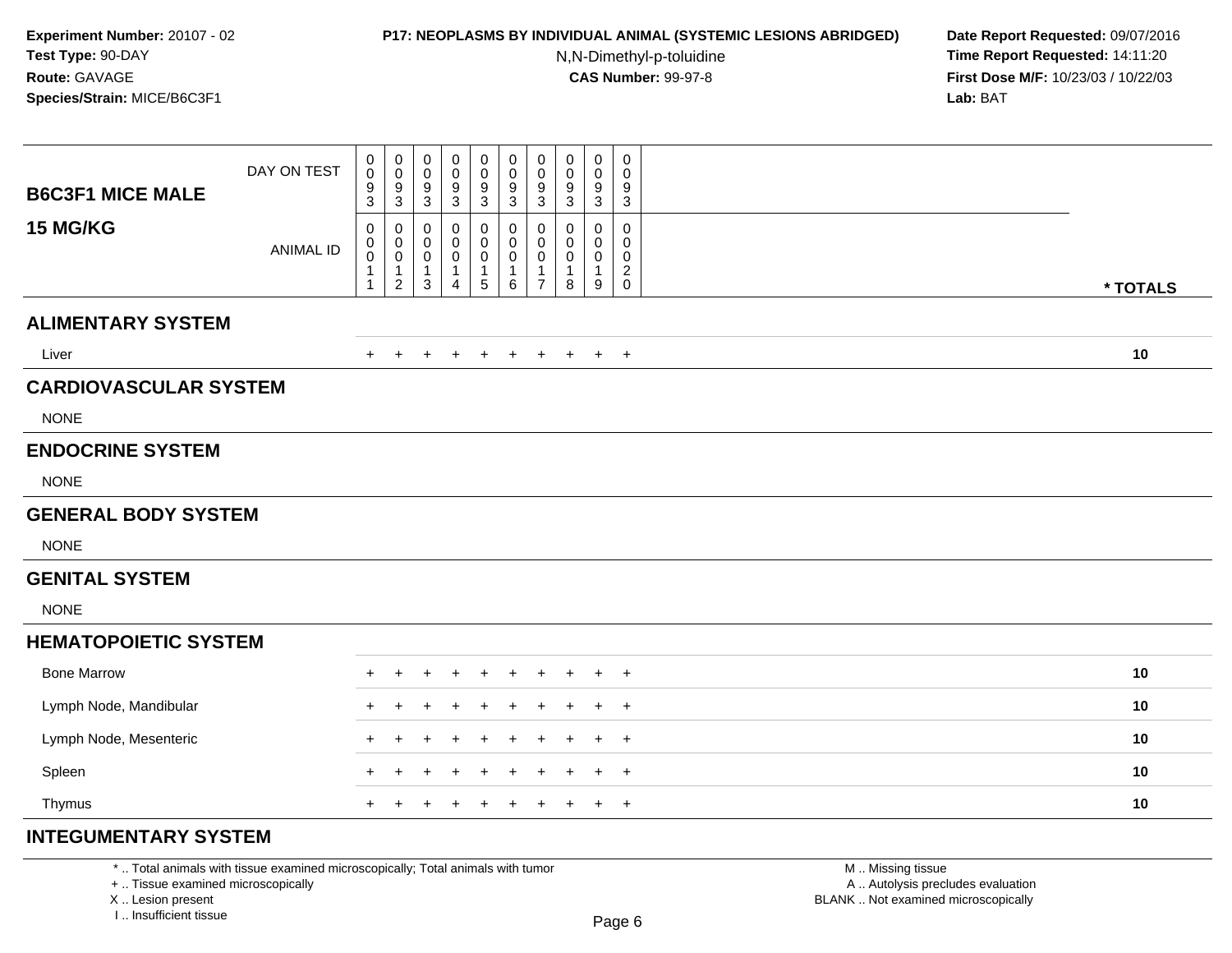### **P17: NEOPLASMS BY INDIVIDUAL ANIMAL (SYSTEMIC LESIONS ABRIDGED) Date Report Requested:** 09/07/2016

N,N-Dimethyl-p-toluidine

 **Time Report Requested:** 14:11:20 **First Dose M/F:** 10/23/03 / 10/22/03<br>**Lab:** BAT **Lab:** BAT

| <b>B6C3F1 MICE MALE</b>       | DAY ON TEST      | 0<br>$\pmb{0}$<br>$\frac{9}{3}$            | $\begin{smallmatrix}0\\0\end{smallmatrix}$<br>$\frac{9}{3}$                                   | 0<br>0<br>9<br>3                 | 0<br>$\mathbf 0$<br>9<br>$\mathbf{3}$                                       | 0<br>$\mathsf 0$<br>$9\,$<br>$\mathfrak{S}$                        | 0<br>$\pmb{0}$<br>$\boldsymbol{9}$<br>3                                    | $\mathbf 0$<br>$\pmb{0}$<br>$9\,$<br>$\overline{3}$     | 0<br>0<br>9<br>$\overline{3}$    | $\pmb{0}$<br>$\mathbf 0$<br>9<br>$\overline{3}$                | 0<br>0<br>9<br>$\sqrt{3}$                              |          |
|-------------------------------|------------------|--------------------------------------------|-----------------------------------------------------------------------------------------------|----------------------------------|-----------------------------------------------------------------------------|--------------------------------------------------------------------|----------------------------------------------------------------------------|---------------------------------------------------------|----------------------------------|----------------------------------------------------------------|--------------------------------------------------------|----------|
| 15 MG/KG                      | <b>ANIMAL ID</b> | 0<br>$\mathbf 0$<br>0<br>1<br>$\mathbf{1}$ | $\mathbf 0$<br>$\begin{smallmatrix} 0\\0 \end{smallmatrix}$<br>$\mathbf{1}$<br>$\overline{2}$ | 0<br>0<br>0<br>$\mathbf{1}$<br>3 | $\mathbf 0$<br>$\mathbf 0$<br>$\mathbf 0$<br>$\mathbf{1}$<br>$\overline{4}$ | 0<br>$\mathbf 0$<br>$\mathsf 0$<br>$\mathbf{1}$<br>$5\phantom{.0}$ | 0<br>$\mathsf{O}\xspace$<br>$\mathsf{O}\xspace$<br>$\mathbf{1}$<br>$\,6\,$ | 0<br>$\mathbf 0$<br>0<br>$\mathbf{1}$<br>$\overline{7}$ | 0<br>0<br>0<br>$\mathbf{1}$<br>8 | $\mathbf 0$<br>$\mathbf 0$<br>$\mathbf 0$<br>$\mathbf{1}$<br>9 | 0<br>$\mathbf 0$<br>0<br>$\overline{2}$<br>$\mathbf 0$ | * TOTALS |
| <b>NONE</b>                   |                  |                                            |                                                                                               |                                  |                                                                             |                                                                    |                                                                            |                                                         |                                  |                                                                |                                                        |          |
| <b>MUSCULOSKELETAL SYSTEM</b> |                  |                                            |                                                                                               |                                  |                                                                             |                                                                    |                                                                            |                                                         |                                  |                                                                |                                                        |          |
| <b>NONE</b>                   |                  |                                            |                                                                                               |                                  |                                                                             |                                                                    |                                                                            |                                                         |                                  |                                                                |                                                        |          |
| <b>NERVOUS SYSTEM</b>         |                  |                                            |                                                                                               |                                  |                                                                             |                                                                    |                                                                            |                                                         |                                  |                                                                |                                                        |          |
| <b>NONE</b>                   |                  |                                            |                                                                                               |                                  |                                                                             |                                                                    |                                                                            |                                                         |                                  |                                                                |                                                        |          |
| <b>RESPIRATORY SYSTEM</b>     |                  |                                            |                                                                                               |                                  |                                                                             |                                                                    |                                                                            |                                                         |                                  |                                                                |                                                        |          |
| Lung                          |                  | $+$                                        | $\pm$                                                                                         | $\div$                           | ÷                                                                           | $\ddot{}$                                                          | $\ddot{}$                                                                  | $\ddot{}$                                               | +                                | $\ddot{}$                                                      | $+$                                                    | 10       |
| Nose                          |                  |                                            |                                                                                               |                                  |                                                                             |                                                                    |                                                                            |                                                         |                                  |                                                                | $+$                                                    | 10       |
| Trachea                       |                  | $+$                                        | $\pm$                                                                                         | $\pm$                            | ÷                                                                           | $\ddot{}$                                                          | $\ddot{}$                                                                  | $\ddot{}$                                               | $\pm$                            | $+$                                                            | $+$                                                    | 10       |
| <b>SPECIAL SENSES SYSTEM</b>  |                  |                                            |                                                                                               |                                  |                                                                             |                                                                    |                                                                            |                                                         |                                  |                                                                |                                                        |          |
| <b>NONE</b>                   |                  |                                            |                                                                                               |                                  |                                                                             |                                                                    |                                                                            |                                                         |                                  |                                                                |                                                        |          |
| <b>URINARY SYSTEM</b>         |                  |                                            |                                                                                               |                                  |                                                                             |                                                                    |                                                                            |                                                         |                                  |                                                                |                                                        |          |
| Kidney                        |                  | $+$                                        | $\pm$                                                                                         | $\div$                           | ٠                                                                           | $\ddot{}$                                                          | $\ddot{}$                                                                  | $+$                                                     | $+$                              |                                                                | $+$ $+$                                                | 10       |
| <b>SYSTEMIC LESIONS</b>       |                  |                                            |                                                                                               |                                  |                                                                             |                                                                    |                                                                            |                                                         |                                  |                                                                |                                                        |          |
| Multiple Organ                |                  |                                            |                                                                                               |                                  |                                                                             |                                                                    |                                                                            | $\ddot{}$                                               | $\pm$                            | $\pm$                                                          | $+$                                                    | 10       |
|                               |                  |                                            |                                                                                               |                                  |                                                                             |                                                                    |                                                                            |                                                         |                                  |                                                                |                                                        |          |
|                               |                  |                                            |                                                                                               |                                  |                                                                             |                                                                    |                                                                            |                                                         |                                  |                                                                |                                                        |          |

\* .. Total animals with tissue examined microscopically; Total animals with tumor

+ .. Tissue examined microscopically

X .. Lesion present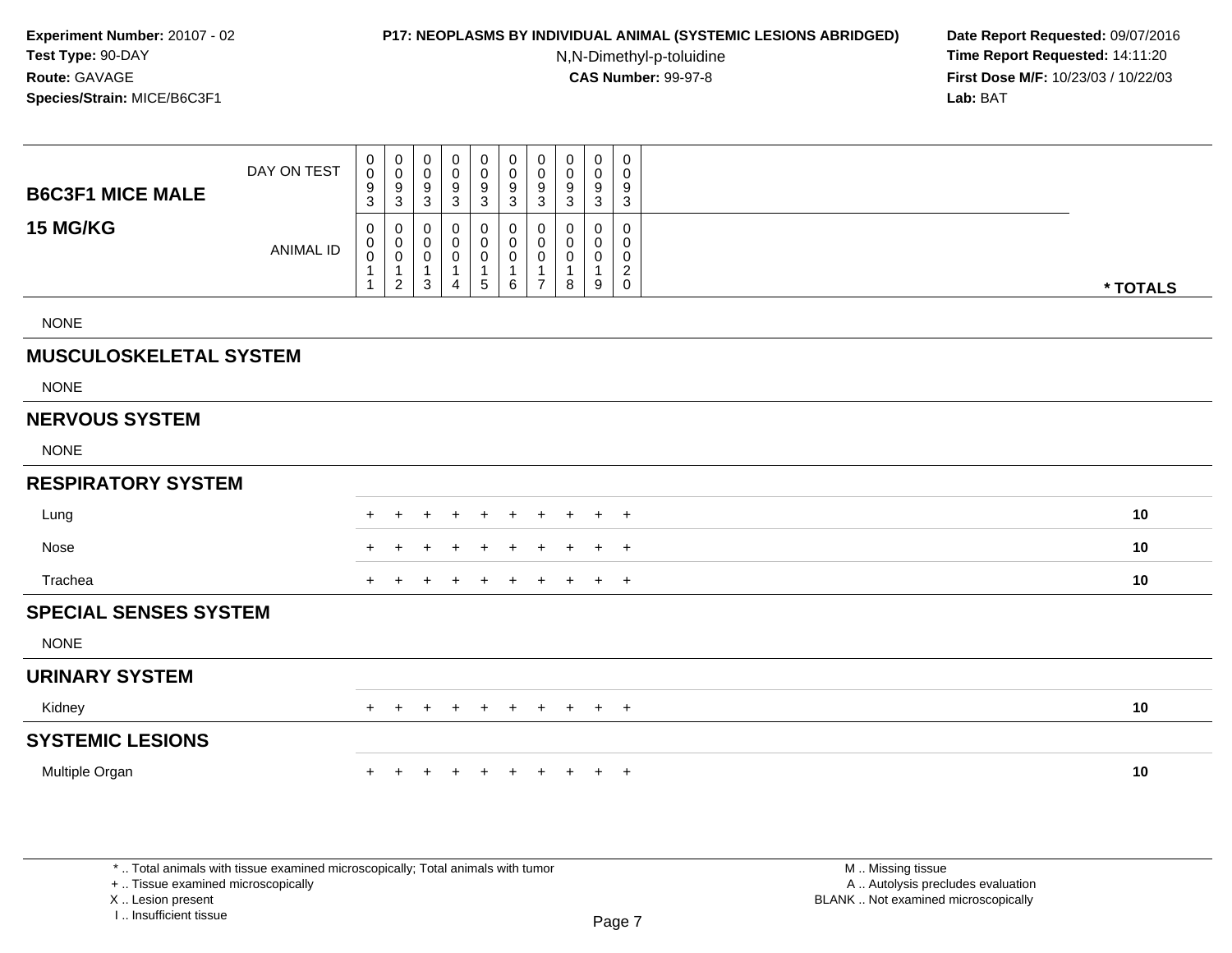### **P17: NEOPLASMS BY INDIVIDUAL ANIMAL (SYSTEMIC LESIONS ABRIDGED) Date Report Requested:** 09/07/2016

N,N-Dimethyl-p-toluidine

 **Time Report Requested:** 14:11:20 **First Dose M/F:** 10/23/03 / 10/22/03<br>**Lab:** BAT **Lab:** BAT

| <b>B6C3F1 MICE MALE</b>      | DAY ON TEST      | 0<br>$\pmb{0}$<br>$\boldsymbol{9}$<br>$\ensuremath{\mathsf{3}}$ | 0<br>$\mathsf{O}\xspace$<br>$\boldsymbol{9}$<br>$\sqrt{3}$ | $\mathbf 0$<br>$\mathbf 0$<br>9<br>$\mathbf{3}$               | 0<br>0<br>9<br>$\ensuremath{\mathsf{3}}$                  | 0<br>$\mathbf 0$<br>9<br>3   | 0<br>$\pmb{0}$<br>$\boldsymbol{9}$<br>$\sqrt{3}$ | $\mathbf 0$<br>$\mathbf 0$<br>$\boldsymbol{9}$<br>$\sqrt{3}$    | 0<br>$\pmb{0}$<br>9<br>$\sqrt{3}$        | 0<br>0<br>9<br>$\mathbf{3}$                                      | 0<br>$\mathbf 0$<br>9<br>$\mathbf{3}$                                   |          |  |
|------------------------------|------------------|-----------------------------------------------------------------|------------------------------------------------------------|---------------------------------------------------------------|-----------------------------------------------------------|------------------------------|--------------------------------------------------|-----------------------------------------------------------------|------------------------------------------|------------------------------------------------------------------|-------------------------------------------------------------------------|----------|--|
| 30 MG/KG                     | <b>ANIMAL ID</b> | 0<br>0<br>$\pmb{0}$<br>$\overline{c}$<br>1                      | 0<br>$\mathbf 0$<br>$\mathsf{O}\xspace$<br>$\frac{2}{2}$   | 0<br>$\mathbf 0$<br>$\mathbf 0$<br>$\sqrt{2}$<br>$\mathbf{3}$ | 0<br>0<br>$\mathbf 0$<br>$\overline{c}$<br>$\overline{4}$ | 0<br>0<br>0<br>$\frac{2}{5}$ | 0<br>0<br>0<br>$\frac{2}{6}$                     | 0<br>$\mathbf 0$<br>$\mathbf 0$<br>$\sqrt{2}$<br>$\overline{7}$ | 0<br>0<br>$\mathbf 0$<br>$\sqrt{2}$<br>8 | $\mathbf 0$<br>$\mathbf 0$<br>$\mathbf 0$<br>$\overline{2}$<br>9 | $\mathbf 0$<br>$\mathbf 0$<br>$\mathbf 0$<br>$\mathsf 3$<br>$\mathbf 0$ | * TOTALS |  |
| <b>ALIMENTARY SYSTEM</b>     |                  |                                                                 |                                                            |                                                               |                                                           |                              |                                                  |                                                                 |                                          |                                                                  |                                                                         |          |  |
| Liver                        |                  | $+$                                                             | $\pm$                                                      | $\div$                                                        | +                                                         | $\ddot{}$                    | $\overline{+}$                                   | $\ddot{}$                                                       | $+$                                      | $+$                                                              | $+$                                                                     | 10       |  |
| <b>CARDIOVASCULAR SYSTEM</b> |                  |                                                                 |                                                            |                                                               |                                                           |                              |                                                  |                                                                 |                                          |                                                                  |                                                                         |          |  |
| <b>NONE</b>                  |                  |                                                                 |                                                            |                                                               |                                                           |                              |                                                  |                                                                 |                                          |                                                                  |                                                                         |          |  |
| <b>ENDOCRINE SYSTEM</b>      |                  |                                                                 |                                                            |                                                               |                                                           |                              |                                                  |                                                                 |                                          |                                                                  |                                                                         |          |  |
| <b>NONE</b>                  |                  |                                                                 |                                                            |                                                               |                                                           |                              |                                                  |                                                                 |                                          |                                                                  |                                                                         |          |  |
| <b>GENERAL BODY SYSTEM</b>   |                  |                                                                 |                                                            |                                                               |                                                           |                              |                                                  |                                                                 |                                          |                                                                  |                                                                         |          |  |
| <b>NONE</b>                  |                  |                                                                 |                                                            |                                                               |                                                           |                              |                                                  |                                                                 |                                          |                                                                  |                                                                         |          |  |
| <b>GENITAL SYSTEM</b>        |                  |                                                                 |                                                            |                                                               |                                                           |                              |                                                  |                                                                 |                                          |                                                                  |                                                                         |          |  |
| <b>NONE</b>                  |                  |                                                                 |                                                            |                                                               |                                                           |                              |                                                  |                                                                 |                                          |                                                                  |                                                                         |          |  |
| <b>HEMATOPOIETIC SYSTEM</b>  |                  |                                                                 |                                                            |                                                               |                                                           |                              |                                                  |                                                                 |                                          |                                                                  |                                                                         |          |  |
| <b>Bone Marrow</b>           |                  | ٠                                                               |                                                            |                                                               |                                                           |                              |                                                  |                                                                 |                                          |                                                                  | $\ddot{}$                                                               | 10       |  |
| Lymph Node, Mandibular       |                  |                                                                 |                                                            |                                                               |                                                           |                              |                                                  |                                                                 |                                          |                                                                  | $\ddot{}$                                                               | 10       |  |
| Lymph Node, Mesenteric       |                  | $\ddot{}$                                                       |                                                            |                                                               |                                                           |                              |                                                  |                                                                 |                                          | $\div$                                                           | $+$                                                                     | 10       |  |
| Spleen                       |                  |                                                                 |                                                            |                                                               |                                                           |                              |                                                  |                                                                 |                                          | +                                                                | $\overline{+}$                                                          | 10       |  |
| Thymus                       |                  | $+$                                                             | $+$                                                        | $\ddot{}$                                                     | $+$                                                       | $\div$                       | $\overline{+}$                                   | $+$                                                             | $+$                                      | $+$                                                              | $+$                                                                     | 10       |  |
| <b>INTEGUMENTARY SYSTEM</b>  |                  |                                                                 |                                                            |                                                               |                                                           |                              |                                                  |                                                                 |                                          |                                                                  |                                                                         |          |  |

\* .. Total animals with tissue examined microscopically; Total animals with tumor

+ .. Tissue examined microscopically

X .. Lesion present

I .. Insufficient tissue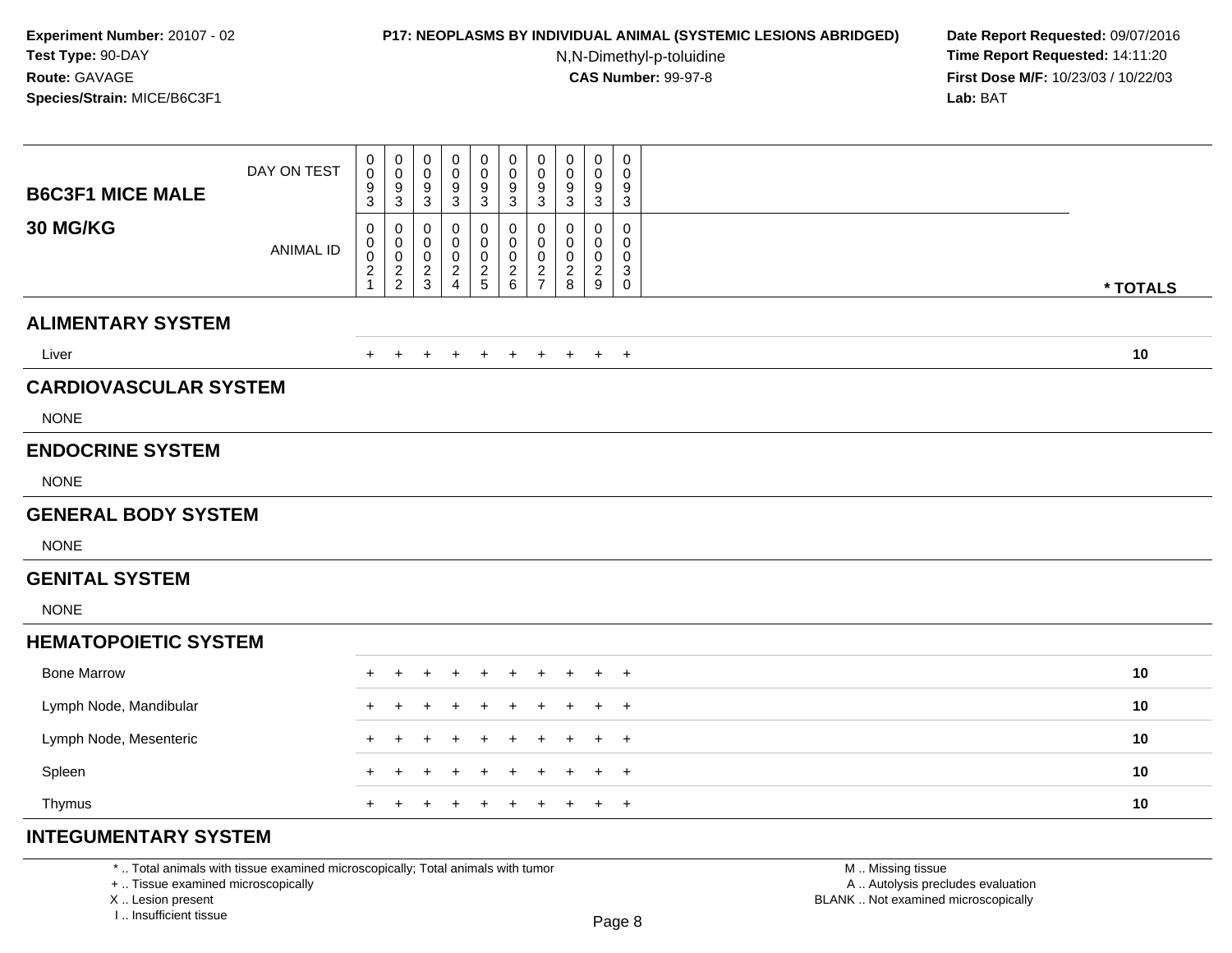### **P17: NEOPLASMS BY INDIVIDUAL ANIMAL (SYSTEMIC LESIONS ABRIDGED) Date Report Requested:** 09/07/2016

N,N-Dimethyl-p-toluidine

 **Time Report Requested:** 14:11:20 **First Dose M/F:** 10/23/03 / 10/22/03<br>**Lab:** BAT **Lab:** BAT

| <b>B6C3F1 MICE MALE</b>       | DAY ON TEST      | $\begin{smallmatrix}0\0\0\end{smallmatrix}$<br>$\frac{9}{3}$ | $\pmb{0}$<br>$\mathsf{O}$<br>$\frac{9}{3}$                 | $\mathbf 0$<br>$\mathbf 0$<br>9<br>$\mathbf{3}$                   | $\mathbf 0$<br>$\mathbf 0$<br>9<br>$\mathbf{3}$                           | $\pmb{0}$<br>0<br>9<br>$\mathbf{3}$          | $\pmb{0}$<br>0<br>$\boldsymbol{9}$<br>$\mathbf{3}$              | $\pmb{0}$<br>$\mathbf 0$<br>$\frac{9}{3}$                                 | $\mathbf 0$<br>$\mathbf 0$<br>9<br>$\mathbf{3}$                  | $\mathbf 0$<br>$\mathbf 0$<br>9<br>3                             | 0<br>$\mathbf 0$<br>9<br>3                                     |          |
|-------------------------------|------------------|--------------------------------------------------------------|------------------------------------------------------------|-------------------------------------------------------------------|---------------------------------------------------------------------------|----------------------------------------------|-----------------------------------------------------------------|---------------------------------------------------------------------------|------------------------------------------------------------------|------------------------------------------------------------------|----------------------------------------------------------------|----------|
| 30 MG/KG                      | <b>ANIMAL ID</b> | $\mathbf 0$<br>0<br>$\mathbf 0$<br>$\frac{2}{1}$             | $\mathbf 0$<br>$\mathbf 0$<br>$\mathbf 0$<br>$\frac{2}{2}$ | 0<br>$\mathbf 0$<br>$\mathbf 0$<br>$\overline{2}$<br>$\mathbf{3}$ | $\mathbf 0$<br>$\mathbf 0$<br>$\mathbf 0$<br>$\overline{\mathbf{c}}$<br>4 | 0<br>$\pmb{0}$<br>$\mathsf 0$<br>$rac{2}{5}$ | $\mathbf 0$<br>0<br>$\mathbf 0$<br>$\sqrt{2}$<br>$6\phantom{a}$ | $\mathbf 0$<br>$\mathbf 0$<br>$\mathbf 0$<br>$\sqrt{2}$<br>$\overline{7}$ | $\mathbf 0$<br>$\mathbf 0$<br>$\mathbf 0$<br>$\overline{2}$<br>8 | $\mathbf 0$<br>$\mathbf 0$<br>$\mathbf 0$<br>$\overline{2}$<br>9 | $\mathbf 0$<br>0<br>$\mathbf 0$<br>$\mathbf{3}$<br>$\mathbf 0$ | * TOTALS |
| <b>NONE</b>                   |                  |                                                              |                                                            |                                                                   |                                                                           |                                              |                                                                 |                                                                           |                                                                  |                                                                  |                                                                |          |
| <b>MUSCULOSKELETAL SYSTEM</b> |                  |                                                              |                                                            |                                                                   |                                                                           |                                              |                                                                 |                                                                           |                                                                  |                                                                  |                                                                |          |
| <b>NONE</b>                   |                  |                                                              |                                                            |                                                                   |                                                                           |                                              |                                                                 |                                                                           |                                                                  |                                                                  |                                                                |          |
| <b>NERVOUS SYSTEM</b>         |                  |                                                              |                                                            |                                                                   |                                                                           |                                              |                                                                 |                                                                           |                                                                  |                                                                  |                                                                |          |
| <b>NONE</b>                   |                  |                                                              |                                                            |                                                                   |                                                                           |                                              |                                                                 |                                                                           |                                                                  |                                                                  |                                                                |          |
| <b>RESPIRATORY SYSTEM</b>     |                  |                                                              |                                                            |                                                                   |                                                                           |                                              |                                                                 |                                                                           |                                                                  |                                                                  |                                                                |          |
| Lung                          |                  |                                                              |                                                            |                                                                   |                                                                           |                                              |                                                                 | ٠                                                                         |                                                                  | ÷                                                                | $+$                                                            | 10       |
| Nose                          |                  |                                                              |                                                            |                                                                   |                                                                           |                                              |                                                                 |                                                                           |                                                                  |                                                                  | $+$                                                            | 10       |
| Trachea                       |                  |                                                              |                                                            |                                                                   |                                                                           |                                              |                                                                 |                                                                           |                                                                  | $\ddot{}$                                                        | $+$                                                            | 10       |
| <b>SPECIAL SENSES SYSTEM</b>  |                  |                                                              |                                                            |                                                                   |                                                                           |                                              |                                                                 |                                                                           |                                                                  |                                                                  |                                                                |          |
| <b>NONE</b>                   |                  |                                                              |                                                            |                                                                   |                                                                           |                                              |                                                                 |                                                                           |                                                                  |                                                                  |                                                                |          |
| <b>URINARY SYSTEM</b>         |                  |                                                              |                                                            |                                                                   |                                                                           |                                              |                                                                 |                                                                           |                                                                  |                                                                  |                                                                |          |
| Kidney                        |                  | $+$                                                          | $+$                                                        | $+$                                                               | $\ddot{}$                                                                 | $+$                                          | $+$                                                             | $+$                                                                       | $+$                                                              |                                                                  | $+$ $+$                                                        | 10       |
| <b>SYSTEMIC LESIONS</b>       |                  |                                                              |                                                            |                                                                   |                                                                           |                                              |                                                                 |                                                                           |                                                                  |                                                                  |                                                                |          |
| Multiple Organ                |                  |                                                              |                                                            |                                                                   |                                                                           |                                              |                                                                 |                                                                           |                                                                  |                                                                  | $+$                                                            | 10       |
|                               |                  |                                                              |                                                            |                                                                   |                                                                           |                                              |                                                                 |                                                                           |                                                                  |                                                                  |                                                                |          |
|                               |                  |                                                              |                                                            |                                                                   |                                                                           |                                              |                                                                 |                                                                           |                                                                  |                                                                  |                                                                |          |

+ .. Tissue examined microscopically

X .. Lesion present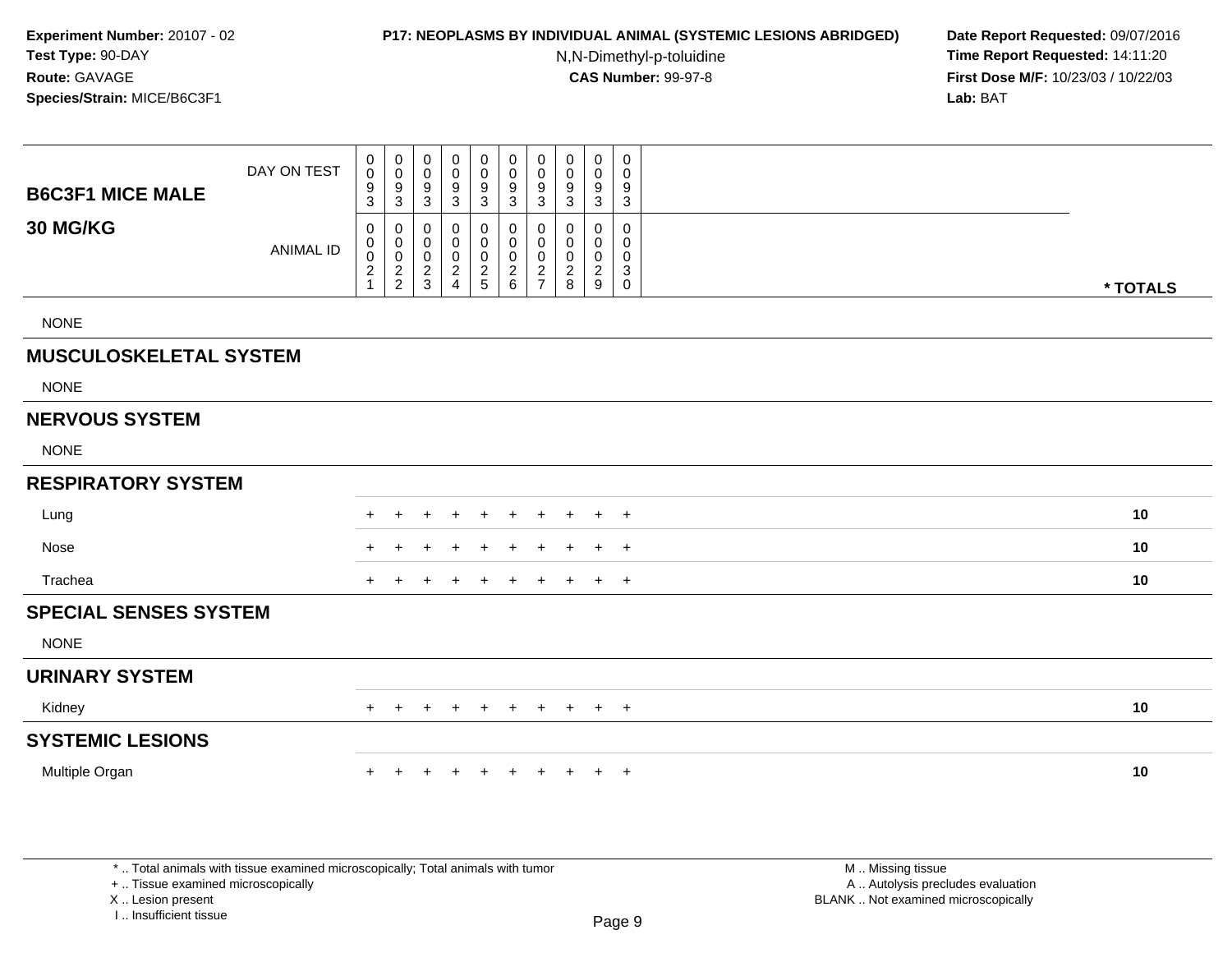## **P17: NEOPLASMS BY INDIVIDUAL ANIMAL (SYSTEMIC LESIONS ABRIDGED) Date Report Requested:** 09/07/2016

N,N-Dimethyl-p-toluidine

 **Time Report Requested:** 14:11:20 **First Dose M/F:** 10/23/03 / 10/22/03<br>**Lab:** BAT **Lab:** BAT

| <b>B6C3F1 MICE MALE</b>      | DAY ON TEST      | 0<br>$\pmb{0}$<br>$\boldsymbol{9}$<br>$\mathfrak{S}$ | 0<br>$\pmb{0}$<br>9<br>$\sqrt{3}$                      | $\mathbf 0$<br>$\mathbf 0$<br>9<br>$\mathbf{3}$  | 0<br>0<br>9<br>$\ensuremath{\mathsf{3}}$    | 0<br>$\mathbf 0$<br>9<br>3   | 0<br>$\pmb{0}$<br>$\boldsymbol{9}$<br>$\sqrt{3}$ | $\mathbf 0$<br>$\mathbf 0$<br>$9\,$<br>$\mathbf{3}$                            | $\boldsymbol{0}$<br>$\pmb{0}$<br>9<br>$\sqrt{3}$ | 0<br>0<br>9<br>$\mathbf{3}$                                     | 0<br>$\mathbf 0$<br>9<br>3                                    |          |
|------------------------------|------------------|------------------------------------------------------|--------------------------------------------------------|--------------------------------------------------|---------------------------------------------|------------------------------|--------------------------------------------------|--------------------------------------------------------------------------------|--------------------------------------------------|-----------------------------------------------------------------|---------------------------------------------------------------|----------|
| <b>60 MG/KG</b>              | <b>ANIMAL ID</b> | 0<br>0<br>$\pmb{0}$<br>$\ensuremath{\mathsf{3}}$     | 0<br>$\mathsf{O}\xspace$<br>$\pmb{0}$<br>$\frac{3}{2}$ | 0<br>$\mathbf 0$<br>$\mathbf 0$<br>$\frac{3}{3}$ | 0<br>0<br>0<br>$\sqrt{3}$<br>$\overline{4}$ | 0<br>0<br>0<br>$\frac{3}{5}$ | 0<br>$\pmb{0}$<br>$\pmb{0}$<br>$^3$ 6            | 0<br>$\mathbf 0$<br>$\mathbf 0$<br>$\ensuremath{\mathsf{3}}$<br>$\overline{7}$ | 0<br>$\mathbf 0$<br>$\pmb{0}$<br>3<br>8          | $\mathbf{0}$<br>$\mathbf 0$<br>$\mathbf 0$<br>$\mathbf{3}$<br>9 | $\mathbf 0$<br>$\mathbf 0$<br>$\mathbf 0$<br>4<br>$\mathbf 0$ | * TOTALS |
| <b>ALIMENTARY SYSTEM</b>     |                  |                                                      |                                                        |                                                  |                                             |                              |                                                  |                                                                                |                                                  |                                                                 |                                                               |          |
| Liver                        |                  | $\pm$                                                | $\pm$                                                  |                                                  | ÷                                           | $\ddot{}$                    | $\overline{+}$                                   | $+$                                                                            | $+$                                              | $+$                                                             | $+$                                                           | 10       |
| <b>CARDIOVASCULAR SYSTEM</b> |                  |                                                      |                                                        |                                                  |                                             |                              |                                                  |                                                                                |                                                  |                                                                 |                                                               |          |
| <b>NONE</b>                  |                  |                                                      |                                                        |                                                  |                                             |                              |                                                  |                                                                                |                                                  |                                                                 |                                                               |          |
| <b>ENDOCRINE SYSTEM</b>      |                  |                                                      |                                                        |                                                  |                                             |                              |                                                  |                                                                                |                                                  |                                                                 |                                                               |          |
| <b>NONE</b>                  |                  |                                                      |                                                        |                                                  |                                             |                              |                                                  |                                                                                |                                                  |                                                                 |                                                               |          |
| <b>GENERAL BODY SYSTEM</b>   |                  |                                                      |                                                        |                                                  |                                             |                              |                                                  |                                                                                |                                                  |                                                                 |                                                               |          |
| <b>NONE</b>                  |                  |                                                      |                                                        |                                                  |                                             |                              |                                                  |                                                                                |                                                  |                                                                 |                                                               |          |
| <b>GENITAL SYSTEM</b>        |                  |                                                      |                                                        |                                                  |                                             |                              |                                                  |                                                                                |                                                  |                                                                 |                                                               |          |
| <b>NONE</b>                  |                  |                                                      |                                                        |                                                  |                                             |                              |                                                  |                                                                                |                                                  |                                                                 |                                                               |          |
| <b>HEMATOPOIETIC SYSTEM</b>  |                  |                                                      |                                                        |                                                  |                                             |                              |                                                  |                                                                                |                                                  |                                                                 |                                                               |          |
| <b>Bone Marrow</b>           |                  | $\pm$                                                |                                                        |                                                  |                                             |                              |                                                  |                                                                                |                                                  |                                                                 | $\overline{+}$                                                | 10       |
| Lymph Node, Mandibular       |                  |                                                      |                                                        |                                                  |                                             |                              |                                                  |                                                                                |                                                  |                                                                 | $\overline{ }$                                                | 10       |
| Lymph Node, Mesenteric       |                  | $\ddot{}$                                            |                                                        |                                                  |                                             |                              |                                                  |                                                                                |                                                  | $\pm$                                                           | $^{+}$                                                        | 10       |
| Spleen                       |                  | $\ddot{}$                                            | $\div$                                                 |                                                  |                                             |                              |                                                  |                                                                                |                                                  | +                                                               | $\overline{+}$                                                | 10       |
| Thymus                       |                  | $+$                                                  | $\ddot{}$                                              | $\ddot{}$                                        | +                                           | $\ddot{}$                    | $\ddot{}$                                        | $+$                                                                            | $^{+}$                                           | $+$                                                             | $+$                                                           | 10       |
| <b>INTEGUMENTARY SYSTEM</b>  |                  |                                                      |                                                        |                                                  |                                             |                              |                                                  |                                                                                |                                                  |                                                                 |                                                               |          |

\* .. Total animals with tissue examined microscopically; Total animals with tumor

+ .. Tissue examined microscopically

X .. Lesion present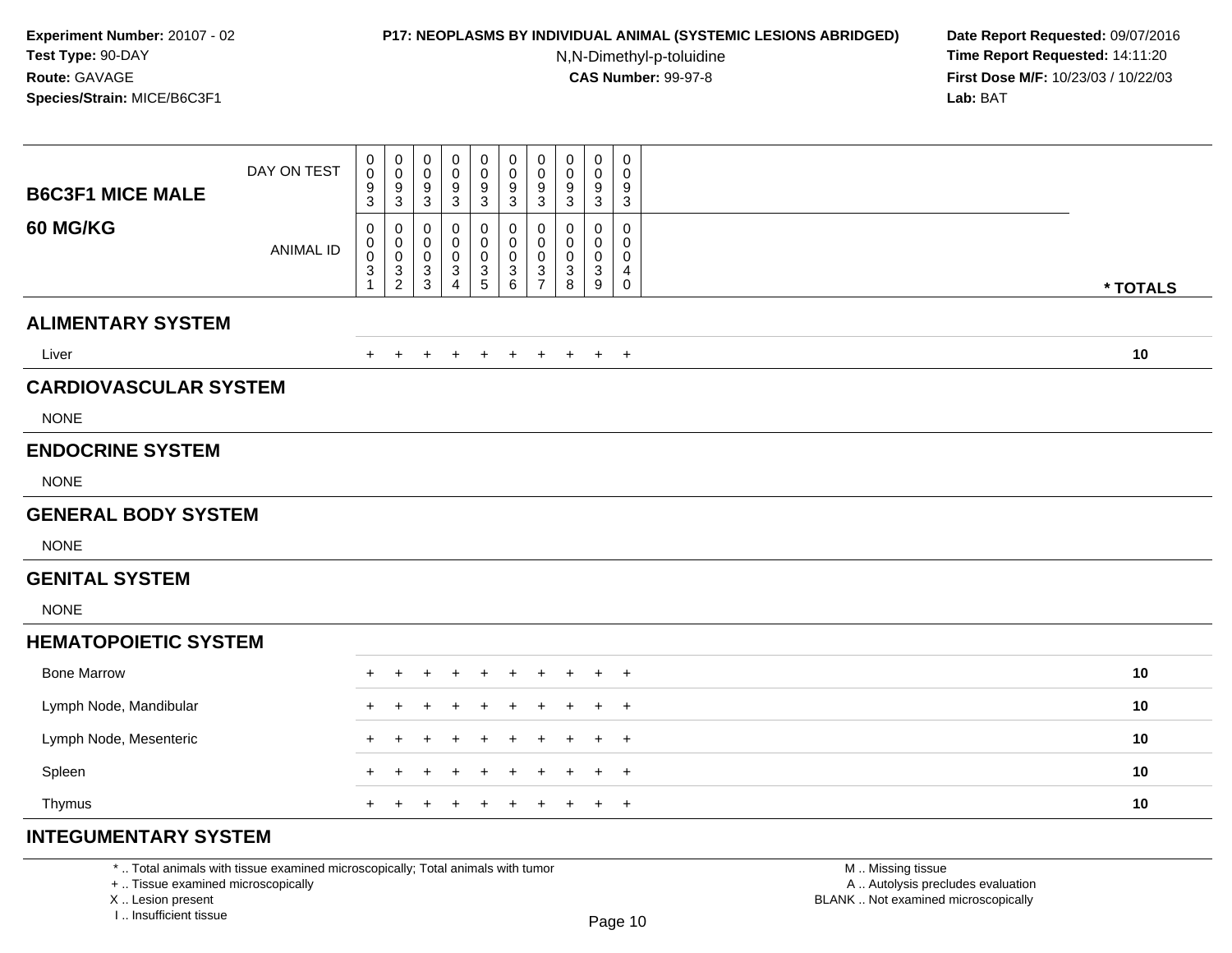#### **P17: NEOPLASMS BY INDIVIDUAL ANIMAL (SYSTEMIC LESIONS ABRIDGED) Date Report Requested:** 09/07/2016

N,N-Dimethyl-p-toluidine

 **Time Report Requested:** 14:11:20 **First Dose M/F:** 10/23/03 / 10/22/03<br>**Lab:** BAT **Lab:** BAT

| <b>B6C3F1 MICE MALE</b>       | DAY ON TEST      | $\begin{smallmatrix}0\0\0\end{smallmatrix}$<br>$\frac{9}{3}$      | $_{\rm 0}^{\rm 0}$<br>$\frac{9}{3}$                                          | 0<br>$\mathbf 0$<br>9<br>3                         | 0<br>0<br>9<br>3                   | 0<br>0<br>9<br>$\overline{3}$               | $\pmb{0}$<br>$\mathbf 0$<br>9<br>3         | $\pmb{0}$<br>$\mathbf 0$<br>$\frac{9}{3}$                          | 0<br>0<br>$\frac{9}{3}$                   | $\mathbf 0$<br>$\mathbf 0$<br>9<br>3 | 0<br>0<br>9<br>3                          |          |
|-------------------------------|------------------|-------------------------------------------------------------------|------------------------------------------------------------------------------|----------------------------------------------------|------------------------------------|---------------------------------------------|--------------------------------------------|--------------------------------------------------------------------|-------------------------------------------|--------------------------------------|-------------------------------------------|----------|
| 60 MG/KG                      | <b>ANIMAL ID</b> | $\mathbf 0$<br>0<br>$\mathbf 0$<br>$\ensuremath{\mathsf{3}}$<br>1 | 0<br>$\pmb{0}$<br>$\mathbf 0$<br>$\ensuremath{\mathsf{3}}$<br>$\overline{2}$ | 0<br>$\mathbf 0$<br>$\mathbf 0$<br>$\sqrt{3}$<br>3 | 0<br>0<br>0<br>3<br>$\overline{4}$ | 0<br>0<br>$\boldsymbol{0}$<br>$\frac{3}{5}$ | 0<br>$\mathbf 0$<br>0<br>$\mathbf{3}$<br>6 | 0<br>0<br>$\pmb{0}$<br>$\ensuremath{\mathsf{3}}$<br>$\overline{7}$ | $\mathbf 0$<br>0<br>$\mathbf 0$<br>3<br>8 | 0<br>0<br>$\mathbf 0$<br>3<br>9      | 0<br>$\mathbf 0$<br>$\mathbf 0$<br>4<br>0 | * TOTALS |
| <b>NONE</b>                   |                  |                                                                   |                                                                              |                                                    |                                    |                                             |                                            |                                                                    |                                           |                                      |                                           |          |
| <b>MUSCULOSKELETAL SYSTEM</b> |                  |                                                                   |                                                                              |                                                    |                                    |                                             |                                            |                                                                    |                                           |                                      |                                           |          |
| <b>NONE</b>                   |                  |                                                                   |                                                                              |                                                    |                                    |                                             |                                            |                                                                    |                                           |                                      |                                           |          |
| <b>NERVOUS SYSTEM</b>         |                  |                                                                   |                                                                              |                                                    |                                    |                                             |                                            |                                                                    |                                           |                                      |                                           |          |
| <b>NONE</b>                   |                  |                                                                   |                                                                              |                                                    |                                    |                                             |                                            |                                                                    |                                           |                                      |                                           |          |
| <b>RESPIRATORY SYSTEM</b>     |                  |                                                                   |                                                                              |                                                    |                                    |                                             |                                            |                                                                    |                                           |                                      |                                           |          |
| Lung                          |                  |                                                                   |                                                                              |                                                    |                                    | $\overline{ }$                              | $\pm$                                      | $\pm$                                                              | ٠                                         | ÷                                    | $+$                                       | 10       |
| Nose                          |                  |                                                                   |                                                                              |                                                    |                                    |                                             |                                            |                                                                    |                                           | ÷                                    | $+$                                       | 10       |
| Trachea                       |                  |                                                                   |                                                                              |                                                    |                                    |                                             |                                            | +                                                                  |                                           | ÷                                    | $+$                                       | 10       |
| <b>SPECIAL SENSES SYSTEM</b>  |                  |                                                                   |                                                                              |                                                    |                                    |                                             |                                            |                                                                    |                                           |                                      |                                           |          |
| <b>NONE</b>                   |                  |                                                                   |                                                                              |                                                    |                                    |                                             |                                            |                                                                    |                                           |                                      |                                           |          |
| <b>URINARY SYSTEM</b>         |                  |                                                                   |                                                                              |                                                    |                                    |                                             |                                            |                                                                    |                                           |                                      |                                           |          |
| Kidney                        |                  | $+$                                                               | $+$                                                                          | $\pm$                                              | $\ddot{}$                          | $\pm$                                       | $+$                                        | $+$                                                                | $+$                                       | $+$ $+$                              |                                           | 10       |
| <b>SYSTEMIC LESIONS</b>       |                  |                                                                   |                                                                              |                                                    |                                    |                                             |                                            |                                                                    |                                           |                                      |                                           |          |
| Multiple Organ                |                  |                                                                   |                                                                              |                                                    |                                    |                                             | $\div$                                     | ÷                                                                  |                                           | $\pm$                                | $+$                                       | 10       |
|                               |                  |                                                                   |                                                                              |                                                    |                                    |                                             |                                            |                                                                    |                                           |                                      |                                           |          |
|                               |                  |                                                                   |                                                                              |                                                    |                                    |                                             |                                            |                                                                    |                                           |                                      |                                           |          |

\* .. Total animals with tissue examined microscopically; Total animals with tumor

+ .. Tissue examined microscopically

X .. Lesion present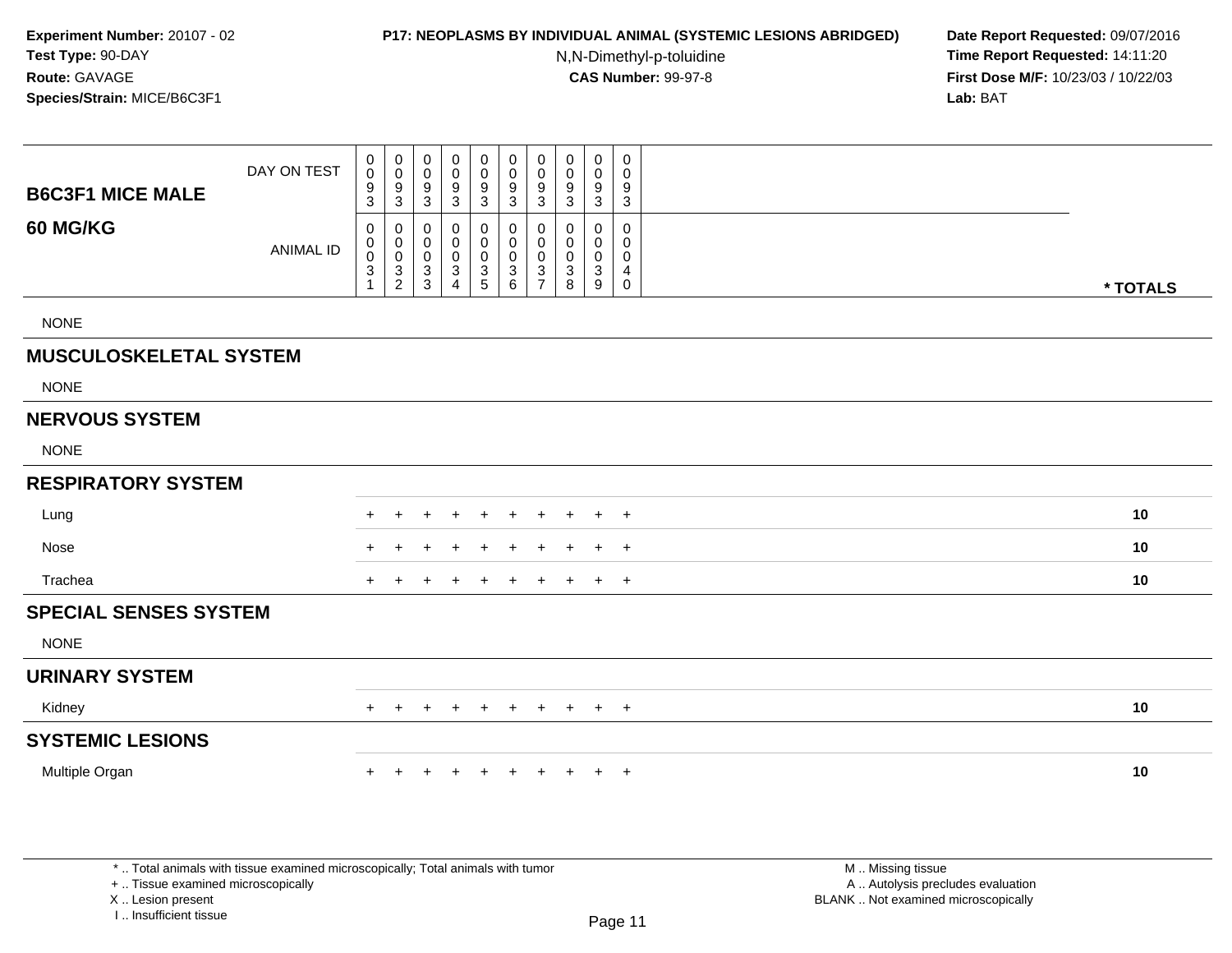# **P17: NEOPLASMS BY INDIVIDUAL ANIMAL (SYSTEMIC LESIONS ABRIDGED) Date Report Requested:** 09/07/2016

N,N-Dimethyl-p-toluidine

| <b>B6C3F1 MICE MALE</b>                                                                                                                                             | DAY ON TEST      | 0<br>$\pmb{0}$<br>$\mathsf 0$<br>8             | 0<br>$\mathbf 0$<br>$\boldsymbol{0}$<br>9                                          | 0<br>$\pmb{0}$<br>$\overline{7}$<br>$\overline{7}$ | 0<br>$\mathbf 0$<br>9<br>$\sqrt{3}$                 | 0<br>$\mathbf 0$<br>$\frac{9}{3}$                | 0<br>$\pmb{0}$<br>$\frac{9}{3}$                     | $\boldsymbol{0}$<br>$\pmb{0}$<br>$\frac{9}{3}$                               | 0<br>$\pmb{0}$<br>9<br>3                                         | 0<br>$\mathbf 0$<br>9<br>$\sqrt{3}$                 | 0<br>$\pmb{0}$<br>9<br>$\sqrt{3}$                   |                                                                                               |              |
|---------------------------------------------------------------------------------------------------------------------------------------------------------------------|------------------|------------------------------------------------|------------------------------------------------------------------------------------|----------------------------------------------------|-----------------------------------------------------|--------------------------------------------------|-----------------------------------------------------|------------------------------------------------------------------------------|------------------------------------------------------------------|-----------------------------------------------------|-----------------------------------------------------|-----------------------------------------------------------------------------------------------|--------------|
| <b>125 MG/KG</b>                                                                                                                                                    | <b>ANIMAL ID</b> | 0<br>$\pmb{0}$<br>$\mathsf 0$<br>$\frac{4}{5}$ | $\mathbf 0$<br>$\mathbf 0$<br>$\mathbf 0$<br>$\begin{array}{c} 4 \\ 9 \end{array}$ | 0<br>$\mathbf 0$<br>0<br>4<br>$\mathfrak{S}$       | $\mathbf 0$<br>$\mathbf 0$<br>$\mathbf 0$<br>4<br>1 | 0<br>$\mathbf 0$<br>$\mathbf 0$<br>$\frac{4}{2}$ | $\mathbf 0$<br>$\mathbf 0$<br>$\mathbf 0$<br>4<br>4 | $\pmb{0}$<br>$\pmb{0}$<br>$\pmb{0}$<br>$\begin{array}{c} 4 \\ 6 \end{array}$ | $\mathbf 0$<br>$\mathbf 0$<br>$\mathbf 0$<br>4<br>$\overline{7}$ | $\mathbf 0$<br>$\mathbf 0$<br>$\mathbf 0$<br>4<br>8 | 0<br>$\mathbf 0$<br>$\mathbf 0$<br>$\,$ 5 $\,$<br>0 |                                                                                               | * TOTALS     |
| <b>ALIMENTARY SYSTEM</b>                                                                                                                                            |                  |                                                |                                                                                    |                                                    |                                                     |                                                  |                                                     |                                                                              |                                                                  |                                                     |                                                     |                                                                                               |              |
| Esophagus                                                                                                                                                           |                  | ÷                                              |                                                                                    |                                                    |                                                     |                                                  |                                                     |                                                                              |                                                                  |                                                     | $+$                                                 |                                                                                               | 10           |
| Gallbladder                                                                                                                                                         |                  |                                                |                                                                                    |                                                    |                                                     |                                                  |                                                     |                                                                              |                                                                  | $\div$                                              | $+$                                                 |                                                                                               | 10           |
| Intestine Large, Cecum                                                                                                                                              |                  |                                                |                                                                                    |                                                    |                                                     |                                                  |                                                     |                                                                              |                                                                  |                                                     | $\overline{+}$                                      |                                                                                               | 10           |
| Intestine Large, Colon                                                                                                                                              |                  |                                                |                                                                                    |                                                    |                                                     |                                                  |                                                     |                                                                              |                                                                  |                                                     | $\ddot{}$                                           |                                                                                               | 10           |
| Intestine Large, Rectum                                                                                                                                             |                  |                                                |                                                                                    |                                                    |                                                     |                                                  |                                                     |                                                                              |                                                                  |                                                     | $\ddot{}$                                           |                                                                                               | 10           |
| Intestine Small, Duodenum                                                                                                                                           |                  | +                                              |                                                                                    |                                                    |                                                     |                                                  |                                                     |                                                                              |                                                                  |                                                     | $^{+}$                                              |                                                                                               | 10           |
| Intestine Small, Ileum                                                                                                                                              |                  | $+$                                            |                                                                                    |                                                    |                                                     |                                                  |                                                     |                                                                              |                                                                  | ÷                                                   | $^{+}$                                              |                                                                                               | 10           |
| Intestine Small, Jejunum                                                                                                                                            |                  |                                                |                                                                                    |                                                    |                                                     |                                                  |                                                     |                                                                              |                                                                  |                                                     | $\ddot{}$                                           |                                                                                               | 10           |
| Liver                                                                                                                                                               |                  |                                                |                                                                                    |                                                    |                                                     |                                                  |                                                     |                                                                              |                                                                  |                                                     | $\ddot{}$                                           |                                                                                               | 10           |
| Mesentery                                                                                                                                                           |                  |                                                |                                                                                    | $\ddot{}$                                          |                                                     |                                                  |                                                     |                                                                              |                                                                  |                                                     |                                                     |                                                                                               | $\mathbf{1}$ |
| Pancreas                                                                                                                                                            |                  |                                                |                                                                                    |                                                    |                                                     |                                                  |                                                     |                                                                              |                                                                  |                                                     | $+$                                                 |                                                                                               | 10           |
| Salivary Glands                                                                                                                                                     |                  |                                                |                                                                                    |                                                    |                                                     |                                                  |                                                     |                                                                              |                                                                  | ÷                                                   | $^{+}$                                              |                                                                                               | 10           |
| Stomach, Forestomach                                                                                                                                                |                  |                                                |                                                                                    |                                                    |                                                     |                                                  |                                                     |                                                                              |                                                                  |                                                     | $\ddot{}$                                           |                                                                                               | 10           |
| Stomach, Glandular                                                                                                                                                  |                  |                                                |                                                                                    |                                                    |                                                     |                                                  |                                                     |                                                                              |                                                                  | $\ddot{}$                                           | $+$                                                 |                                                                                               | 10           |
| <b>CARDIOVASCULAR SYSTEM</b>                                                                                                                                        |                  |                                                |                                                                                    |                                                    |                                                     |                                                  |                                                     |                                                                              |                                                                  |                                                     |                                                     |                                                                                               |              |
| <b>Blood Vessel</b>                                                                                                                                                 |                  | $+$                                            | $\overline{+}$                                                                     |                                                    |                                                     |                                                  |                                                     |                                                                              |                                                                  |                                                     | $+$                                                 |                                                                                               | 10           |
| *  Total animals with tissue examined microscopically; Total animals with tumor<br>+  Tissue examined microscopically<br>X  Lesion present<br>I Insufficient tissue |                  |                                                |                                                                                    |                                                    |                                                     |                                                  |                                                     |                                                                              |                                                                  |                                                     | $D220$ 12                                           | M  Missing tissue<br>A  Autolysis precludes evaluation<br>BLANK  Not examined microscopically |              |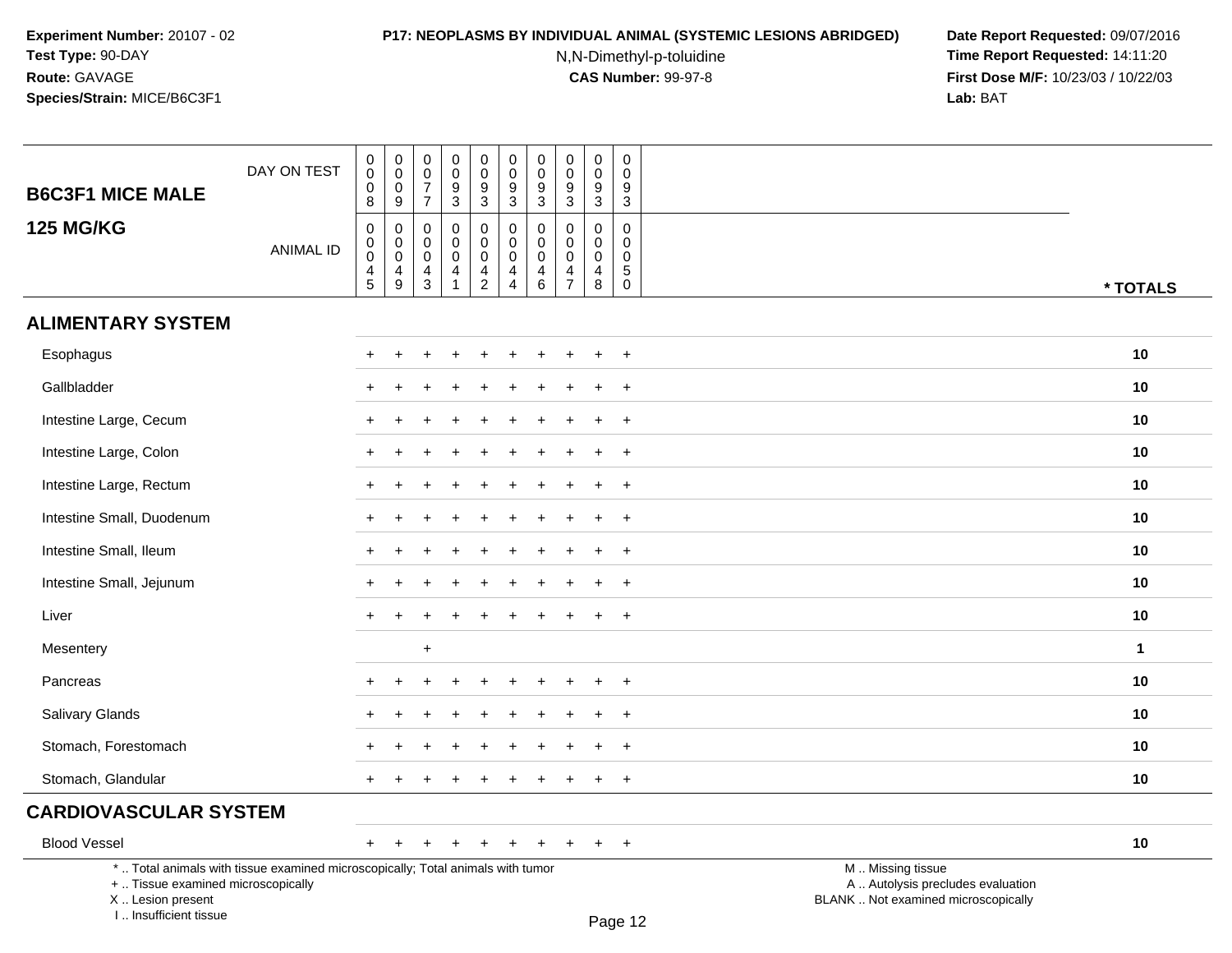#### **P17: NEOPLASMS BY INDIVIDUAL ANIMAL (SYSTEMIC LESIONS ABRIDGED) Date Report Requested:** 09/07/2016

N,N-Dimethyl-p-toluidine

 **Time Report Requested:** 14:11:20 **First Dose M/F:** 10/23/03 / 10/22/03<br>**Lab:** BAT **Lab:** BAT

| <b>B6C3F1 MICE MALE</b> | DAY ON TEST | $\mathbf 0$<br>$\pmb{0}$<br>$\pmb{0}$<br>8 | $\begin{matrix}0\\0\\0\end{matrix}$<br>9                                   | $\begin{array}{c} 0 \\ 0 \\ 7 \end{array}$<br>$\overline{ }$      | $\begin{smallmatrix}0\0\0\9\end{smallmatrix}$<br>$\mathbf{3}$ | $\begin{matrix} 0 \\ 0 \\ 9 \\ 3 \end{matrix}$                           | $\begin{smallmatrix}0\\0\end{smallmatrix}$<br>9<br>3 | $\pmb{0}$<br>$\pmb{0}$<br>$\boldsymbol{9}$<br>3 | $\begin{smallmatrix}0\0\0\end{smallmatrix}$<br>$\boldsymbol{9}$<br>3 | $\pmb{0}$<br>0<br>9<br>3 | 0<br>$\mathbf 0$<br>$\boldsymbol{9}$<br>$\mathbf{3}$           |          |
|-------------------------|-------------|--------------------------------------------|----------------------------------------------------------------------------|-------------------------------------------------------------------|---------------------------------------------------------------|--------------------------------------------------------------------------|------------------------------------------------------|-------------------------------------------------|----------------------------------------------------------------------|--------------------------|----------------------------------------------------------------|----------|
| <b>125 MG/KG</b>        | ANIMAL ID   | 0<br>$\pmb{0}$<br>$\pmb{0}$<br>4<br>5      | $\boldsymbol{0}$<br>$\begin{smallmatrix} 0\\0 \end{smallmatrix}$<br>4<br>9 | $\pmb{0}$<br>$_{\rm 0}^{\rm 0}$<br>$\overline{4}$<br>$\mathbf{3}$ | 0<br>0<br>0<br>4                                              | $\pmb{0}$<br>$_{\rm 0}^{\rm 0}$<br>$\begin{array}{c} 4 \\ 2 \end{array}$ | 0<br>$\pmb{0}$<br>$\pmb{0}$<br>$\overline{4}$<br>4   | $\pmb{0}$<br>$\boldsymbol{0}$<br>4<br>6         | 0<br>0<br>$\pmb{0}$<br>4<br>$\overline{ }$                           | 0<br>0<br>0<br>4<br>8    | $\mathbf 0$<br>0<br>$\pmb{0}$<br>$\overline{5}$<br>$\mathbf 0$ | * TOTALS |
| Heart                   |             | $\ddot{}$                                  |                                                                            | $\pm$                                                             | $\pm$                                                         | $+$                                                                      | $\pm$                                                | $+$                                             | $+$                                                                  | $+$                      | $+$                                                            | 10       |
| <b>ENDOCRINE SYSTEM</b> |             |                                            |                                                                            |                                                                   |                                                               |                                                                          |                                                      |                                                 |                                                                      |                          |                                                                |          |
| <b>Adrenal Cortex</b>   |             | $\ddot{}$                                  |                                                                            |                                                                   |                                                               |                                                                          |                                                      |                                                 | $\div$                                                               | $+$                      | $+$                                                            | 10       |
| Adrenal Medulla         |             | $\ddot{}$                                  |                                                                            | $\pm$                                                             | $\pm$                                                         | $\ddot{}$                                                                | $\pm$                                                | $+$                                             | $+$                                                                  | $+$                      | $+$                                                            | 10       |
| Islets, Pancreatic      |             | $\ddot{}$                                  |                                                                            | $\pm$                                                             | $+$                                                           | $+$                                                                      | $\pm$                                                | $+$                                             | $+$                                                                  | $+$                      | $+$                                                            | 10       |
| Parathyroid Gland       |             | $+$                                        |                                                                            | $+$                                                               | $+$                                                           | $+$                                                                      | $+$                                                  | M                                               | M                                                                    | + M                      |                                                                | 7        |
| <b>Pituitary Gland</b>  |             | $\ddot{}$                                  |                                                                            | $\div$                                                            | $+$                                                           | $+$                                                                      | $\ddot{}$                                            | $\div$                                          | $\pm$                                                                | $+$                      | $+$                                                            | 10       |
| <b>Thyroid Gland</b>    |             | $\ddot{}$                                  |                                                                            |                                                                   |                                                               |                                                                          |                                                      |                                                 |                                                                      | $\pm$                    | $+$                                                            | 10       |

# **GENERAL BODY SYSTEM**

NONE

### **GENITAL SYSTEM**

| <b>Coagulating Gland</b> | $\pm$               |    |
|--------------------------|---------------------|----|
| Epididymis               | + + + + + + + + + + | 10 |
| <b>Preputial Gland</b>   | + + + + + + + + + + | 10 |
| Prostate                 | + + + + + + + + + + | 10 |
| <b>Seminal Vesicle</b>   | + + + + + + + + + + | 10 |
| <b>Testes</b>            | + + + + + + + + + + | 10 |

\* .. Total animals with tissue examined microscopically; Total animals with tumor

+ .. Tissue examined microscopically

X .. Lesion present

I .. Insufficient tissue

M .. Missing tissue

y the contract of the contract of the contract of the contract of the contract of  $\mathsf A$  . Autolysis precludes evaluation

Lesion present BLANK .. Not examined microscopically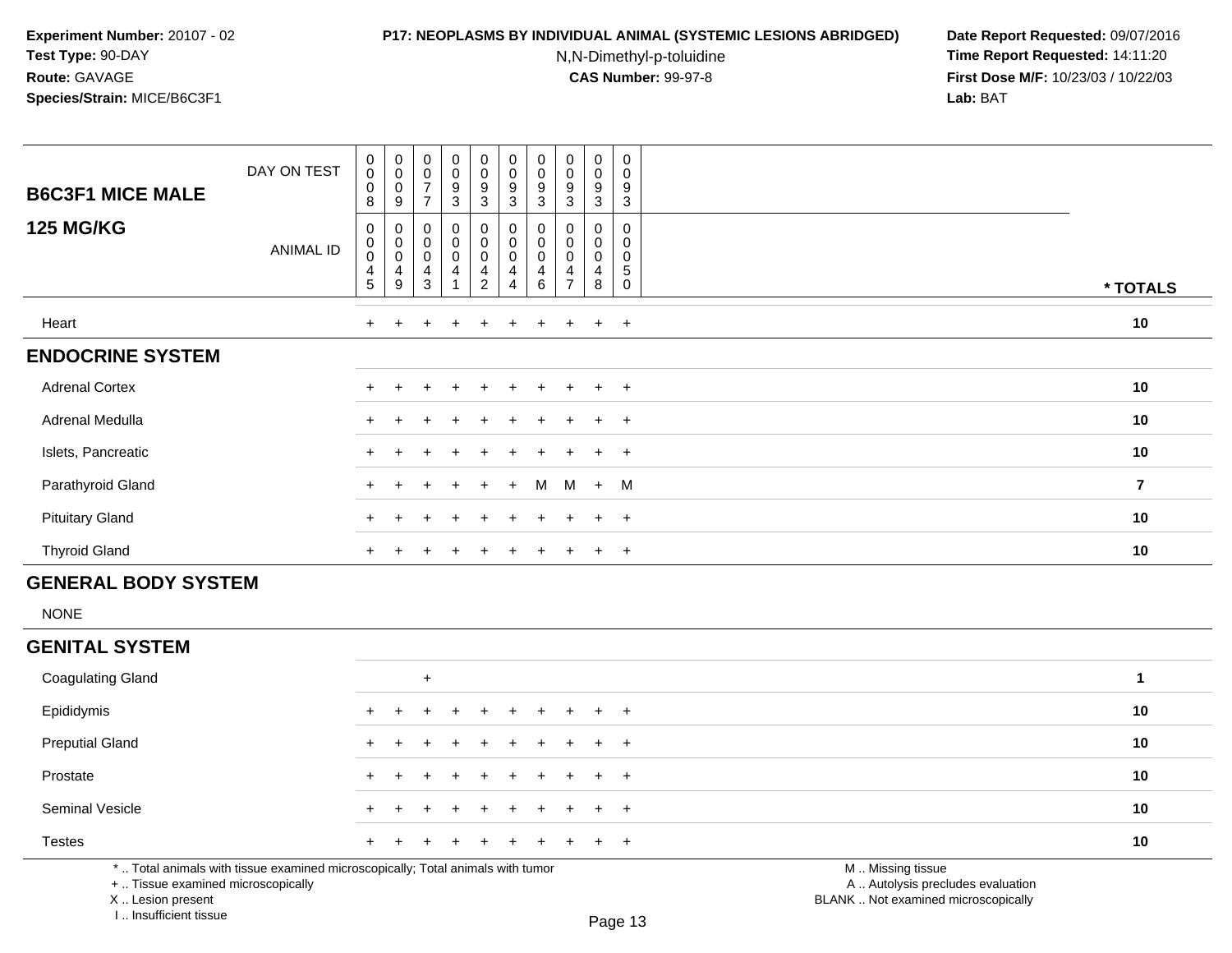# **P17: NEOPLASMS BY INDIVIDUAL ANIMAL (SYSTEMIC LESIONS ABRIDGED) Date Report Requested:** 09/07/2016

N,N-Dimethyl-p-toluidine

 **Time Report Requested:** 14:11:20 **First Dose M/F:** 10/23/03 / 10/22/03<br>**Lab:** BAT **Lab:** BAT

| <b>B6C3F1 MICE MALE</b>                                 | DAY ON TEST                                                                     | $\pmb{0}$<br>$\pmb{0}$<br>0<br>8                           | $\pmb{0}$<br>$\boldsymbol{0}$<br>$\mathbf 0$<br>9 | $\pmb{0}$<br>$\pmb{0}$<br>$\overline{7}$<br>$\overline{7}$ | $\pmb{0}$<br>$\pmb{0}$<br>9<br>$\mathbf{3}$ | $\pmb{0}$<br>$\mathsf{O}\xspace$<br>$\boldsymbol{9}$<br>$\mathbf{3}$ | $\pmb{0}$<br>$\mathbf 0$<br>9<br>$\mathbf{3}$                                 | $\pmb{0}$<br>$\mathbf 0$<br>9<br>3                  | $\pmb{0}$<br>0<br>9<br>$\mathbf{3}$                              | $\pmb{0}$<br>$\mathbf 0$<br>9<br>3                               | $\pmb{0}$<br>$\mathbf 0$<br>9<br>3                           |                                                                                               |             |
|---------------------------------------------------------|---------------------------------------------------------------------------------|------------------------------------------------------------|---------------------------------------------------|------------------------------------------------------------|---------------------------------------------|----------------------------------------------------------------------|-------------------------------------------------------------------------------|-----------------------------------------------------|------------------------------------------------------------------|------------------------------------------------------------------|--------------------------------------------------------------|-----------------------------------------------------------------------------------------------|-------------|
| <b>125 MG/KG</b>                                        | <b>ANIMAL ID</b>                                                                | $\mathsf 0$<br>$\mathbf 0$<br>$\pmb{0}$<br>4<br>$\sqrt{5}$ | 0<br>$\mathbf 0$<br>$\pmb{0}$<br>4<br>9           | $\mathbf 0$<br>0<br>$\mathbf 0$<br>4<br>3                  | 0<br>0<br>$\pmb{0}$<br>$\overline{4}$       | 0<br>$\mathbf 0$<br>$\pmb{0}$<br>4<br>$\overline{2}$                 | $\mathbf 0$<br>$\mathbf 0$<br>$\mathbf 0$<br>$\overline{4}$<br>$\overline{4}$ | $\mathbf 0$<br>$\mathbf 0$<br>$\mathbf 0$<br>4<br>6 | $\mathbf 0$<br>$\mathbf 0$<br>$\mathbf 0$<br>4<br>$\overline{7}$ | $\mathbf 0$<br>$\mathbf 0$<br>$\mathbf 0$<br>$\overline{4}$<br>8 | $\mathbf 0$<br>0<br>$\mathbf 0$<br>$\sqrt{5}$<br>$\mathbf 0$ |                                                                                               | * TOTALS    |
| <b>HEMATOPOIETIC SYSTEM</b>                             |                                                                                 |                                                            |                                                   |                                                            |                                             |                                                                      |                                                                               |                                                     |                                                                  |                                                                  |                                                              |                                                                                               |             |
| <b>Bone Marrow</b>                                      |                                                                                 |                                                            |                                                   |                                                            |                                             |                                                                      |                                                                               |                                                     |                                                                  |                                                                  | $\overline{+}$                                               |                                                                                               | 10          |
| Lymph Node, Mandibular                                  |                                                                                 |                                                            |                                                   |                                                            |                                             |                                                                      |                                                                               |                                                     |                                                                  |                                                                  | $\ddot{}$                                                    |                                                                                               | 10          |
| Lymph Node, Mesenteric                                  |                                                                                 |                                                            |                                                   |                                                            |                                             |                                                                      |                                                                               |                                                     |                                                                  | $\ddot{}$                                                        | $+$                                                          |                                                                                               | 10          |
| Spleen                                                  |                                                                                 |                                                            |                                                   |                                                            |                                             |                                                                      |                                                                               |                                                     |                                                                  |                                                                  | $\ddot{}$                                                    |                                                                                               | 10          |
| Thymus                                                  |                                                                                 |                                                            |                                                   |                                                            |                                             |                                                                      |                                                                               |                                                     |                                                                  | $\ddot{}$                                                        | $\ddot{}$                                                    |                                                                                               | 10          |
| <b>INTEGUMENTARY SYSTEM</b>                             |                                                                                 |                                                            |                                                   |                                                            |                                             |                                                                      |                                                                               |                                                     |                                                                  |                                                                  |                                                              |                                                                                               |             |
| <b>Mammary Gland</b>                                    |                                                                                 | м                                                          | M                                                 | M                                                          | M                                           | M                                                                    | M                                                                             |                                                     | M M M                                                            |                                                                  | <b>M</b>                                                     |                                                                                               | $\mathbf 0$ |
| Skin                                                    |                                                                                 | $+$                                                        | ٠                                                 |                                                            |                                             |                                                                      |                                                                               |                                                     |                                                                  | $\ddot{}$                                                        | $+$                                                          |                                                                                               | 10          |
| <b>MUSCULOSKELETAL SYSTEM</b>                           |                                                                                 |                                                            |                                                   |                                                            |                                             |                                                                      |                                                                               |                                                     |                                                                  |                                                                  |                                                              |                                                                                               |             |
| Bone                                                    |                                                                                 |                                                            |                                                   |                                                            |                                             |                                                                      |                                                                               |                                                     |                                                                  | $\ddot{}$                                                        | $+$                                                          |                                                                                               | 10          |
| <b>NERVOUS SYSTEM</b>                                   |                                                                                 |                                                            |                                                   |                                                            |                                             |                                                                      |                                                                               |                                                     |                                                                  |                                                                  |                                                              |                                                                                               |             |
| <b>Brain</b>                                            |                                                                                 | $+$                                                        | $+$                                               | $\pm$                                                      | $+$                                         | $+$                                                                  | $+$                                                                           | $\pm$                                               | $\pm$                                                            | $+$                                                              | $+$                                                          |                                                                                               | 10          |
| <b>RESPIRATORY SYSTEM</b>                               |                                                                                 |                                                            |                                                   |                                                            |                                             |                                                                      |                                                                               |                                                     |                                                                  |                                                                  |                                                              |                                                                                               |             |
| Lung                                                    |                                                                                 | +                                                          | $\ddot{}$                                         |                                                            | $\ddot{}$                                   | $\ddot{}$                                                            | $\ddot{}$                                                                     | $\div$                                              |                                                                  | $\ddot{}$                                                        | $\ddot{}$                                                    |                                                                                               | 10          |
| Nose                                                    |                                                                                 |                                                            |                                                   |                                                            |                                             |                                                                      |                                                                               |                                                     |                                                                  | $\div$                                                           | $\overline{+}$                                               |                                                                                               | 10          |
| Trachea                                                 |                                                                                 |                                                            |                                                   |                                                            |                                             |                                                                      |                                                                               |                                                     |                                                                  |                                                                  | $\overline{+}$                                               |                                                                                               | 10          |
| +  Tissue examined microscopically<br>X  Lesion present | *  Total animals with tissue examined microscopically; Total animals with tumor |                                                            |                                                   |                                                            |                                             |                                                                      |                                                                               |                                                     |                                                                  |                                                                  |                                                              | M  Missing tissue<br>A  Autolysis precludes evaluation<br>BLANK  Not examined microscopically |             |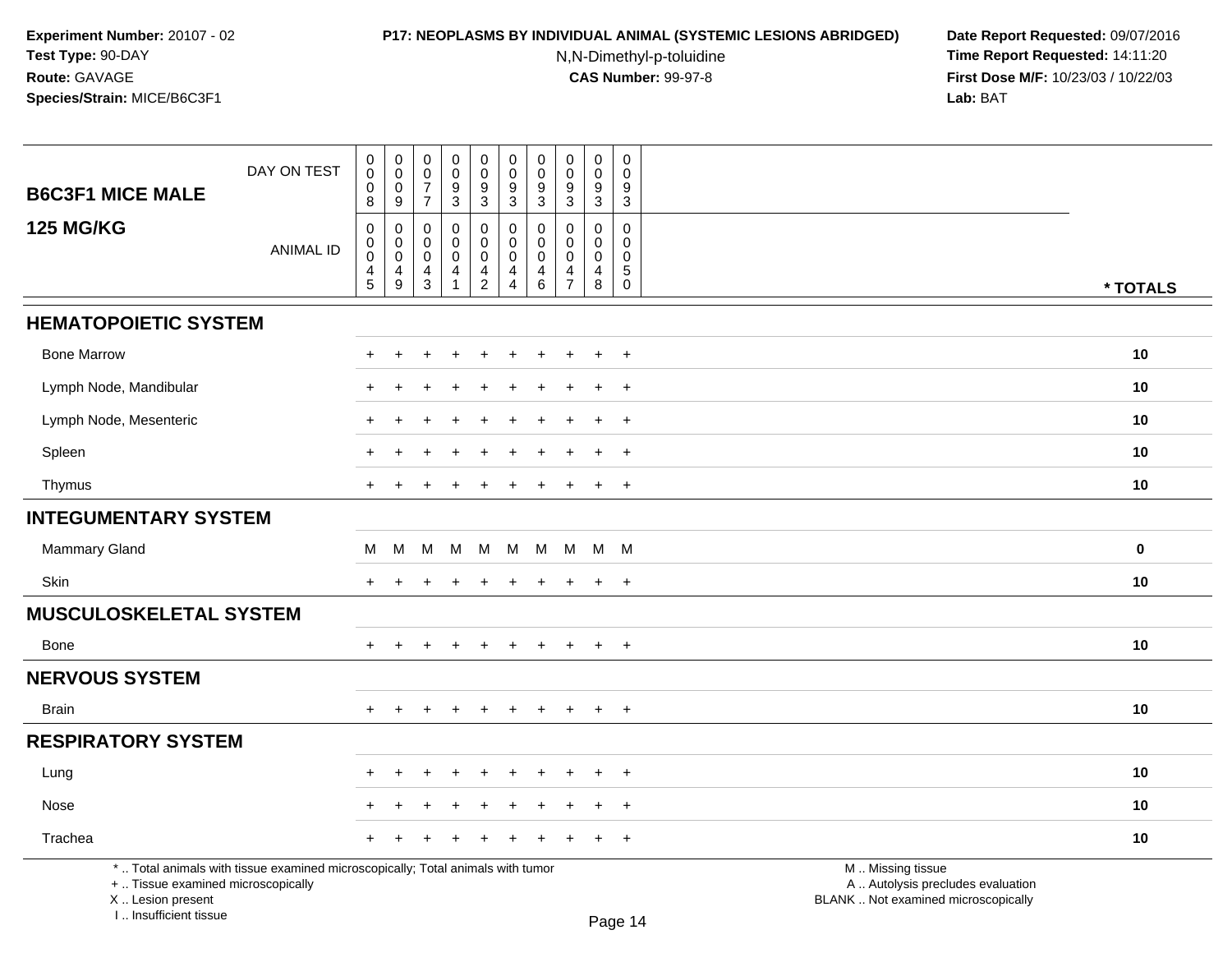### **P17: NEOPLASMS BY INDIVIDUAL ANIMAL (SYSTEMIC LESIONS ABRIDGED) Date Report Requested:** 09/07/2016

N,N-Dimethyl-p-toluidine

 **Time Report Requested:** 14:11:20 **First Dose M/F:** 10/23/03 / 10/22/03<br>**Lab:** BAT **Lab:** BAT

| <b>B6C3F1 MICE MALE</b>      | DAY ON TEST | $_{\rm 0}^{\rm 0}$<br>0<br>8                       | $\begin{smallmatrix}0\\0\\0\end{smallmatrix}$<br>9                | $_{\rm 0}^{\rm 0}$<br>$\overline{7}$                                            | $\begin{smallmatrix}0\0\0\end{smallmatrix}$<br>9<br>3 | $\pmb{0}$<br>$\mathbf 0$<br>$\boldsymbol{9}$<br>3 | $\begin{smallmatrix} 0\\0 \end{smallmatrix}$<br>$\mathsf g$<br>3 | $\mathbf 0$<br>0<br>9<br>3 | $\begin{smallmatrix}0\0\0\9\end{smallmatrix}$<br>3 | $\pmb{0}$<br>$\mathbf 0$<br>9<br>3 | $\pmb{0}$<br>$\mathbf 0$<br>9<br>3 |          |
|------------------------------|-------------|----------------------------------------------------|-------------------------------------------------------------------|---------------------------------------------------------------------------------|-------------------------------------------------------|---------------------------------------------------|------------------------------------------------------------------|----------------------------|----------------------------------------------------|------------------------------------|------------------------------------|----------|
| <b>125 MG/KG</b>             | ANIMAL ID   | 0<br>$\pmb{0}$<br>$\pmb{0}$<br>$\overline{4}$<br>5 | $\mathbf 0$<br>$_{\rm 0}^{\rm 0}$<br>$\overline{\mathbf{4}}$<br>9 | 0<br>$\begin{smallmatrix}0\\0\end{smallmatrix}$<br>$\overline{\mathbf{4}}$<br>3 | 0<br>0<br>0<br>4                                      | $\pmb{0}$<br>$\pmb{0}$<br>4<br>$\overline{c}$     | 0<br>$\pmb{0}$<br>$\pmb{0}$<br>4<br>4                            | 0<br>0<br>6                | 0<br>$\pmb{0}$<br>$\pmb{0}$<br>4                   | 0<br>0<br>0<br>4<br>8              | 0<br>0<br>0<br>5<br>$\mathbf 0$    | * TOTALS |
| <b>SPECIAL SENSES SYSTEM</b> |             |                                                    |                                                                   |                                                                                 |                                                       |                                                   |                                                                  |                            |                                                    |                                    |                                    |          |
| Eye                          |             | $\ddot{}$                                          |                                                                   |                                                                                 | $\ddot{}$                                             |                                                   |                                                                  |                            |                                                    | $\ddot{}$                          | $+$                                | 10       |
| Harderian Gland              |             | $+$                                                |                                                                   | $\div$                                                                          | $\pm$                                                 |                                                   | $+$                                                              | $+$                        | $+$                                                | $+$                                | $+$                                | 10       |
| <b>URINARY SYSTEM</b>        |             |                                                    |                                                                   |                                                                                 |                                                       |                                                   |                                                                  |                            |                                                    |                                    |                                    |          |
| Kidney                       |             |                                                    |                                                                   |                                                                                 | $\ddot{}$                                             |                                                   |                                                                  | $+$                        |                                                    | $+$                                | $+$                                | 10       |
| Urinary Bladder              |             |                                                    |                                                                   |                                                                                 | $^+$                                                  | $+$                                               | $+$                                                              | $+$                        | $+$                                                | $+$                                | $+$                                | 10       |
| <b>SYSTEMIC LESIONS</b>      |             |                                                    |                                                                   |                                                                                 |                                                       |                                                   |                                                                  |                            |                                                    |                                    |                                    |          |
| Multiple Organ               |             |                                                    |                                                                   |                                                                                 | $\ddot{}$                                             |                                                   | $+$                                                              | $\pm$                      |                                                    | $+$                                | $+$                                | 10       |

\* .. Total animals with tissue examined microscopically; Total animals with tumor

+ .. Tissue examined microscopically

X .. Lesion present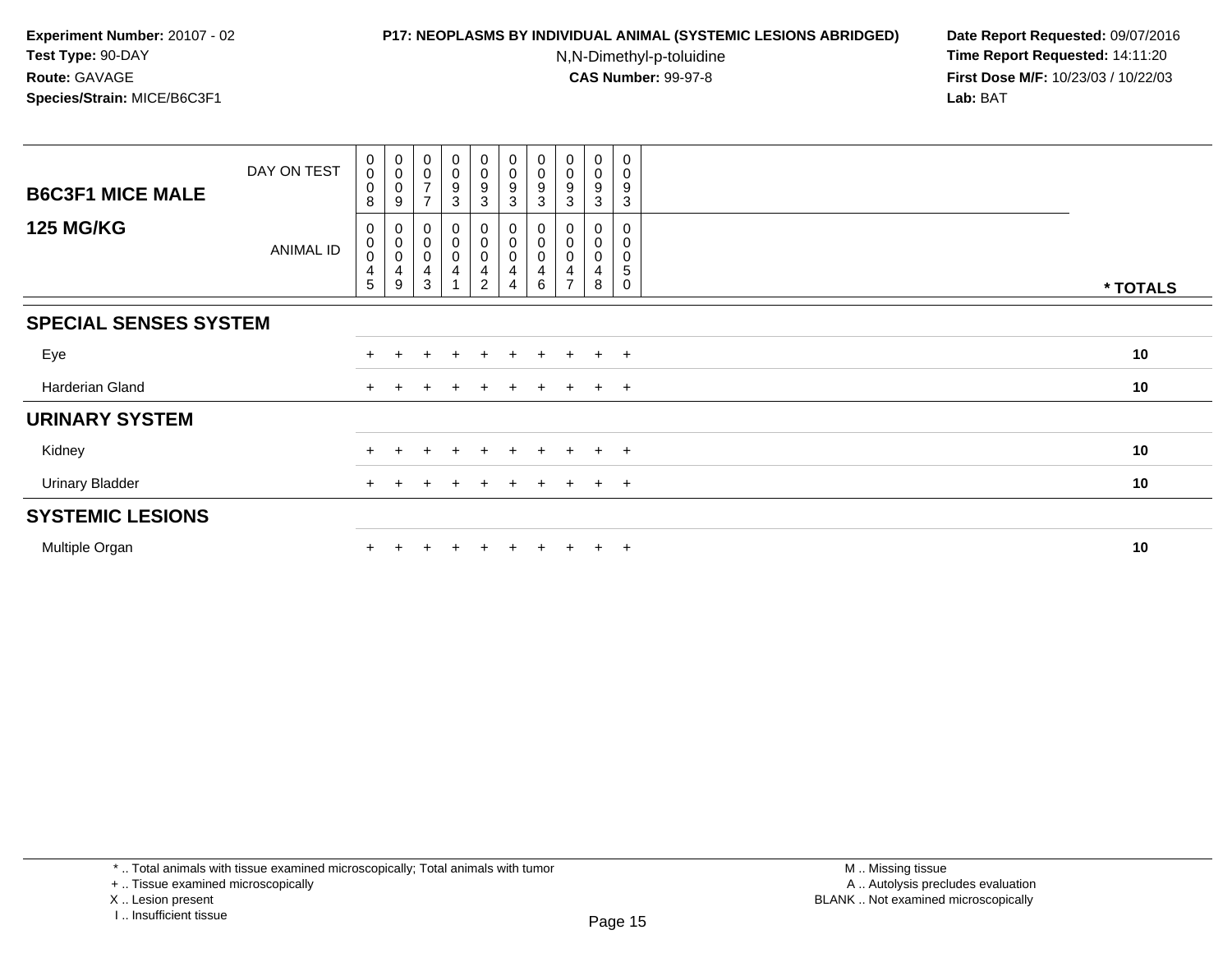I .. Insufficient tissue

# **P17: NEOPLASMS BY INDIVIDUAL ANIMAL (SYSTEMIC LESIONS ABRIDGED) Date Report Requested:** 09/07/2016

N,N-Dimethyl-p-toluidine

| <b>B6C3F1 MICE MALE</b>                                                                                                                    | DAY ON TEST      | $_{\rm 0}^{\rm 0}$<br>$\pmb{0}$<br>$\overline{3}$                        | $\begin{smallmatrix} 0\\0 \end{smallmatrix}$<br>$\mathbf 0$<br>$\overline{3}$                         | $\pmb{0}$<br>$\mathbf 0$<br>0<br>3                                | $_{\rm 0}^{\rm 0}$<br>$\mathbf 0$<br>$\overline{3}$                | $\pmb{0}$<br>$\pmb{0}$<br>0<br>3                                              | $\pmb{0}$<br>$\mathbf 0$<br>$\mathbf 0$<br>$\overline{3}$  | $\pmb{0}$<br>$\pmb{0}$<br>0<br>$\overline{5}$ | $\pmb{0}$<br>$\mathbf 0$<br>0<br>$\overline{5}$            | $\pmb{0}$<br>$\ddot{\mathbf{0}}$<br>$\mathsf{O}\xspace$<br>9           | $\pmb{0}$<br>$\mathbf{0}$<br>9<br>$\overline{3}$                        |                                                                                               |          |
|--------------------------------------------------------------------------------------------------------------------------------------------|------------------|--------------------------------------------------------------------------|-------------------------------------------------------------------------------------------------------|-------------------------------------------------------------------|--------------------------------------------------------------------|-------------------------------------------------------------------------------|------------------------------------------------------------|-----------------------------------------------|------------------------------------------------------------|------------------------------------------------------------------------|-------------------------------------------------------------------------|-----------------------------------------------------------------------------------------------|----------|
| <b>250 MG/KG</b>                                                                                                                           | <b>ANIMAL ID</b> | $\pmb{0}$<br>$\begin{bmatrix} 0 \\ 0 \\ 5 \end{bmatrix}$<br>$\mathbf{1}$ | $\mathsf{O}\xspace$<br>$\mathsf{O}\xspace$<br>$\mathsf{O}\xspace$<br>$\overline{5}$<br>$\overline{2}$ | 0<br>$\mathbf{0}$<br>$\mathbf 0$<br>$\,$ 5 $\,$<br>$\overline{4}$ | $\mathbf 0$<br>$\mathsf{O}\xspace$<br>$\mathbf 0$<br>$\frac{5}{5}$ | $\mathbf 0$<br>$\mathbf 0$<br>$\mathbf 0$<br>$\overline{5}$<br>$6\phantom{a}$ | $\pmb{0}$<br>$\mathbf 0$<br>$\mathbf 0$<br>$\sqrt{5}$<br>8 | 0<br>$\mathbf 0$<br>0<br>5<br>$\overline{7}$  | $\mathbf 0$<br>$\Omega$<br>$\mathbf 0$<br>6<br>$\mathbf 0$ | 0<br>$\Omega$<br>$\mathsf{O}\xspace$<br>$\overline{5}$<br>$\mathbf{3}$ | $\mathbf 0$<br>$\mathbf{0}$<br>$\mathbf 0$<br>$\sqrt{5}$<br>$\mathsf g$ |                                                                                               | * TOTALS |
| <b>ALIMENTARY SYSTEM</b>                                                                                                                   |                  |                                                                          |                                                                                                       |                                                                   |                                                                    |                                                                               |                                                            |                                               |                                                            |                                                                        |                                                                         |                                                                                               |          |
| Esophagus                                                                                                                                  |                  |                                                                          |                                                                                                       |                                                                   |                                                                    |                                                                               |                                                            |                                               |                                                            |                                                                        | $\overline{+}$                                                          |                                                                                               | 10       |
| Gallbladder                                                                                                                                |                  |                                                                          |                                                                                                       |                                                                   |                                                                    |                                                                               |                                                            |                                               |                                                            | $\div$                                                                 | $+$                                                                     |                                                                                               | 10       |
| Intestine Large, Cecum                                                                                                                     |                  |                                                                          |                                                                                                       |                                                                   |                                                                    |                                                                               |                                                            |                                               |                                                            | $\ddot{}$                                                              | $+$                                                                     |                                                                                               | 10       |
| Intestine Large, Colon                                                                                                                     |                  |                                                                          |                                                                                                       |                                                                   |                                                                    |                                                                               |                                                            |                                               |                                                            |                                                                        | $\overline{1}$                                                          |                                                                                               | 10       |
| Intestine Large, Rectum                                                                                                                    |                  |                                                                          |                                                                                                       |                                                                   |                                                                    |                                                                               |                                                            |                                               |                                                            |                                                                        | $\overline{1}$                                                          |                                                                                               | 10       |
| Intestine Small, Duodenum                                                                                                                  |                  |                                                                          |                                                                                                       |                                                                   |                                                                    |                                                                               |                                                            |                                               |                                                            | ÷                                                                      | $\ddot{}$                                                               |                                                                                               | 10       |
| Intestine Small, Ileum                                                                                                                     |                  |                                                                          |                                                                                                       |                                                                   |                                                                    |                                                                               |                                                            |                                               |                                                            |                                                                        | $+$                                                                     |                                                                                               | 10       |
| Intestine Small, Jejunum                                                                                                                   |                  |                                                                          |                                                                                                       |                                                                   |                                                                    |                                                                               |                                                            |                                               |                                                            | $\div$                                                                 | $+$                                                                     |                                                                                               | 10       |
| Liver                                                                                                                                      |                  |                                                                          |                                                                                                       |                                                                   |                                                                    |                                                                               |                                                            |                                               |                                                            |                                                                        | $\overline{1}$                                                          |                                                                                               | 10       |
| Pancreas                                                                                                                                   |                  |                                                                          |                                                                                                       |                                                                   |                                                                    |                                                                               |                                                            |                                               |                                                            |                                                                        | $\ddot{}$                                                               |                                                                                               | 10       |
| Salivary Glands                                                                                                                            |                  |                                                                          |                                                                                                       |                                                                   |                                                                    |                                                                               |                                                            |                                               |                                                            | $\ddot{}$                                                              | $+$                                                                     |                                                                                               | 10       |
| Stomach, Forestomach                                                                                                                       |                  |                                                                          |                                                                                                       |                                                                   |                                                                    |                                                                               |                                                            |                                               |                                                            |                                                                        | $+$                                                                     |                                                                                               | 10       |
| Stomach, Glandular                                                                                                                         |                  |                                                                          |                                                                                                       |                                                                   |                                                                    |                                                                               |                                                            |                                               |                                                            | $\ddot{}$                                                              | $+$                                                                     |                                                                                               | 10       |
| <b>CARDIOVASCULAR SYSTEM</b>                                                                                                               |                  |                                                                          |                                                                                                       |                                                                   |                                                                    |                                                                               |                                                            |                                               |                                                            |                                                                        |                                                                         |                                                                                               |          |
| <b>Blood Vessel</b>                                                                                                                        |                  |                                                                          |                                                                                                       |                                                                   |                                                                    |                                                                               |                                                            |                                               |                                                            |                                                                        | $\overline{1}$                                                          |                                                                                               | 10       |
| Heart                                                                                                                                      |                  |                                                                          |                                                                                                       |                                                                   |                                                                    |                                                                               |                                                            |                                               |                                                            |                                                                        | $\ddot{}$                                                               |                                                                                               | 10       |
| *  Total animals with tissue examined microscopically; Total animals with tumor<br>+  Tissue examined microscopically<br>X  Lesion present |                  |                                                                          |                                                                                                       |                                                                   |                                                                    |                                                                               |                                                            |                                               |                                                            |                                                                        |                                                                         | M  Missing tissue<br>A  Autolysis precludes evaluation<br>BLANK  Not examined microscopically |          |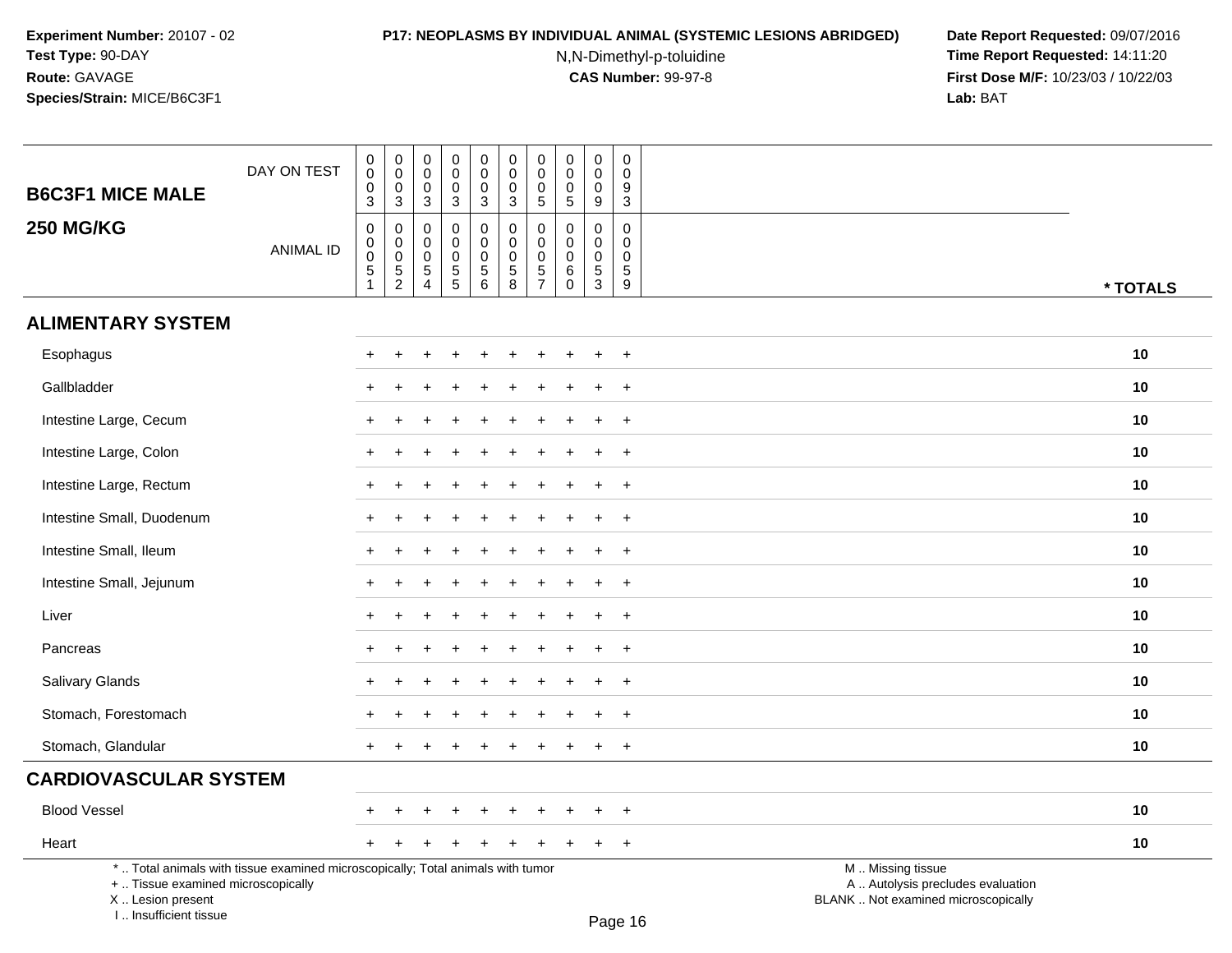#### **P17: NEOPLASMS BY INDIVIDUAL ANIMAL (SYSTEMIC LESIONS ABRIDGED) Date Report Requested:** 09/07/2016

N,N-Dimethyl-p-toluidine

 **Time Report Requested:** 14:11:20 **First Dose M/F:** 10/23/03 / 10/22/03<br>**Lab:** BAT **Lab:** BAT

| <b>B6C3F1 MICE MALE</b>    | DAY ON TEST      | $_{\rm 0}^{\rm 0}$<br>$\mathbf 0$<br>3                                      | $\begin{smallmatrix}0\0\0\end{smallmatrix}$<br>$\pmb{0}$<br>$\overline{3}$ | $\pmb{0}$<br>$\mathbf 0$<br>0<br>3 | $\pmb{0}$<br>$\pmb{0}$<br>$\pmb{0}$<br>$\mathbf{3}$                          | $_{\rm 0}^{\rm 0}$<br>$\frac{0}{3}$                            | $\begin{smallmatrix} 0\\0 \end{smallmatrix}$<br>$\frac{0}{3}$ | $\begin{smallmatrix} 0\\0 \end{smallmatrix}$<br>$\mathbf 0$<br>$\overline{5}$ | 0<br>$\pmb{0}$<br>$\mathbf 0$<br>5     | $\pmb{0}$<br>$\pmb{0}$<br>$\pmb{0}$<br>$\boldsymbol{9}$ | 0<br>$\mathbf 0$<br>9<br>$\mathbf{3}$    |                  |
|----------------------------|------------------|-----------------------------------------------------------------------------|----------------------------------------------------------------------------|------------------------------------|------------------------------------------------------------------------------|----------------------------------------------------------------|---------------------------------------------------------------|-------------------------------------------------------------------------------|----------------------------------------|---------------------------------------------------------|------------------------------------------|------------------|
| <b>250 MG/KG</b>           | <b>ANIMAL ID</b> | $\pmb{0}$<br>$\begin{smallmatrix}0\\0\end{smallmatrix}$<br>$\mathbf 5$<br>1 | $\pmb{0}$<br>$\overline{0}$<br>0<br>$\,$ 5 $\,$<br>$\overline{c}$          | 0<br>$\mathbf 0$<br>0<br>5<br>4    | $\pmb{0}$<br>$\pmb{0}$<br>$\pmb{0}$<br>$\begin{array}{c} 5 \\ 5 \end{array}$ | $\begin{smallmatrix}0\\0\\0\end{smallmatrix}$<br>$\frac{5}{6}$ | $_{\rm 0}^{\rm 0}$<br>$\boldsymbol{0}$<br>$\frac{5}{8}$       | $\mathbf 0$<br>$\mathbf 0$<br>$\mathbf 0$<br>$\frac{5}{7}$                    | 0<br>0<br>$\mathbf 0$<br>6<br>$\Omega$ | $\pmb{0}$<br>$\pmb{0}$<br>$\pmb{0}$<br>$\frac{5}{3}$    | 0<br>0<br>$\mathbf 0$<br>$\sqrt{5}$<br>9 | * TOTALS         |
| <b>ENDOCRINE SYSTEM</b>    |                  |                                                                             |                                                                            |                                    |                                                                              |                                                                |                                                               |                                                                               |                                        |                                                         |                                          |                  |
| <b>Adrenal Cortex</b>      |                  | M                                                                           | $+$                                                                        | $\ddot{}$                          | $\pm$                                                                        | $\ddot{}$                                                      | $+$                                                           | $+$                                                                           | $\ddot{}$                              | $+$                                                     | $+$                                      | $\boldsymbol{9}$ |
| Adrenal Medulla            |                  | M                                                                           | $\div$                                                                     | ÷                                  |                                                                              | ÷                                                              | ÷.                                                            |                                                                               |                                        |                                                         | $+$                                      | 9                |
| Islets, Pancreatic         |                  | $\ddot{}$                                                                   |                                                                            |                                    |                                                                              |                                                                | $\ddot{}$                                                     | +                                                                             | ÷                                      |                                                         | $+$                                      | 10               |
| Parathyroid Gland          |                  | $+$                                                                         | $+$                                                                        | M                                  | $\ddot{}$                                                                    | $\ddot{}$                                                      | $+$                                                           | $\ddot{}$                                                                     | $\ddot{}$                              |                                                         | $+$                                      | $\boldsymbol{9}$ |
| <b>Pituitary Gland</b>     |                  | M                                                                           | $\ddot{}$                                                                  | $\ddot{}$                          |                                                                              |                                                                | $\ddot{}$                                                     |                                                                               |                                        |                                                         | $\overline{+}$                           | $\boldsymbol{9}$ |
| <b>Thyroid Gland</b>       |                  | $+$                                                                         | $\ddot{}$                                                                  | $\ddot{}$                          |                                                                              |                                                                | $+$                                                           | $\ddot{}$                                                                     | $\ddot{}$                              | $+$                                                     | $+$                                      | 10               |
| <b>GENERAL BODY SYSTEM</b> |                  |                                                                             |                                                                            |                                    |                                                                              |                                                                |                                                               |                                                                               |                                        |                                                         |                                          |                  |
| <b>NONE</b>                |                  |                                                                             |                                                                            |                                    |                                                                              |                                                                |                                                               |                                                                               |                                        |                                                         |                                          |                  |
| <b>GENITAL SYSTEM</b>      |                  |                                                                             |                                                                            |                                    |                                                                              |                                                                |                                                               |                                                                               |                                        |                                                         |                                          |                  |
| Epididymis                 |                  | ÷                                                                           |                                                                            |                                    |                                                                              | $\overline{ }$                                                 | $\ddot{}$                                                     |                                                                               | ÷                                      |                                                         | $+$                                      | 10               |
| <b>Preputial Gland</b>     |                  | $\ddot{}$                                                                   |                                                                            | ÷                                  |                                                                              |                                                                |                                                               |                                                                               |                                        |                                                         | $+$                                      | 10               |
| Prostate                   |                  | $\ddot{}$                                                                   |                                                                            |                                    |                                                                              |                                                                |                                                               |                                                                               |                                        |                                                         | $+$                                      | 10               |
| Seminal Vesicle            |                  | $+$                                                                         |                                                                            | $\div$                             |                                                                              |                                                                |                                                               |                                                                               |                                        |                                                         | $+$                                      | 10               |
| <b>Testes</b>              |                  | $\pm$                                                                       |                                                                            |                                    |                                                                              |                                                                |                                                               |                                                                               |                                        |                                                         | $+$                                      | 10               |

# **HEMATOPOIETIC SYSTEM**

Bone Marrow

<sup>+</sup> <sup>+</sup> <sup>+</sup> <sup>+</sup> <sup>+</sup> <sup>+</sup> <sup>+</sup> <sup>+</sup> <sup>+</sup> <sup>+</sup> **<sup>10</sup>**

\* .. Total animals with tissue examined microscopically; Total animals with tumor

+ .. Tissue examined microscopically

X .. Lesion present

I .. Insufficient tissue

M .. Missing tissue

y the contract of the contract of the contract of the contract of the contract of  $\mathsf A$  . Autolysis precludes evaluation

Lesion present BLANK .. Not examined microscopically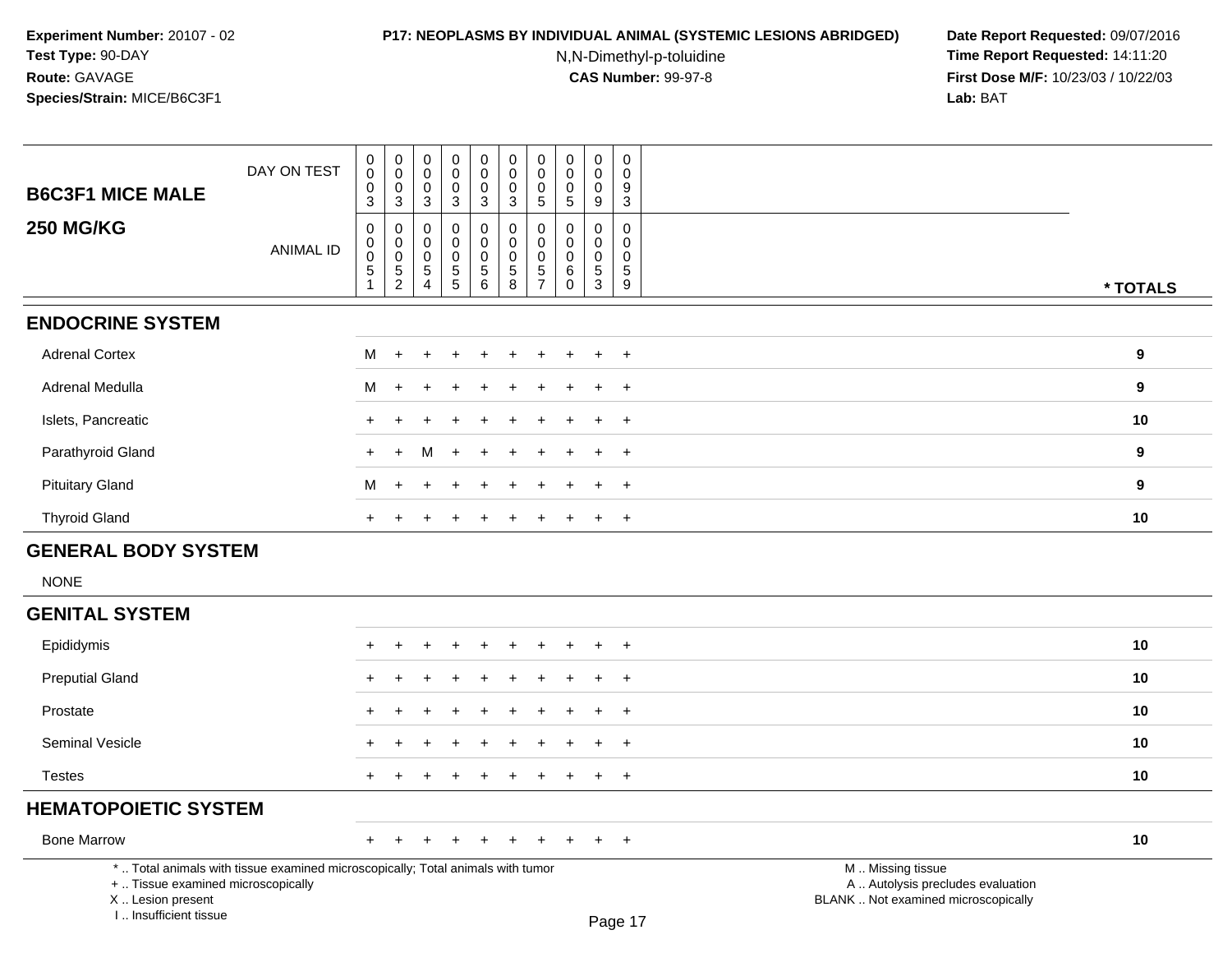#### **P17: NEOPLASMS BY INDIVIDUAL ANIMAL (SYSTEMIC LESIONS ABRIDGED) Date Report Requested:** 09/07/2016

N,N-Dimethyl-p-toluidine

 **Time Report Requested:** 14:11:20 **First Dose M/F:** 10/23/03 / 10/22/03<br>**Lab:** BAT **Lab:** BAT

| <b>B6C3F1 MICE MALE</b>     | DAY ON TEST      | $\mathbf 0$<br>$\mathbf 0$<br>$\pmb{0}$<br>$\mathfrak{S}$             | $_{\rm 0}^{\rm 0}$<br>$\mathbf 0$<br>$\overline{3}$                  | $\pmb{0}$<br>$\mathsf{O}\xspace$<br>$\pmb{0}$<br>$\mathbf{3}$   | $\pmb{0}$<br>$\mathbf 0$<br>$\boldsymbol{0}$<br>3    | $\begin{smallmatrix} 0\\0 \end{smallmatrix}$<br>$\frac{0}{3}$ | $\mathsf 0$<br>$\mathsf{O}\xspace$<br>$\mathsf 0$<br>$\mathbf{3}$ | $\pmb{0}$<br>0<br>$\pmb{0}$<br>$\sqrt{5}$                            | $_{\rm 0}^{\rm 0}$<br>$\mathsf 0$<br>$\overline{5}$                      | $\pmb{0}$<br>$\pmb{0}$<br>$\pmb{0}$<br>$\boldsymbol{9}$ | $\pmb{0}$<br>$\mathbf 0$<br>9<br>3                  |                  |
|-----------------------------|------------------|-----------------------------------------------------------------------|----------------------------------------------------------------------|-----------------------------------------------------------------|------------------------------------------------------|---------------------------------------------------------------|-------------------------------------------------------------------|----------------------------------------------------------------------|--------------------------------------------------------------------------|---------------------------------------------------------|-----------------------------------------------------|------------------|
| <b>250 MG/KG</b>            | <b>ANIMAL ID</b> | $\pmb{0}$<br>$\pmb{0}$<br>$\pmb{0}$<br>$\overline{5}$<br>$\mathbf{1}$ | $\pmb{0}$<br>$\pmb{0}$<br>$\begin{array}{c} 0 \\ 5 \\ 2 \end{array}$ | $\mathsf 0$<br>0<br>$\mathbf 0$<br>$\sqrt{5}$<br>$\overline{4}$ | 0<br>0<br>$\begin{array}{c} 0 \\ 5 \\ 5 \end{array}$ | $\pmb{0}$                                                     | $\pmb{0}$<br>$\pmb{0}$<br>$\pmb{0}$<br>$\frac{5}{8}$              | $\Omega$<br>$\Omega$<br>$\mathbf 0$<br>$\,$ 5 $\,$<br>$\overline{7}$ | $\mathbf 0$<br>$\mathbf 0$<br>$\mathbf 0$<br>$6\phantom{1}6$<br>$\Omega$ | 0<br>0<br>$\mathbf 0$<br>$\sqrt{5}$<br>3                | $\mathbf 0$<br>$\mathbf 0$<br>$\mathbf 0$<br>5<br>9 | * TOTALS         |
| Lymph Node                  |                  | $+$                                                                   |                                                                      |                                                                 |                                                      |                                                               | $+$                                                               |                                                                      |                                                                          |                                                         |                                                     | $\mathbf{2}$     |
| Lymph Node, Mandibular      |                  | $\ddot{}$                                                             |                                                                      |                                                                 | $+$                                                  | $+$                                                           | M                                                                 | $+$                                                                  | $+$                                                                      | $+$                                                     | $+$                                                 | $\boldsymbol{9}$ |
| Lymph Node, Mesenteric      |                  | $\pm$                                                                 |                                                                      |                                                                 |                                                      |                                                               |                                                                   |                                                                      | $\ddot{}$                                                                | M +                                                     |                                                     | $\boldsymbol{9}$ |
| Spleen                      |                  | $\pm$                                                                 |                                                                      |                                                                 |                                                      |                                                               |                                                                   |                                                                      |                                                                          | $\ddot{}$                                               | $+$                                                 | 10               |
| Thymus                      |                  | $+$                                                                   | $\overline{+}$                                                       | $\overline{+}$                                                  | $\ddot{}$                                            | $\ddot{}$                                                     | $+$                                                               | $\ddot{}$                                                            | $\overline{+}$                                                           | $+$                                                     | $+$                                                 | 10               |
| <b>INTEGUMENTARY SYSTEM</b> |                  |                                                                       |                                                                      |                                                                 |                                                      |                                                               |                                                                   |                                                                      |                                                                          |                                                         |                                                     |                  |
| Mammary Gland               |                  | M                                                                     | M                                                                    | M                                                               | M                                                    | M                                                             | M                                                                 |                                                                      | M M M M                                                                  |                                                         |                                                     | $\mathbf 0$      |
| Skin                        |                  | $+$                                                                   | $\ddot{}$                                                            |                                                                 | ÷                                                    |                                                               | $\div$                                                            | ÷.                                                                   |                                                                          | $\ddot{}$                                               | $+$                                                 | 10               |
| MUSCULOSKELETAL SYSTEM      |                  |                                                                       |                                                                      |                                                                 |                                                      |                                                               |                                                                   |                                                                      |                                                                          |                                                         |                                                     |                  |
| <b>Bone</b>                 |                  | $+$                                                                   | $+$                                                                  | $\ddot{}$                                                       | $\ddot{}$                                            | $+$                                                           | $+$                                                               | $+$                                                                  | $+$                                                                      | $+$                                                     | $+$                                                 | 10               |
| <b>NERVOUS SYSTEM</b>       |                  |                                                                       |                                                                      |                                                                 |                                                      |                                                               |                                                                   |                                                                      |                                                                          |                                                         |                                                     |                  |
| <b>Brain</b>                |                  | $+$                                                                   | $\ddot{}$                                                            | $\ddot{}$                                                       | $\ddot{}$                                            | $\ddot{}$                                                     | $\ddot{}$                                                         | $+$                                                                  | $+$                                                                      | $+$                                                     | $+$                                                 | 10               |
| <b>RESPIRATORY SYSTEM</b>   |                  |                                                                       |                                                                      |                                                                 |                                                      |                                                               |                                                                   |                                                                      |                                                                          |                                                         |                                                     |                  |
| Lung                        |                  | $\ddot{}$                                                             | $+$                                                                  | $\div$                                                          | $\ddot{}$                                            |                                                               | $\div$                                                            | ÷                                                                    |                                                                          | $+$                                                     | $+$                                                 | 10               |
| Nose                        |                  | $\ddot{}$                                                             |                                                                      |                                                                 |                                                      |                                                               |                                                                   |                                                                      |                                                                          | $\ddot{}$                                               | $\ddot{}$                                           | 10               |
| Trachea                     |                  | $\ddot{}$                                                             |                                                                      |                                                                 |                                                      |                                                               |                                                                   |                                                                      |                                                                          | $\ddot{}$                                               | $+$                                                 | 10               |
| COECULE CENCEC CVCTEM       |                  |                                                                       |                                                                      |                                                                 |                                                      |                                                               |                                                                   |                                                                      |                                                                          |                                                         |                                                     |                  |

## **SPECIAL SENSES SYSTEM**

\* .. Total animals with tissue examined microscopically; Total animals with tumor

+ .. Tissue examined microscopically

X .. Lesion present

I .. Insufficient tissue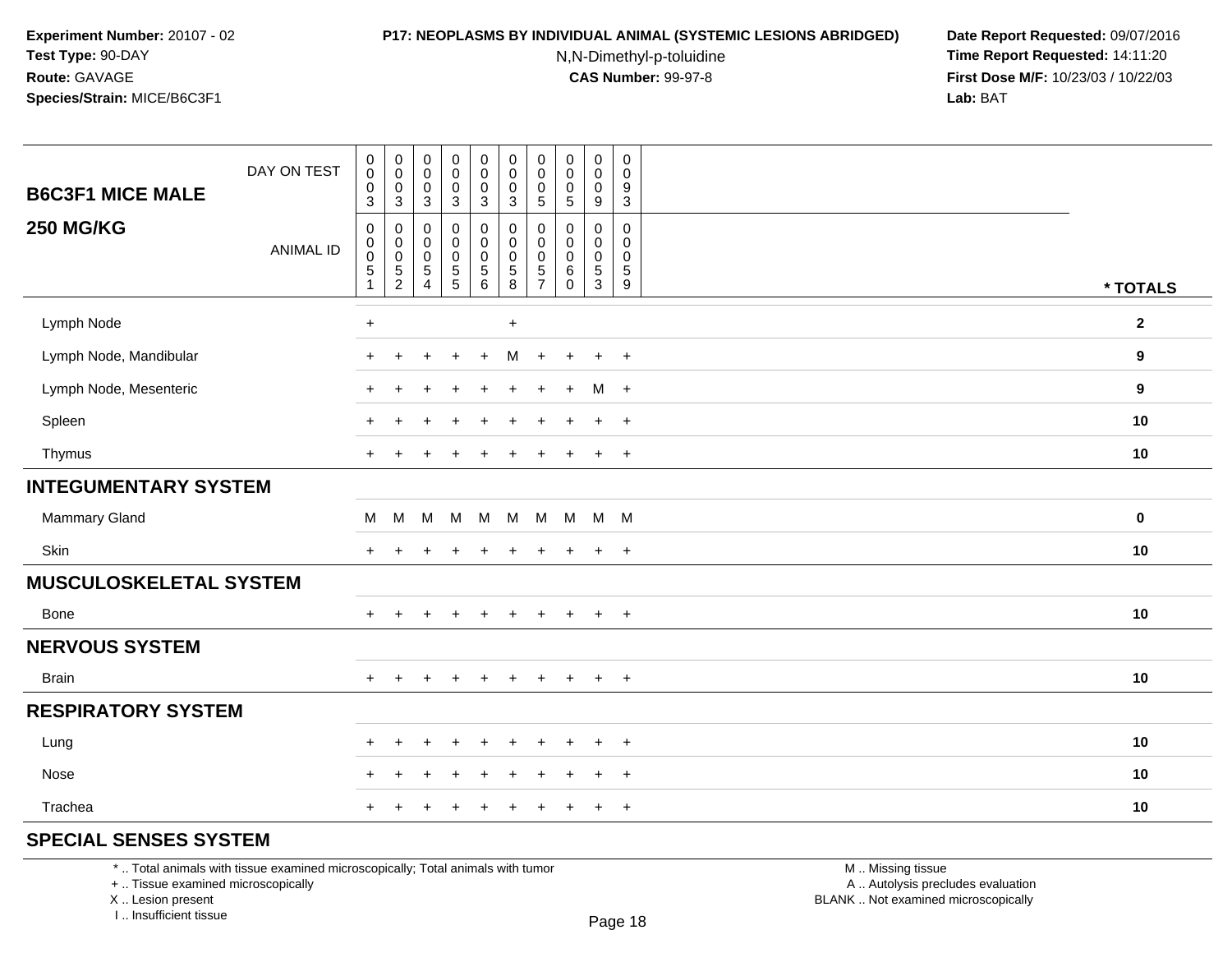### **P17: NEOPLASMS BY INDIVIDUAL ANIMAL (SYSTEMIC LESIONS ABRIDGED) Date Report Requested:** 09/07/2016

N,N-Dimethyl-p-toluidine

 **Time Report Requested:** 14:11:20 **First Dose M/F:** 10/23/03 / 10/22/03<br>**Lab:** BAT **Lab:** BAT

| <b>B6C3F1 MICE MALE</b> | DAY ON TEST | $\begin{smallmatrix}0\0\0\end{smallmatrix}$<br>0<br>3 | $\begin{smallmatrix}0\\0\end{smallmatrix}$<br>$\mathbf 0$<br>3            | $\begin{smallmatrix} 0\\0 \end{smallmatrix}$<br>$\pmb{0}$<br>3 | $\begin{smallmatrix}0\0\0\end{smallmatrix}$<br>0<br>$\mathbf{3}$ | $_{\rm 0}^{\rm 0}$<br>$\boldsymbol{0}$<br>3  | $\begin{smallmatrix} 0\\0 \end{smallmatrix}$<br>0<br>3 | $\begin{smallmatrix} 0\\0 \end{smallmatrix}$<br>$\mathbf 0$<br>5 | $\begin{smallmatrix} 0\\0 \end{smallmatrix}$<br>$\pmb{0}$<br>5 | $_{\rm 0}^{\rm 0}$<br>0<br>9 | $\mathbf 0$<br>$\pmb{0}$<br>9<br>3 |          |
|-------------------------|-------------|-------------------------------------------------------|---------------------------------------------------------------------------|----------------------------------------------------------------|------------------------------------------------------------------|----------------------------------------------|--------------------------------------------------------|------------------------------------------------------------------|----------------------------------------------------------------|------------------------------|------------------------------------|----------|
| <b>250 MG/KG</b>        | ANIMAL ID   | 0<br>$_{\rm 0}^{\rm 0}$<br>5                          | 0<br>$\pmb{0}$<br>$\begin{array}{c} 0 \\ 5 \end{array}$<br>$\overline{2}$ | $\pmb{0}$<br>$_{\rm 0}^{\rm 0}$<br>$\mathbf 5$<br>4            | 0<br>$_0^0$<br>$\frac{5}{5}$                                     | 0<br>$\pmb{0}$<br>$\boldsymbol{0}$<br>5<br>6 | 0<br>0<br>$\mathbf 0$<br>5<br>8                        | 0<br>0<br>$\sqrt{5}$                                             | 0<br>0<br>$\pmb{0}$<br>6<br>$\Omega$                           | 0<br>0<br>0<br>5<br>3        | 0<br>0<br>$\pmb{0}$<br>5<br>9      | * TOTALS |
| Eye                     |             | $\ddot{}$                                             |                                                                           |                                                                | $\ddot{}$                                                        | $\ddot{}$                                    | $\ddot{}$                                              | $+$                                                              |                                                                | $+$                          | $+$                                | 10       |
| Harderian Gland         |             | $\ddot{}$                                             |                                                                           |                                                                | $\ddot{}$                                                        |                                              |                                                        | $\pm$                                                            |                                                                | $+$                          | $+$                                | $10$     |
| <b>URINARY SYSTEM</b>   |             |                                                       |                                                                           |                                                                |                                                                  |                                              |                                                        |                                                                  |                                                                |                              |                                    |          |
| Kidney                  |             | $\ddot{}$                                             | ÷.                                                                        |                                                                | $\pm$                                                            | $\ddot{}$                                    |                                                        | $\pm$                                                            | $\div$                                                         | $\pm$                        | $+$                                | 10       |
| <b>Urinary Bladder</b>  |             | $+$                                                   |                                                                           |                                                                | $\ddot{}$                                                        | $+$                                          |                                                        | $+$                                                              | $+$                                                            | $+$                          | $+$                                | 10       |
| <b>SYSTEMIC LESIONS</b> |             |                                                       |                                                                           |                                                                |                                                                  |                                              |                                                        |                                                                  |                                                                |                              |                                    |          |
| Multiple Organ          |             |                                                       |                                                                           |                                                                | $\pm$                                                            | $\pm$                                        |                                                        | $+$                                                              | $+$                                                            | $+$                          | $+$                                | 10       |

\*\*\* END OF MALE DATA \*\*\*

\* .. Total animals with tissue examined microscopically; Total animals with tumor

+ .. Tissue examined microscopically

X .. Lesion present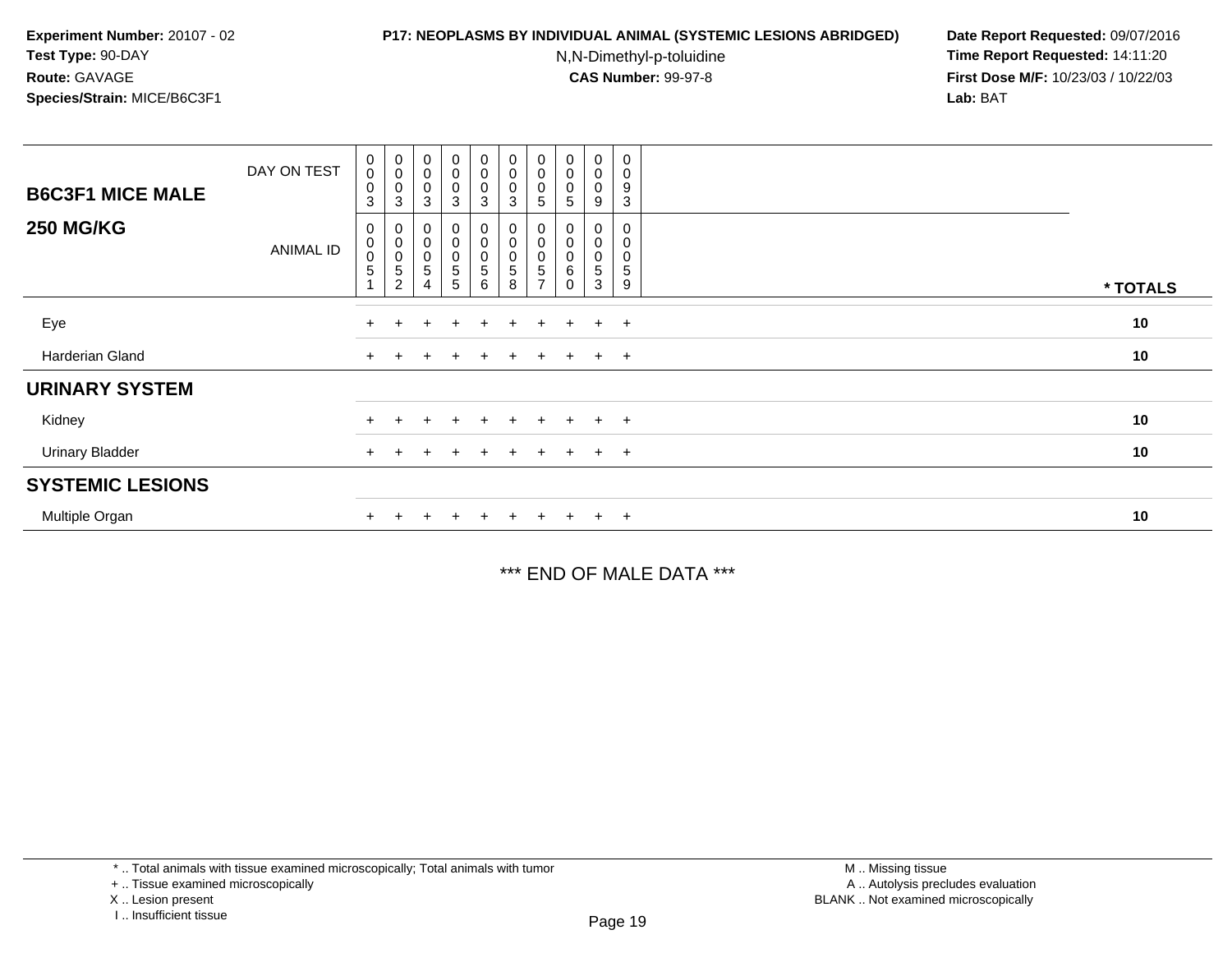# **P17: NEOPLASMS BY INDIVIDUAL ANIMAL (SYSTEMIC LESIONS ABRIDGED) Date Report Requested:** 09/07/2016

N,N-Dimethyl-p-toluidine

| <b>B6C3F1 MICE FEMALE</b>                                                                                                                                           | DAY ON TEST      | $\pmb{0}$<br>$\ddot{\mathbf{0}}$<br>$\frac{9}{3}$                            | $_{\rm 0}^{\rm 0}$<br>$\frac{9}{3}$            | $\mathbf 0$<br>$\mathbf 0$<br>$\frac{9}{3}$ | $\pmb{0}$<br>$\mathbf 0$<br>$\frac{9}{3}$                              | $\mathbf 0$<br>$\mathbf 0$<br>$\boldsymbol{9}$ | $\pmb{0}$<br>$\overline{0}$<br>$\frac{9}{3}$        | $\pmb{0}$<br>$\mathbf 0$<br>$\frac{9}{3}$        | $\pmb{0}$<br>$\mathbf 0$<br>$\frac{9}{3}$ | $\pmb{0}$<br>$\mathbf 0$<br>9                       | 0<br>$\mathbf 0$<br>9                                             |                                                                                               |          |
|---------------------------------------------------------------------------------------------------------------------------------------------------------------------|------------------|------------------------------------------------------------------------------|------------------------------------------------|---------------------------------------------|------------------------------------------------------------------------|------------------------------------------------|-----------------------------------------------------|--------------------------------------------------|-------------------------------------------|-----------------------------------------------------|-------------------------------------------------------------------|-----------------------------------------------------------------------------------------------|----------|
|                                                                                                                                                                     |                  |                                                                              |                                                |                                             |                                                                        | 3                                              |                                                     |                                                  |                                           | $\mathbf{3}$                                        | $\mathbf{3}$                                                      |                                                                                               |          |
| 0 MG/KG                                                                                                                                                             | <b>ANIMAL ID</b> | $\pmb{0}$<br>$\pmb{0}$<br>$\pmb{0}$<br>$\begin{array}{c} 6 \\ 1 \end{array}$ | 0<br>$\pmb{0}$<br>$\mathsf 0$<br>$\frac{6}{2}$ | $\mathbf 0$<br>0<br>$\mathbf 0$<br>$^6_3$   | $\mathbf 0$<br>$\mathbf 0$<br>$\mathbf 0$<br>$\,6\,$<br>$\overline{4}$ | 0<br>$\mathbf 0$<br>$\mathbf 0$<br>$^6$ 5      | $\mathbf 0$<br>$\mathbf 0$<br>$\mathbf 0$<br>$^6_6$ | $\mathbf 0$<br>0<br>$\mathbf 0$<br>$\frac{6}{7}$ | $\mathbf 0$<br>0<br>0<br>6<br>8           | $\mathbf 0$<br>$\mathbf 0$<br>$\mathbf 0$<br>6<br>9 | $\mathbf 0$<br>$\mathbf{0}$<br>0<br>$\overline{7}$<br>$\mathbf 0$ |                                                                                               | * TOTALS |
| <b>ALIMENTARY SYSTEM</b>                                                                                                                                            |                  |                                                                              |                                                |                                             |                                                                        |                                                |                                                     |                                                  |                                           |                                                     |                                                                   |                                                                                               |          |
| Esophagus                                                                                                                                                           |                  |                                                                              |                                                |                                             |                                                                        |                                                |                                                     |                                                  |                                           |                                                     | $+$                                                               |                                                                                               | 10       |
| Gallbladder                                                                                                                                                         |                  |                                                                              |                                                |                                             |                                                                        |                                                |                                                     |                                                  |                                           |                                                     | $\ddot{}$                                                         |                                                                                               | 10       |
| Intestine Large, Cecum                                                                                                                                              |                  |                                                                              |                                                |                                             |                                                                        |                                                |                                                     |                                                  |                                           |                                                     | $\overline{+}$                                                    |                                                                                               | 10       |
| Intestine Large, Colon                                                                                                                                              |                  |                                                                              |                                                |                                             |                                                                        |                                                |                                                     |                                                  |                                           |                                                     | $\overline{+}$                                                    |                                                                                               | 10       |
| Intestine Large, Rectum                                                                                                                                             |                  | $\ddot{}$                                                                    |                                                |                                             |                                                                        |                                                |                                                     |                                                  |                                           |                                                     | $+$                                                               |                                                                                               | 10       |
| Intestine Small, Duodenum                                                                                                                                           |                  | $\pm$                                                                        | ٠                                              |                                             |                                                                        |                                                |                                                     |                                                  |                                           | $\div$                                              | $+$                                                               |                                                                                               | 10       |
| Intestine Small, Ileum                                                                                                                                              |                  |                                                                              |                                                |                                             |                                                                        |                                                |                                                     |                                                  |                                           |                                                     | $+$                                                               |                                                                                               | 10       |
| Intestine Small, Jejunum                                                                                                                                            |                  |                                                                              |                                                |                                             |                                                                        |                                                |                                                     |                                                  |                                           |                                                     | $\ddot{}$                                                         |                                                                                               | 10       |
| Liver                                                                                                                                                               |                  |                                                                              |                                                |                                             |                                                                        |                                                |                                                     |                                                  |                                           |                                                     | $\ddot{}$                                                         |                                                                                               | 10       |
| Pancreas                                                                                                                                                            |                  |                                                                              |                                                |                                             |                                                                        |                                                |                                                     |                                                  |                                           |                                                     | $+$                                                               |                                                                                               | 10       |
| Salivary Glands                                                                                                                                                     |                  |                                                                              |                                                |                                             |                                                                        |                                                |                                                     |                                                  |                                           |                                                     | $+$                                                               |                                                                                               | 10       |
| Stomach, Forestomach                                                                                                                                                |                  |                                                                              |                                                |                                             |                                                                        |                                                |                                                     |                                                  |                                           | $\div$                                              | $+$                                                               |                                                                                               | 10       |
| Stomach, Glandular                                                                                                                                                  |                  | $\ddot{}$                                                                    |                                                |                                             |                                                                        |                                                |                                                     |                                                  |                                           |                                                     | $+$                                                               |                                                                                               | 10       |
| <b>CARDIOVASCULAR SYSTEM</b>                                                                                                                                        |                  |                                                                              |                                                |                                             |                                                                        |                                                |                                                     |                                                  |                                           |                                                     |                                                                   |                                                                                               |          |
| <b>Blood Vessel</b>                                                                                                                                                 |                  |                                                                              |                                                |                                             |                                                                        |                                                |                                                     |                                                  |                                           |                                                     | $\ddot{}$                                                         |                                                                                               | 10       |
| Heart                                                                                                                                                               |                  | $+$                                                                          |                                                |                                             |                                                                        |                                                |                                                     |                                                  |                                           | $\pm$                                               | $+$                                                               |                                                                                               | 10       |
| *  Total animals with tissue examined microscopically; Total animals with tumor<br>+  Tissue examined microscopically<br>X  Lesion present<br>I Insufficient tissue |                  |                                                                              |                                                |                                             |                                                                        |                                                |                                                     |                                                  |                                           |                                                     | $D_{200}$ 20                                                      | M  Missing tissue<br>A  Autolysis precludes evaluation<br>BLANK  Not examined microscopically |          |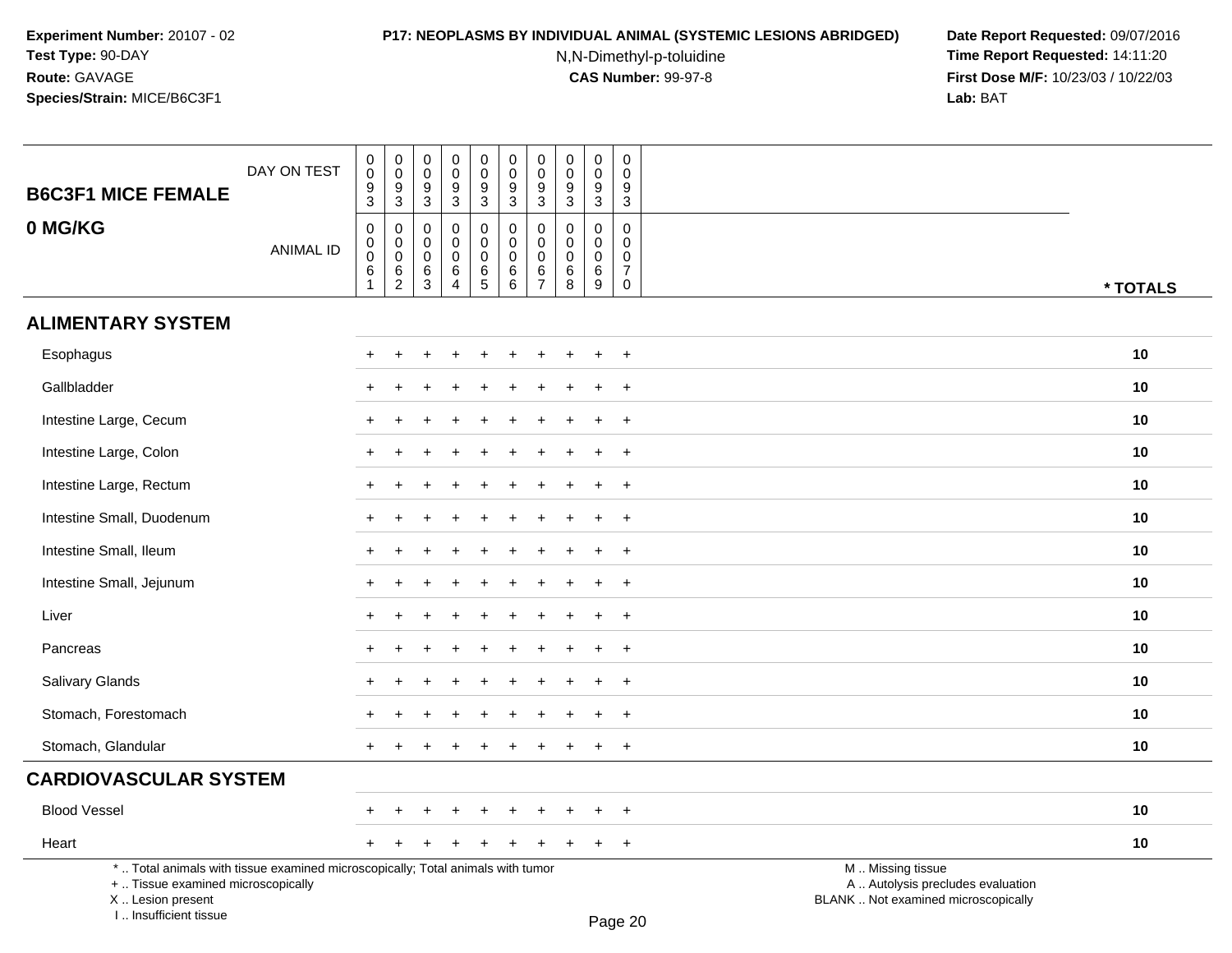# **P17: NEOPLASMS BY INDIVIDUAL ANIMAL (SYSTEMIC LESIONS ABRIDGED) Date Report Requested:** 09/07/2016

N,N-Dimethyl-p-toluidine

| DAY ON TEST<br><b>B6C3F1 MICE FEMALE</b>                                                                                                                            | 0<br>$\pmb{0}$<br>9<br>$\overline{3}$           | 0<br>$\overline{0}$<br>$\frac{9}{3}$                               | 0<br>$\mathsf 0$<br>9<br>3                              | 0<br>$\ddot{\mathbf{0}}$<br>$\frac{9}{3}$                        | $\begin{matrix} 0 \\ 0 \end{matrix}$<br>9<br>3          | 0<br>$\ddot{\mathbf{0}}$<br>$\frac{9}{3}$ | $\begin{matrix} 0 \\ 0 \end{matrix}$<br>$\boldsymbol{9}$<br>$\overline{3}$ | 0<br>$\pmb{0}$<br>9<br>3                         | 0<br>$\mathbf 0$<br>9<br>$\mathbf{3}$                 | 0<br>$\mathsf 0$<br>9<br>3                                             |                                                                                               |          |
|---------------------------------------------------------------------------------------------------------------------------------------------------------------------|-------------------------------------------------|--------------------------------------------------------------------|---------------------------------------------------------|------------------------------------------------------------------|---------------------------------------------------------|-------------------------------------------|----------------------------------------------------------------------------|--------------------------------------------------|-------------------------------------------------------|------------------------------------------------------------------------|-----------------------------------------------------------------------------------------------|----------|
| 0 MG/KG<br><b>ANIMAL ID</b>                                                                                                                                         | $\pmb{0}$<br>$\mathbf 0$<br>$\pmb{0}$<br>6<br>1 | $\,0\,$<br>$\mathbf 0$<br>$\mathbf 0$<br>$\,6\,$<br>$\overline{2}$ | 0<br>$\mathbf 0$<br>$\mathbf 0$<br>$6\phantom{1}6$<br>3 | $\mathbf 0$<br>$\mathbf 0$<br>$\mathbf 0$<br>6<br>$\overline{4}$ | $\mathsf 0$<br>0<br>$\mathbf 0$<br>6<br>$5\phantom{.0}$ | 0<br>0<br>$\mathbf 0$<br>6<br>6           | $\pmb{0}$<br>$\mathbf 0$<br>$\mathbf 0$<br>$\,6\,$<br>$\overline{7}$       | $\mathbf 0$<br>$\Omega$<br>$\mathbf 0$<br>6<br>8 | $\mathbf 0$<br>$\mathbf 0$<br>$\mathbf 0$<br>6<br>$9$ | $\pmb{0}$<br>$\mathbf 0$<br>$\mathbf 0$<br>$\overline{7}$<br>$\pmb{0}$ |                                                                                               | * TOTALS |
| <b>ENDOCRINE SYSTEM</b>                                                                                                                                             |                                                 |                                                                    |                                                         |                                                                  |                                                         |                                           |                                                                            |                                                  |                                                       |                                                                        |                                                                                               |          |
| <b>Adrenal Cortex</b>                                                                                                                                               |                                                 |                                                                    |                                                         |                                                                  |                                                         |                                           |                                                                            |                                                  |                                                       | $\ddot{}$                                                              |                                                                                               | 10       |
| <b>Adrenal Medulla</b>                                                                                                                                              | $\pm$                                           |                                                                    |                                                         |                                                                  |                                                         |                                           |                                                                            |                                                  |                                                       | $^{+}$                                                                 |                                                                                               | 10       |
| Islets, Pancreatic                                                                                                                                                  | $+$                                             |                                                                    |                                                         |                                                                  |                                                         |                                           |                                                                            |                                                  |                                                       | $+$                                                                    |                                                                                               | 10       |
| Parathyroid Gland                                                                                                                                                   | $+$                                             |                                                                    |                                                         |                                                                  | ÷                                                       | +                                         | $\ddot{}$                                                                  | м                                                | $+$                                                   | $+$                                                                    |                                                                                               | 9        |
| <b>Pituitary Gland</b>                                                                                                                                              |                                                 |                                                                    |                                                         |                                                                  |                                                         |                                           |                                                                            |                                                  |                                                       | $\overline{ }$                                                         |                                                                                               | 10       |
| <b>Thyroid Gland</b>                                                                                                                                                |                                                 |                                                                    |                                                         |                                                                  |                                                         |                                           |                                                                            |                                                  |                                                       | $+$                                                                    |                                                                                               | 10       |
| <b>GENERAL BODY SYSTEM</b>                                                                                                                                          |                                                 |                                                                    |                                                         |                                                                  |                                                         |                                           |                                                                            |                                                  |                                                       |                                                                        |                                                                                               |          |
| <b>NONE</b>                                                                                                                                                         |                                                 |                                                                    |                                                         |                                                                  |                                                         |                                           |                                                                            |                                                  |                                                       |                                                                        |                                                                                               |          |
| <b>GENITAL SYSTEM</b>                                                                                                                                               |                                                 |                                                                    |                                                         |                                                                  |                                                         |                                           |                                                                            |                                                  |                                                       |                                                                        |                                                                                               |          |
| <b>Clitoral Gland</b>                                                                                                                                               |                                                 |                                                                    |                                                         |                                                                  |                                                         |                                           |                                                                            |                                                  |                                                       | $+$                                                                    |                                                                                               | 10       |
| Ovary                                                                                                                                                               |                                                 |                                                                    |                                                         |                                                                  |                                                         |                                           |                                                                            |                                                  |                                                       | $^{+}$                                                                 |                                                                                               | 10       |
| <b>Uterus</b>                                                                                                                                                       | $+$                                             |                                                                    |                                                         |                                                                  |                                                         |                                           |                                                                            | ÷                                                | +                                                     | $+$                                                                    |                                                                                               | 10       |
| <b>HEMATOPOIETIC SYSTEM</b>                                                                                                                                         |                                                 |                                                                    |                                                         |                                                                  |                                                         |                                           |                                                                            |                                                  |                                                       |                                                                        |                                                                                               |          |
| <b>Bone Marrow</b>                                                                                                                                                  |                                                 |                                                                    |                                                         |                                                                  |                                                         |                                           |                                                                            |                                                  |                                                       | $\overline{1}$                                                         |                                                                                               | 10       |
| Lymph Node, Mandibular                                                                                                                                              |                                                 |                                                                    |                                                         |                                                                  |                                                         |                                           |                                                                            |                                                  |                                                       | $\ddot{}$                                                              |                                                                                               | 10       |
| Lymph Node, Mesenteric                                                                                                                                              |                                                 |                                                                    |                                                         |                                                                  |                                                         |                                           |                                                                            |                                                  |                                                       | $\div$                                                                 |                                                                                               | 10       |
| *  Total animals with tissue examined microscopically; Total animals with tumor<br>+  Tissue examined microscopically<br>X  Lesion present<br>I Insufficient tissue |                                                 |                                                                    |                                                         |                                                                  |                                                         |                                           |                                                                            |                                                  |                                                       | Page 21                                                                | M  Missing tissue<br>A  Autolysis precludes evaluation<br>BLANK  Not examined microscopically |          |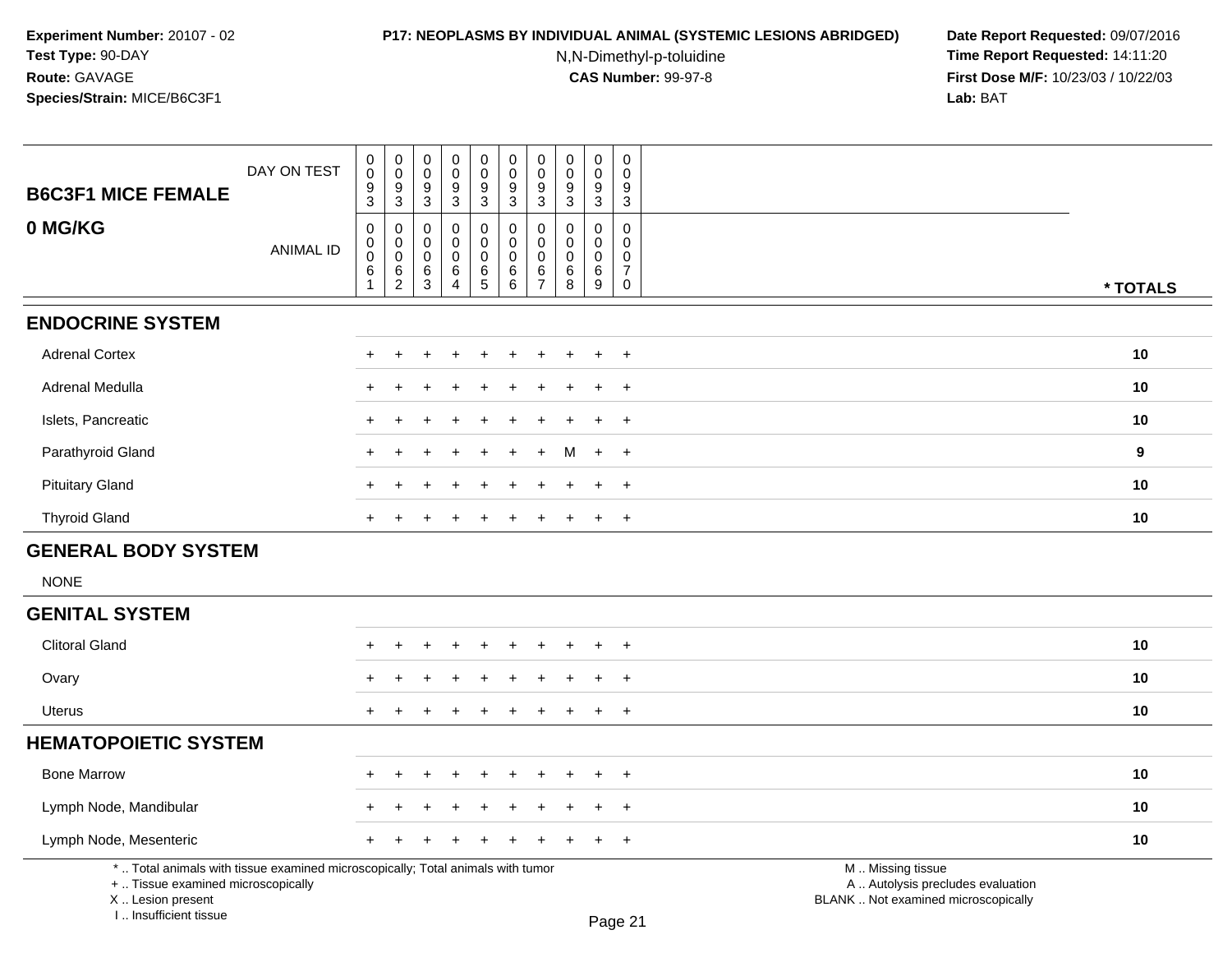#### **P17: NEOPLASMS BY INDIVIDUAL ANIMAL (SYSTEMIC LESIONS ABRIDGED) Date Report Requested:** 09/07/2016

N,N-Dimethyl-p-toluidine

 **Time Report Requested:** 14:11:20 **First Dose M/F:** 10/23/03 / 10/22/03<br>**Lab:** BAT **Lab:** BAT

| <b>B6C3F1 MICE FEMALE</b>                                                       | DAY ON TEST      | $_{\rm 0}^{\rm 0}$<br>$\boldsymbol{9}$<br>$\mathfrak{S}$ | $\mathbf 0$<br>$\pmb{0}$<br>9<br>3 | 0<br>0<br>9<br>$\mathbf{3}$ | $\begin{smallmatrix} 0\\0 \end{smallmatrix}$<br>9<br>$\sqrt{3}$ | $\pmb{0}$<br>$\pmb{0}$<br>$\boldsymbol{9}$<br>3 | 0<br>$\pmb{0}$<br>9<br>$\mathbf{3}$   | 0<br>0<br>9<br>3                          | $\pmb{0}$<br>$\pmb{0}$<br>9<br>$\mathfrak{Z}$ | 0<br>0<br>9<br>3                | $\pmb{0}$<br>0<br>9<br>$\mathbf{3}$          |                   |          |
|---------------------------------------------------------------------------------|------------------|----------------------------------------------------------|------------------------------------|-----------------------------|-----------------------------------------------------------------|-------------------------------------------------|---------------------------------------|-------------------------------------------|-----------------------------------------------|---------------------------------|----------------------------------------------|-------------------|----------|
| 0 MG/KG                                                                         | <b>ANIMAL ID</b> | $\pmb{0}$<br>0<br>$\pmb{0}$<br>6<br>$\mathbf{1}$         | 0<br>0<br>0<br>$^6_2$              | 0<br>0<br>0<br>$^6_3$       | $\mathbf 0$<br>0<br>0<br>$\,6\,$<br>$\overline{4}$              | 0<br>0<br>$\pmb{0}$<br>$^6$ 5                   | $\mathbf 0$<br>0<br>0<br>$\,6\,$<br>6 | 0<br>$\Omega$<br>0<br>6<br>$\overline{7}$ | 0<br>0<br>0<br>6<br>8                         | $\mathbf 0$<br>0<br>0<br>$^6_9$ | 0<br>0<br>0<br>$\overline{7}$<br>$\mathbf 0$ |                   | * TOTALS |
| Spleen                                                                          |                  | +                                                        | $\ddot{}$                          | $\ddot{}$                   | $\ddot{}$                                                       | $+$                                             | $+$                                   | $\ddot{}$                                 | $\pm$                                         | $+$                             | $+$                                          |                   | 10       |
| Thymus                                                                          |                  |                                                          |                                    |                             |                                                                 |                                                 |                                       |                                           |                                               | $\ddot{}$                       | $+$                                          |                   | 10       |
| <b>INTEGUMENTARY SYSTEM</b>                                                     |                  |                                                          |                                    |                             |                                                                 |                                                 |                                       |                                           |                                               |                                 |                                              |                   |          |
| Mammary Gland                                                                   |                  |                                                          | ÷                                  | +                           | $\div$                                                          | $\ddot{}$                                       | $\div$                                | ÷                                         |                                               | $\overline{+}$                  | $+$                                          |                   | 10       |
| Skin                                                                            |                  |                                                          | $\ddot{}$                          |                             |                                                                 | ÷                                               |                                       | ÷                                         |                                               | $\overline{+}$                  | $+$                                          |                   | 10       |
| <b>MUSCULOSKELETAL SYSTEM</b>                                                   |                  |                                                          |                                    |                             |                                                                 |                                                 |                                       |                                           |                                               |                                 |                                              |                   |          |
| Bone                                                                            |                  | $+$                                                      |                                    |                             |                                                                 | ÷                                               |                                       |                                           |                                               | $\ddot{}$                       | $+$                                          |                   | 10       |
| <b>NERVOUS SYSTEM</b>                                                           |                  |                                                          |                                    |                             |                                                                 |                                                 |                                       |                                           |                                               |                                 |                                              |                   |          |
| <b>Brain</b>                                                                    |                  | $+$                                                      | $\overline{+}$                     | $\ddot{}$                   | $\ddot{}$                                                       | $+$                                             | $+$                                   | $+$                                       | $+$                                           | $+$                             | $+$                                          |                   | 10       |
| <b>RESPIRATORY SYSTEM</b>                                                       |                  |                                                          |                                    |                             |                                                                 |                                                 |                                       |                                           |                                               |                                 |                                              |                   |          |
| Lung                                                                            |                  |                                                          | ÷                                  |                             |                                                                 |                                                 |                                       |                                           |                                               | $\div$                          | $\overline{+}$                               |                   | 10       |
| Nose                                                                            |                  |                                                          |                                    |                             |                                                                 |                                                 |                                       |                                           |                                               | $\ddot{}$                       | $+$                                          |                   | 10       |
| Trachea                                                                         |                  |                                                          | $\ddot{}$                          |                             | $\overline{1}$                                                  | $\div$                                          | $\ddot{}$                             | $\ddot{}$                                 |                                               | $+$                             | $+$                                          |                   | 10       |
| <b>SPECIAL SENSES SYSTEM</b>                                                    |                  |                                                          |                                    |                             |                                                                 |                                                 |                                       |                                           |                                               |                                 |                                              |                   |          |
| Eye                                                                             |                  |                                                          | $\div$                             | ÷                           | $\div$                                                          | $\div$                                          |                                       |                                           |                                               | $\overline{+}$                  | $+$                                          |                   | 10       |
| Harderian Gland                                                                 |                  | $+$                                                      | $\ddot{}$                          | ÷                           | $\overline{1}$                                                  | $+$                                             | M                                     | $+$                                       | $\ddot{}$                                     | $+$                             | $+$                                          |                   | 9        |
| <b>URINARY SYSTEM</b>                                                           |                  |                                                          |                                    |                             |                                                                 |                                                 |                                       |                                           |                                               |                                 |                                              |                   |          |
| *  Total animals with tissue examined microscopically; Total animals with tumor |                  |                                                          |                                    |                             |                                                                 |                                                 |                                       |                                           |                                               |                                 |                                              | M  Missing tissue |          |

+ .. Tissue examined microscopically

X .. Lesion present

I .. Insufficient tissue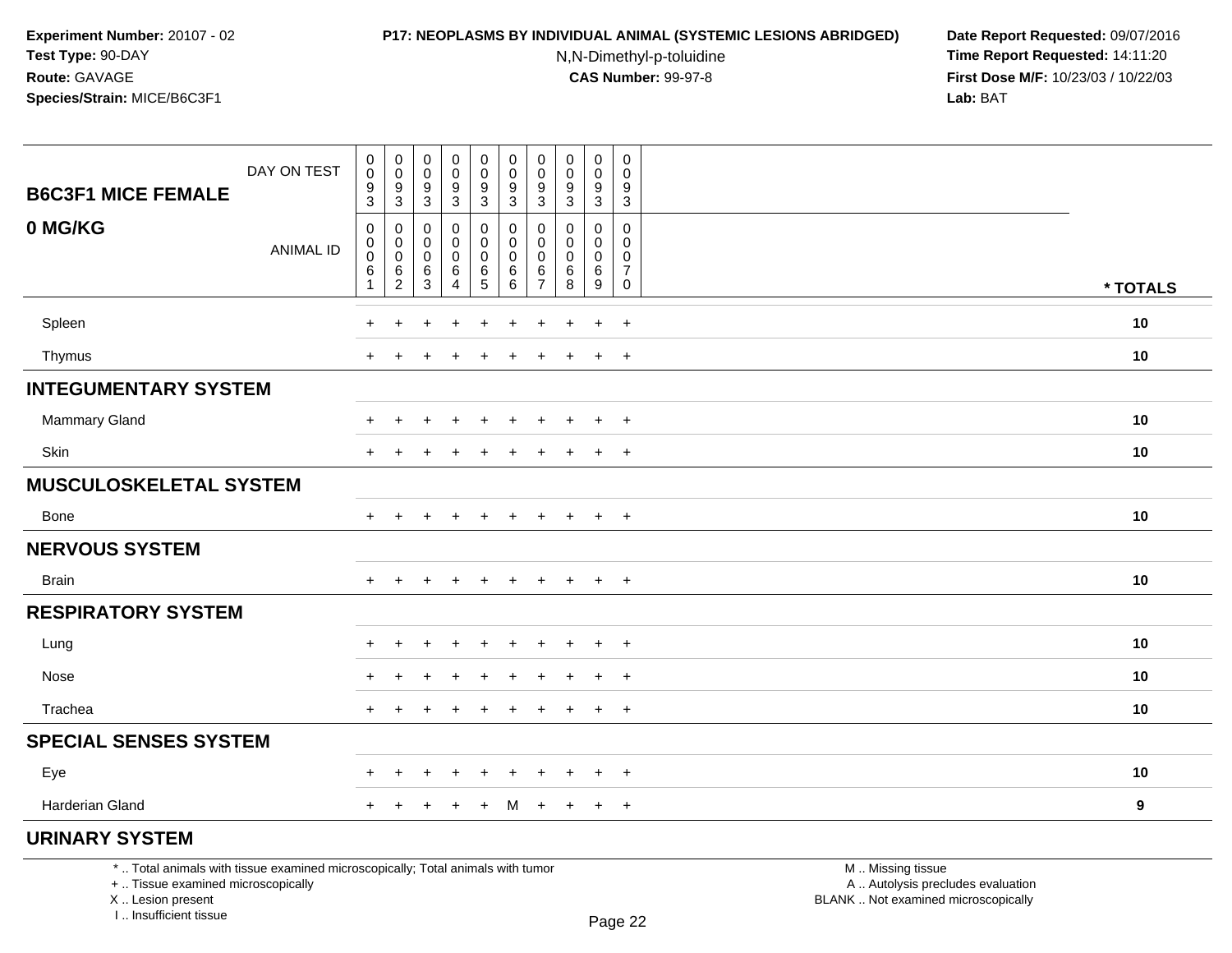### **P17: NEOPLASMS BY INDIVIDUAL ANIMAL (SYSTEMIC LESIONS ABRIDGED) Date Report Requested:** 09/07/2016

N,N-Dimethyl-p-toluidine

 **Time Report Requested:** 14:11:20 **First Dose M/F:** 10/23/03 / 10/22/03<br>**Lab:** BAT **Lab:** BAT

| <b>B6C3F1 MICE FEMALE</b> | DAY ON TEST | 0<br>$\pmb{0}$<br>9<br>3       | $\mathbf 0$<br>0<br>9<br>3 | 0<br>$\overline{0}$<br>9<br>3 | $\mathbf 0$<br>0<br>9<br>3 | 0<br>0<br>9<br>3      | $\overline{0}$<br>$_{9}^{\rm 0}$<br>$\mathbf{3}$  | 0<br>0<br>9<br>3                           | 0<br>$\boldsymbol{0}$<br>9<br>3 | $\mathbf{0}$<br>0<br>9<br>3 | 0<br>0<br>9<br>3 |          |  |
|---------------------------|-------------|--------------------------------|----------------------------|-------------------------------|----------------------------|-----------------------|---------------------------------------------------|--------------------------------------------|---------------------------------|-----------------------------|------------------|----------|--|
| 0 MG/KG                   | ANIMAL ID   | 0<br>0<br>$\mathbf 0$<br>$\,6$ | 0<br>0<br>0<br>6<br>2      | 6<br>3                        | 0<br>0<br>0<br>6<br>4      | 0<br>0<br>0<br>6<br>5 | 0<br>$\mathbf 0$<br>$\pmb{0}$<br>$\,6\,$<br>$\,6$ | 0<br>$\pmb{0}$<br>0<br>6<br>$\overline{ }$ | 6<br>8                          | 0<br>0<br>0<br>6<br>9       | 0<br>0<br>0<br>0 | * TOTALS |  |
| Kidney                    |             |                                |                            |                               | $+$                        | $+$                   |                                                   | $+$ $+$                                    |                                 | $+$ $+$ $+$                 |                  | 10       |  |
| <b>Urinary Bladder</b>    |             |                                |                            |                               |                            | $\pm$                 |                                                   | $+$                                        | $+$                             |                             | $+$ $+$          | 10       |  |
| <b>SYSTEMIC LESIONS</b>   |             |                                |                            |                               |                            |                       |                                                   |                                            |                                 |                             |                  |          |  |
|                           |             |                                |                            |                               |                            |                       |                                                   |                                            |                                 |                             |                  |          |  |

Multiple Organn  $+$ 

<sup>+</sup> <sup>+</sup> <sup>+</sup> <sup>+</sup> <sup>+</sup> <sup>+</sup> <sup>+</sup> <sup>+</sup> <sup>+</sup> **<sup>10</sup>**

<sup>\* ..</sup> Total animals with tissue examined microscopically; Total animals with tumor

<sup>+ ..</sup> Tissue examined microscopically

X .. Lesion present

I .. Insufficient tissue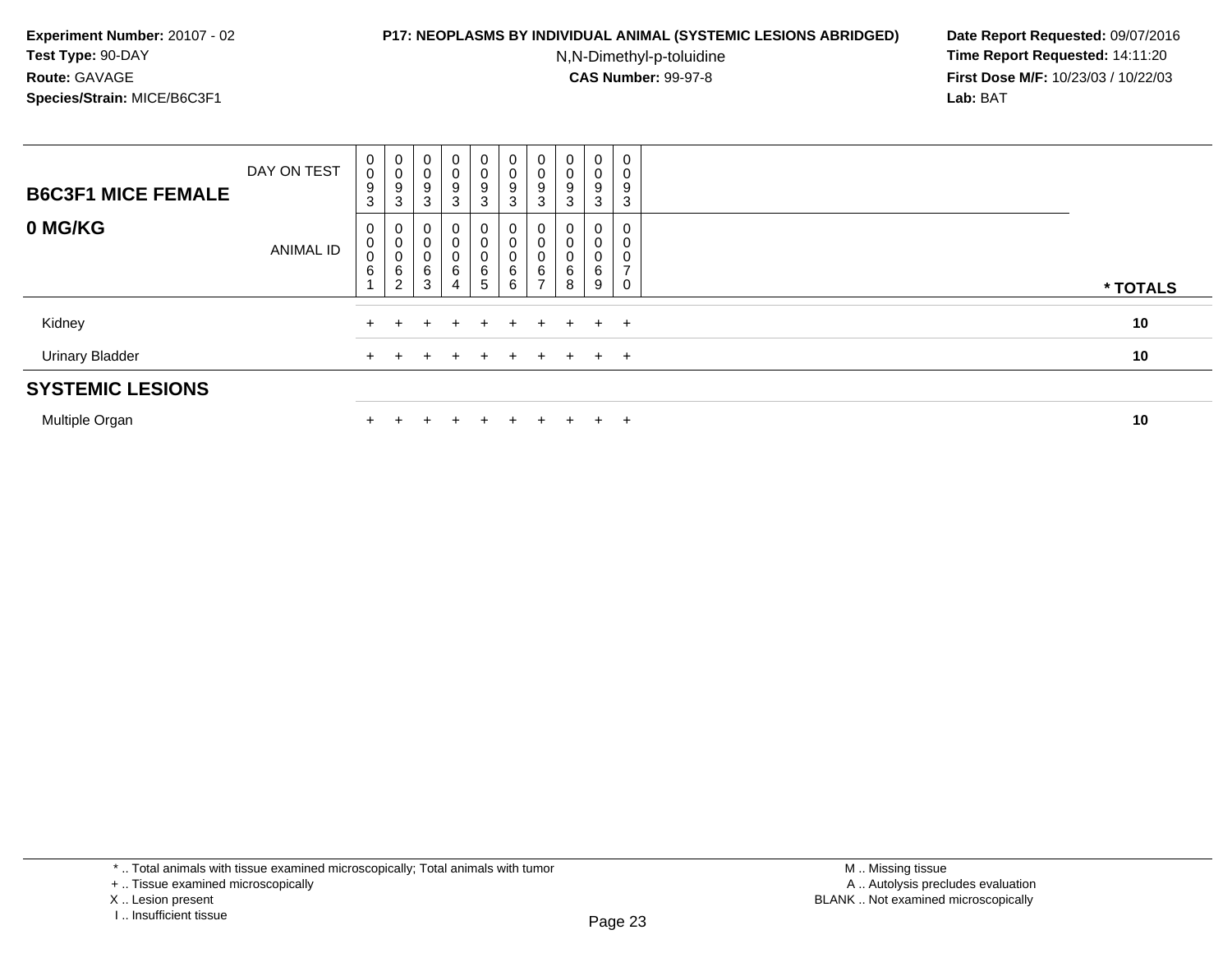## **P17: NEOPLASMS BY INDIVIDUAL ANIMAL (SYSTEMIC LESIONS ABRIDGED) Date Report Requested:** 09/07/2016

N,N-Dimethyl-p-toluidine

 **Time Report Requested:** 14:11:20 **First Dose M/F:** 10/23/03 / 10/22/03<br>**Lab:** BAT **Lab:** BAT

| <b>B6C3F1 MICE FEMALE</b>    | DAY ON TEST      | $_{\rm 0}^{\rm 0}$<br>$\frac{9}{3}$                           | $\pmb{0}$<br>$\mathbf 0$<br>$\frac{9}{3}$                             | 0<br>$\pmb{0}$<br>$\frac{9}{3}$                               | 0<br>0<br>9<br>$\sqrt{3}$            | 0<br>$\mathbf 0$<br>9<br>$\sqrt{3}$           | 0<br>$\pmb{0}$<br>9<br>$\overline{3}$        | 0<br>$\pmb{0}$<br>9<br>$\mathbf{3}$                         | $\pmb{0}$<br>$\pmb{0}$<br>9<br>$\overline{3}$ | $\mathbf 0$<br>0<br>9<br>$\overline{3}$ | $\pmb{0}$<br>$\pmb{0}$<br>9<br>$\overline{3}$                       |          |  |
|------------------------------|------------------|---------------------------------------------------------------|-----------------------------------------------------------------------|---------------------------------------------------------------|--------------------------------------|-----------------------------------------------|----------------------------------------------|-------------------------------------------------------------|-----------------------------------------------|-----------------------------------------|---------------------------------------------------------------------|----------|--|
| 15 MG/KG                     | <b>ANIMAL ID</b> | 0<br>$\pmb{0}$<br>$\pmb{0}$<br>$\overline{7}$<br>$\mathbf{1}$ | 0<br>$\mathbf 0$<br>$\mathbf 0$<br>$\boldsymbol{7}$<br>$\overline{2}$ | 0<br>$\boldsymbol{0}$<br>$\mathbf 0$<br>$\boldsymbol{7}$<br>3 | 0<br>0<br>0<br>$\boldsymbol{7}$<br>4 | 0<br>0<br>0<br>$\boldsymbol{7}$<br>$\sqrt{5}$ | 0<br>$\mathsf 0$<br>0<br>$\overline{7}$<br>6 | 0<br>$\mathbf 0$<br>0<br>$\boldsymbol{7}$<br>$\overline{7}$ | 0<br>$\mathbf 0$<br>0<br>$\overline{7}$<br>8  | 0<br>0<br>0<br>$\overline{7}$<br>9      | $\mathbf 0$<br>$\mathbf 0$<br>$\mathbf 0$<br>$\bf 8$<br>$\mathsf 0$ | * TOTALS |  |
| <b>ALIMENTARY SYSTEM</b>     |                  |                                                               |                                                                       |                                                               |                                      |                                               |                                              |                                                             |                                               |                                         |                                                                     |          |  |
| Liver                        |                  | $\pm$                                                         | $\overline{+}$                                                        | $\ddot{}$                                                     | $\ddot{}$                            | $\ddot{}$                                     | $+$                                          | $+$                                                         | $+$                                           | $+$                                     | $+$                                                                 | 10       |  |
| <b>CARDIOVASCULAR SYSTEM</b> |                  |                                                               |                                                                       |                                                               |                                      |                                               |                                              |                                                             |                                               |                                         |                                                                     |          |  |
| <b>NONE</b>                  |                  |                                                               |                                                                       |                                                               |                                      |                                               |                                              |                                                             |                                               |                                         |                                                                     |          |  |
| <b>ENDOCRINE SYSTEM</b>      |                  |                                                               |                                                                       |                                                               |                                      |                                               |                                              |                                                             |                                               |                                         |                                                                     |          |  |
| <b>NONE</b>                  |                  |                                                               |                                                                       |                                                               |                                      |                                               |                                              |                                                             |                                               |                                         |                                                                     |          |  |
| <b>GENERAL BODY SYSTEM</b>   |                  |                                                               |                                                                       |                                                               |                                      |                                               |                                              |                                                             |                                               |                                         |                                                                     |          |  |
| <b>NONE</b>                  |                  |                                                               |                                                                       |                                                               |                                      |                                               |                                              |                                                             |                                               |                                         |                                                                     |          |  |
| <b>GENITAL SYSTEM</b>        |                  |                                                               |                                                                       |                                                               |                                      |                                               |                                              |                                                             |                                               |                                         |                                                                     |          |  |
| <b>NONE</b>                  |                  |                                                               |                                                                       |                                                               |                                      |                                               |                                              |                                                             |                                               |                                         |                                                                     |          |  |
| <b>HEMATOPOIETIC SYSTEM</b>  |                  |                                                               |                                                                       |                                                               |                                      |                                               |                                              |                                                             |                                               |                                         |                                                                     |          |  |
| <b>Bone Marrow</b>           |                  | $\ddot{}$                                                     | $\div$                                                                |                                                               |                                      |                                               |                                              |                                                             |                                               | +                                       | $\overline{1}$                                                      | 10       |  |
| Lymph Node, Mandibular       |                  |                                                               |                                                                       |                                                               |                                      |                                               |                                              |                                                             |                                               |                                         | $\overline{+}$                                                      | 10       |  |
| Lymph Node, Mesenteric       |                  | $\pm$                                                         | $\div$                                                                |                                                               |                                      |                                               |                                              |                                                             | $\ddot{}$                                     | $+$                                     | $+$                                                                 | 10       |  |
| Spleen                       |                  | $\ddot{}$                                                     | $\ddot{}$                                                             |                                                               |                                      |                                               |                                              |                                                             | ÷                                             | $+$                                     | $^{+}$                                                              | 10       |  |
| Thymus                       |                  | $+$                                                           | $\ddot{}$                                                             | $\ddot{}$                                                     | $\ddot{}$                            | $\pm$                                         | $\overline{+}$                               | $\ddot{}$                                                   | $+$                                           | $+$                                     | $+$                                                                 | 10       |  |
| <b>INTEGUMENTARY SYSTEM</b>  |                  |                                                               |                                                                       |                                                               |                                      |                                               |                                              |                                                             |                                               |                                         |                                                                     |          |  |

\* .. Total animals with tissue examined microscopically; Total animals with tumor

+ .. Tissue examined microscopically

X .. Lesion present

I .. Insufficient tissue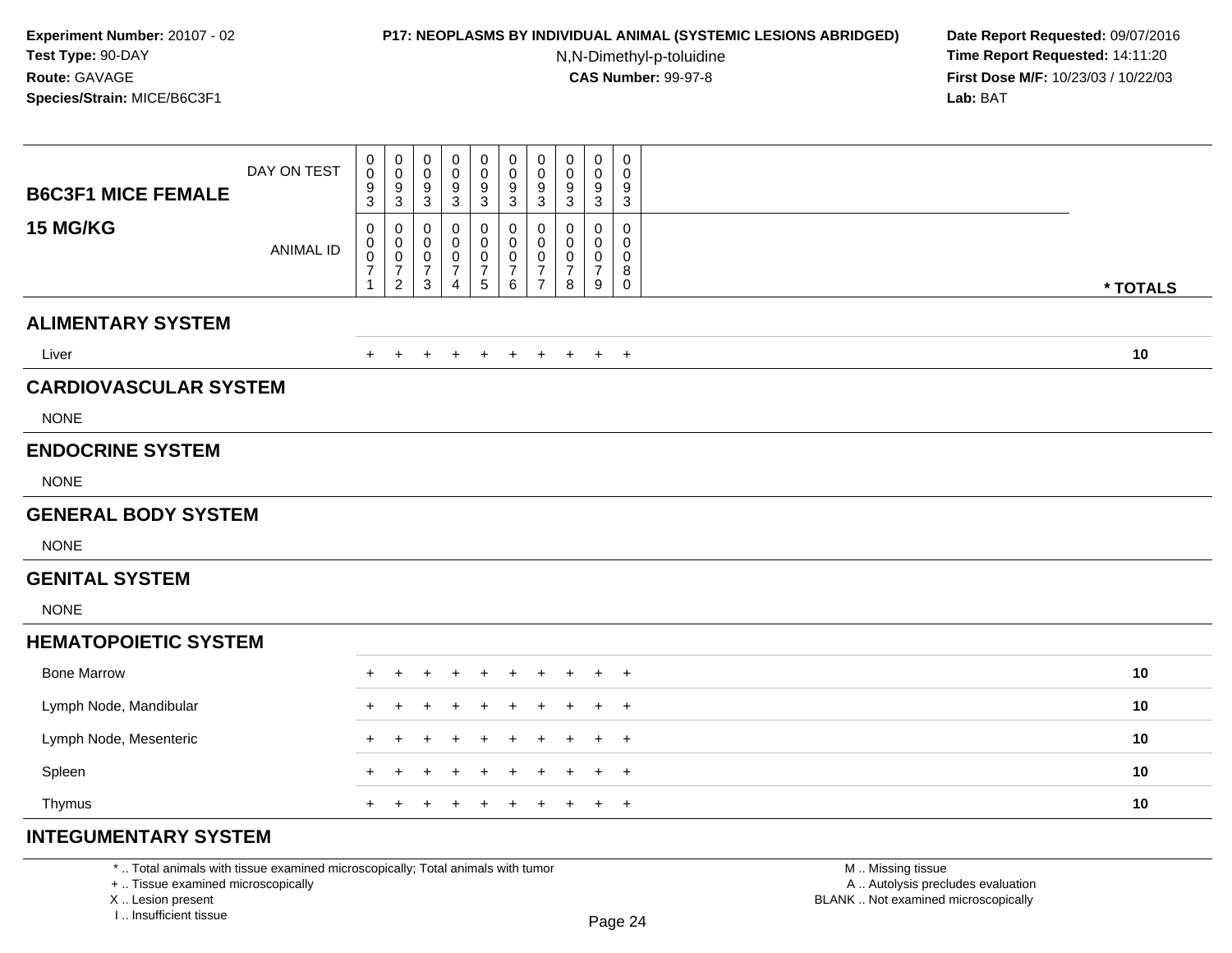#### **P17: NEOPLASMS BY INDIVIDUAL ANIMAL (SYSTEMIC LESIONS ABRIDGED) Date Report Requested:** 09/07/2016

N,N-Dimethyl-p-toluidine

 **Time Report Requested:** 14:11:20 **First Dose M/F:** 10/23/03 / 10/22/03<br>**Lab:** BAT **Lab:** BAT

| <b>B6C3F1 MICE FEMALE</b>     | DAY ON TEST      | $\mathbf 0$<br>0<br>$\frac{9}{3}$                           | $\begin{matrix} 0 \\ 0 \\ 9 \\ 3 \end{matrix}$                   | 0<br>0<br>9<br>3                   | 0<br>$\mathbf 0$<br>9<br>$\mathbf{3}$                             | 0<br>$\mathbf 0$<br>9<br>$\mathbf{3}$                                | $\mathbf 0$<br>$\ddot{\mathbf{0}}$<br>$\boldsymbol{9}$<br>3            | $\begin{smallmatrix} 0\\0 \end{smallmatrix}$<br>9<br>3              | 0<br>0<br>9<br>$\mathbf{3}$ | $\begin{smallmatrix} 0\\0 \end{smallmatrix}$<br>$\overline{9}$<br>$\mathbf 3$ | 0<br>0<br>9<br>$\mathbf 3$      |          |
|-------------------------------|------------------|-------------------------------------------------------------|------------------------------------------------------------------|------------------------------------|-------------------------------------------------------------------|----------------------------------------------------------------------|------------------------------------------------------------------------|---------------------------------------------------------------------|-----------------------------|-------------------------------------------------------------------------------|---------------------------------|----------|
| 15 MG/KG                      | <b>ANIMAL ID</b> | $\mathbf 0$<br>$\mathbf 0$<br>$\frac{0}{7}$<br>$\mathbf{1}$ | 0<br>$\begin{matrix} 0 \\ 0 \\ 7 \end{matrix}$<br>$\overline{2}$ | 0<br>0<br>0<br>$\overline{7}$<br>3 | 0<br>$\mathbf 0$<br>$\pmb{0}$<br>$\overline{7}$<br>$\overline{4}$ | 0<br>$\mathbf 0$<br>$\mathbf 0$<br>$\overline{7}$<br>$5\phantom{.0}$ | 0<br>$\mathsf{O}\xspace$<br>$\mathsf{O}\xspace$<br>$\overline{7}$<br>6 | 0<br>$\mathbf 0$<br>$\mathbf 0$<br>$\overline{7}$<br>$\overline{7}$ | 0<br>0<br>0<br>7<br>8       | $\mathbf 0$<br>$\mathbf 0$<br>$\pmb{0}$<br>$\overline{7}$<br>9                | 0<br>0<br>0<br>8<br>$\mathbf 0$ | * TOTALS |
| <b>NONE</b>                   |                  |                                                             |                                                                  |                                    |                                                                   |                                                                      |                                                                        |                                                                     |                             |                                                                               |                                 |          |
| <b>MUSCULOSKELETAL SYSTEM</b> |                  |                                                             |                                                                  |                                    |                                                                   |                                                                      |                                                                        |                                                                     |                             |                                                                               |                                 |          |
| <b>NONE</b>                   |                  |                                                             |                                                                  |                                    |                                                                   |                                                                      |                                                                        |                                                                     |                             |                                                                               |                                 |          |
| <b>NERVOUS SYSTEM</b>         |                  |                                                             |                                                                  |                                    |                                                                   |                                                                      |                                                                        |                                                                     |                             |                                                                               |                                 |          |
| <b>NONE</b>                   |                  |                                                             |                                                                  |                                    |                                                                   |                                                                      |                                                                        |                                                                     |                             |                                                                               |                                 |          |
| <b>RESPIRATORY SYSTEM</b>     |                  |                                                             |                                                                  |                                    |                                                                   |                                                                      |                                                                        |                                                                     |                             |                                                                               |                                 |          |
| Lung                          |                  |                                                             |                                                                  |                                    |                                                                   | ÷                                                                    |                                                                        | $\div$                                                              | $\pm$                       | $\div$                                                                        | $+$                             | 10       |
| Nose                          |                  | ÷.                                                          |                                                                  |                                    |                                                                   | ÷                                                                    | $\ddot{}$                                                              | $\pm$                                                               | $\pm$                       | $\pm$                                                                         | $+$                             | 10       |
| Trachea                       |                  | $\pm$                                                       |                                                                  |                                    |                                                                   |                                                                      |                                                                        | $\ddot{}$                                                           | $\pm$                       | $\ddot{}$                                                                     | $+$                             | 10       |
| <b>SPECIAL SENSES SYSTEM</b>  |                  |                                                             |                                                                  |                                    |                                                                   |                                                                      |                                                                        |                                                                     |                             |                                                                               |                                 |          |
| <b>NONE</b>                   |                  |                                                             |                                                                  |                                    |                                                                   |                                                                      |                                                                        |                                                                     |                             |                                                                               |                                 |          |
| <b>URINARY SYSTEM</b>         |                  |                                                             |                                                                  |                                    |                                                                   |                                                                      |                                                                        |                                                                     |                             |                                                                               |                                 |          |
| Kidney                        |                  |                                                             | $\overline{ }$                                                   | $\div$                             | $\div$                                                            | $\ddot{}$                                                            | $\ddot{}$                                                              | $\ddot{}$                                                           | $\ddot{}$                   | $+$                                                                           | $+$                             | 10       |
| <b>SYSTEMIC LESIONS</b>       |                  |                                                             |                                                                  |                                    |                                                                   |                                                                      |                                                                        |                                                                     |                             |                                                                               |                                 |          |
| Multiple Organ                |                  | ÷.                                                          |                                                                  | ÷.                                 | $\div$                                                            | $\ddot{}$                                                            | $\ddot{}$                                                              | $\pm$                                                               | $+$                         | $\pm$                                                                         | $+$                             | 10       |
|                               |                  |                                                             |                                                                  |                                    |                                                                   |                                                                      |                                                                        |                                                                     |                             |                                                                               |                                 |          |
|                               |                  |                                                             |                                                                  |                                    |                                                                   |                                                                      |                                                                        |                                                                     |                             |                                                                               |                                 |          |

\* .. Total animals with tissue examined microscopically; Total animals with tumor

+ .. Tissue examined microscopically

X .. Lesion present

I .. Insufficient tissue

M .. Missing tissue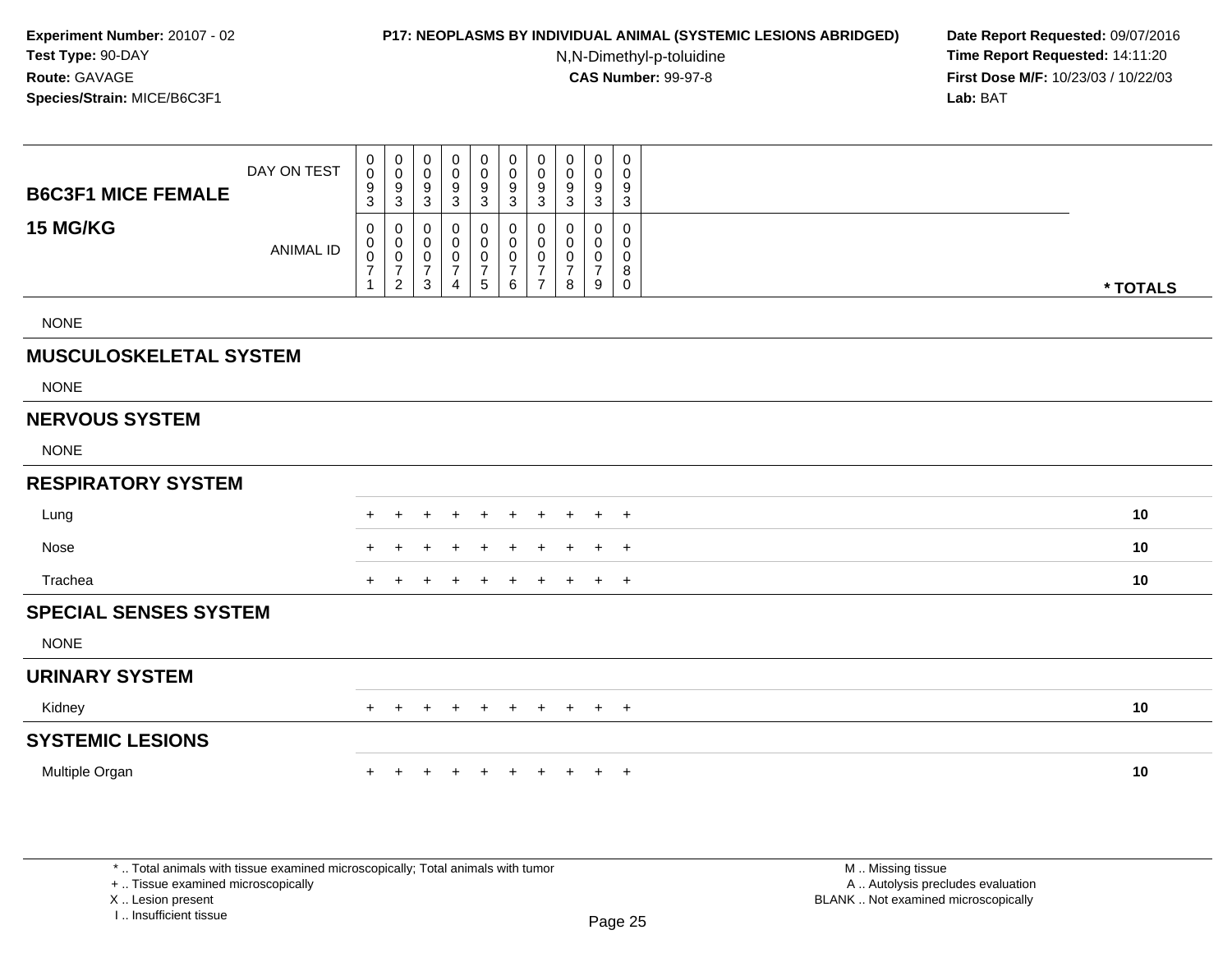## **P17: NEOPLASMS BY INDIVIDUAL ANIMAL (SYSTEMIC LESIONS ABRIDGED) Date Report Requested:** 09/07/2016

N,N-Dimethyl-p-toluidine

 **Time Report Requested:** 14:11:20 **First Dose M/F:** 10/23/03 / 10/22/03<br>**Lab:** BAT **Lab:** BAT

| <b>B6C3F1 MICE FEMALE</b>    | DAY ON TEST      | $\,0\,$<br>$\,0\,$<br>$\frac{9}{3}$ | $\pmb{0}$<br>$\mathsf{O}\xspace$<br>$\frac{9}{3}$                       | $\mathbf 0$<br>$\mathbf 0$<br>$\frac{9}{3}$      | 0<br>0<br>9<br>$\overline{3}$      | 0<br>$\mathbf 0$<br>9<br>3      | $\pmb{0}$<br>$\pmb{0}$<br>$\frac{9}{3}$ | $\pmb{0}$<br>$\mathbf 0$<br>9<br>$\mathbf{3}$ | $\pmb{0}$<br>$\pmb{0}$<br>$\frac{9}{3}$ | $\mathbf 0$<br>0<br>9<br>$\mathbf{3}$          | $\mathbf 0$<br>$\mathbf 0$<br>9<br>3                |          |
|------------------------------|------------------|-------------------------------------|-------------------------------------------------------------------------|--------------------------------------------------|------------------------------------|---------------------------------|-----------------------------------------|-----------------------------------------------|-----------------------------------------|------------------------------------------------|-----------------------------------------------------|----------|
| 30 MG/KG                     | <b>ANIMAL ID</b> | 0<br>0<br>$\mathbf 0$<br>8          | 0<br>0<br>$\mathbf 0$<br>$\begin{smallmatrix} 8 \\ 2 \end{smallmatrix}$ | 0<br>$\mathbf 0$<br>$\mathbf 0$<br>$\frac{8}{3}$ | 0<br>0<br>0<br>8<br>$\overline{4}$ | 0<br>$\mathbf 0$<br>0<br>8<br>5 | 0<br>0<br>0<br>$^8_6$                   | 0<br>$\mathbf 0$<br>0<br>$\frac{8}{7}$        | 0<br>0<br>$\pmb{0}$<br>$_{8}^8$         | 0<br>$\mathbf 0$<br>0<br>8<br>$\boldsymbol{9}$ | 0<br>$\mathbf 0$<br>$\mathbf 0$<br>9<br>$\mathbf 0$ | * TOTALS |
| <b>ALIMENTARY SYSTEM</b>     |                  |                                     |                                                                         |                                                  |                                    |                                 |                                         |                                               |                                         |                                                |                                                     |          |
| Liver                        |                  | $+$                                 | $\pm$                                                                   | $\ddot{}$                                        | ÷                                  | $\div$                          | $\overline{+}$                          | $\ddot{}$                                     | $+$                                     | $+$                                            | $+$                                                 | 10       |
| <b>CARDIOVASCULAR SYSTEM</b> |                  |                                     |                                                                         |                                                  |                                    |                                 |                                         |                                               |                                         |                                                |                                                     |          |
| <b>NONE</b>                  |                  |                                     |                                                                         |                                                  |                                    |                                 |                                         |                                               |                                         |                                                |                                                     |          |
| <b>ENDOCRINE SYSTEM</b>      |                  |                                     |                                                                         |                                                  |                                    |                                 |                                         |                                               |                                         |                                                |                                                     |          |
| <b>NONE</b>                  |                  |                                     |                                                                         |                                                  |                                    |                                 |                                         |                                               |                                         |                                                |                                                     |          |
| <b>GENERAL BODY SYSTEM</b>   |                  |                                     |                                                                         |                                                  |                                    |                                 |                                         |                                               |                                         |                                                |                                                     |          |
| <b>NONE</b>                  |                  |                                     |                                                                         |                                                  |                                    |                                 |                                         |                                               |                                         |                                                |                                                     |          |
| <b>GENITAL SYSTEM</b>        |                  |                                     |                                                                         |                                                  |                                    |                                 |                                         |                                               |                                         |                                                |                                                     |          |
| <b>NONE</b>                  |                  |                                     |                                                                         |                                                  |                                    |                                 |                                         |                                               |                                         |                                                |                                                     |          |
| <b>HEMATOPOIETIC SYSTEM</b>  |                  |                                     |                                                                         |                                                  |                                    |                                 |                                         |                                               |                                         |                                                |                                                     |          |
| <b>Bone Marrow</b>           |                  | $\pm$                               | $\ddot{}$                                                               |                                                  |                                    |                                 | ÷                                       | $\pm$                                         | $\pm$                                   | +                                              | $^{+}$                                              | 10       |
| Lymph Node, Mandibular       |                  |                                     |                                                                         |                                                  |                                    |                                 |                                         |                                               |                                         |                                                | $\overline{+}$                                      | 10       |
| Lymph Node, Mesenteric       |                  | $\pm$                               |                                                                         |                                                  |                                    |                                 |                                         |                                               |                                         | +                                              | $+$                                                 | 10       |
| Spleen                       |                  | $\ddot{}$                           | $\ddot{}$                                                               | $\ddot{}$                                        | +                                  |                                 |                                         |                                               | $\ddot{}$                               | +                                              | $\ddot{}$                                           | 10       |
| Thymus                       |                  | $\ddot{}$                           | $\div$                                                                  |                                                  |                                    |                                 | $\ddot{}$                               | $\ddot{}$                                     | $\ddot{}$                               | $+$                                            | $+$                                                 | 10       |
| <b>INTEGUMENTARY SYSTEM</b>  |                  |                                     |                                                                         |                                                  |                                    |                                 |                                         |                                               |                                         |                                                |                                                     |          |

#### \* .. Total animals with tissue examined microscopically; Total animals with tumor

+ .. Tissue examined microscopically

X .. Lesion present

I .. Insufficient tissue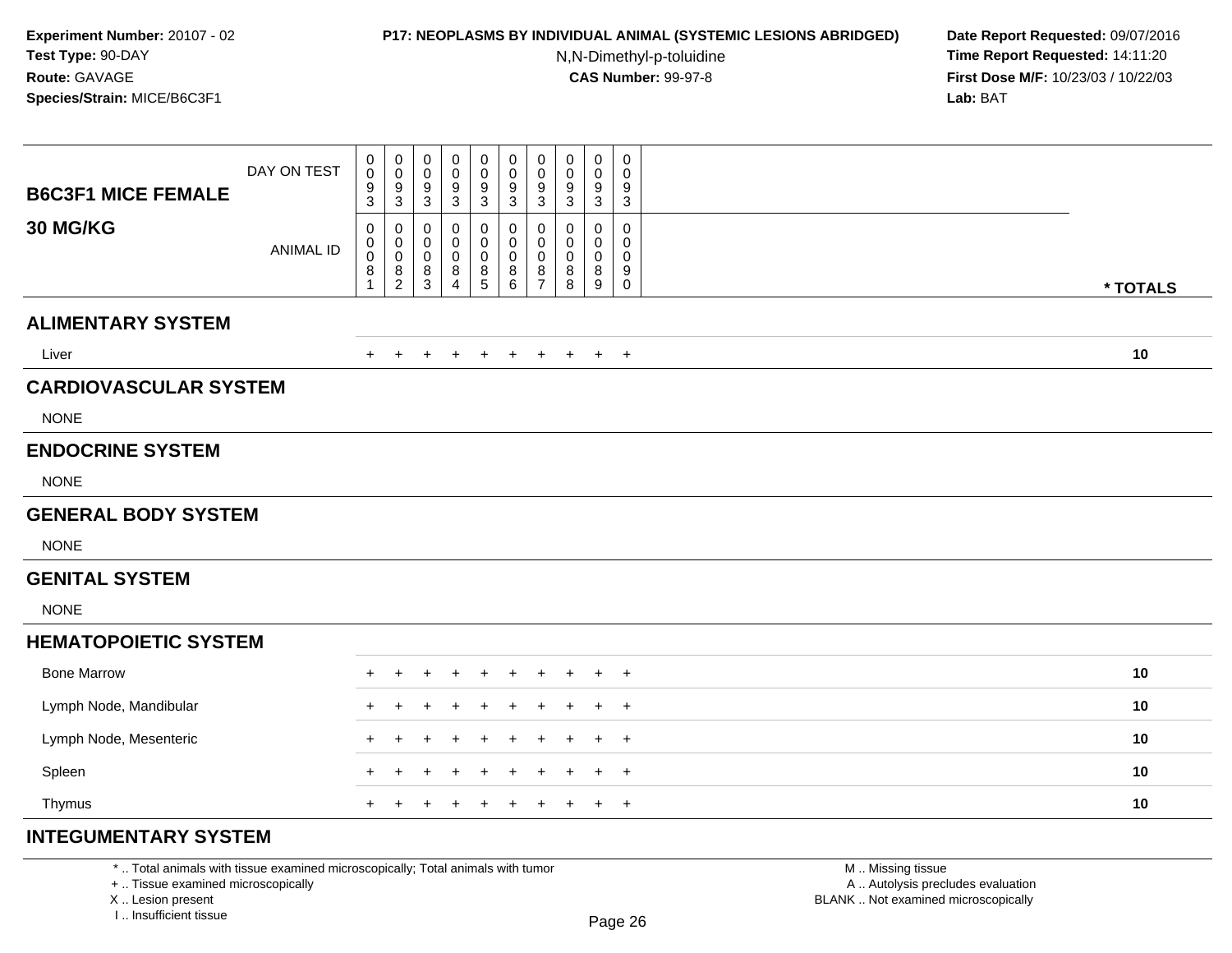#### **P17: NEOPLASMS BY INDIVIDUAL ANIMAL (SYSTEMIC LESIONS ABRIDGED) Date Report Requested:** 09/07/2016

N,N-Dimethyl-p-toluidine

 **Time Report Requested:** 14:11:20 **First Dose M/F:** 10/23/03 / 10/22/03<br>**Lab:** BAT **Lab:** BAT

| <b>B6C3F1 MICE FEMALE</b>     | DAY ON TEST      | $\mathbf 0$<br>$\ddot{\mathbf{0}}$<br>$\frac{9}{3}$  | 0<br>$\overline{0}$<br>$\frac{9}{3}$                    | $\mathbf 0$<br>$\boldsymbol{0}$<br>$9\,$<br>$\mathbf{3}$ | 0<br>$\mathbf 0$<br>9<br>3                   | 0<br>$\mathbf 0$<br>9<br>$\mathbf{3}$ | $\pmb{0}$<br>$\mathsf{O}\xspace$<br>$9\,$<br>$\mathbf{3}$ | $\pmb{0}$<br>$\pmb{0}$<br>9<br>$\sqrt{3}$          | 0<br>$\mathbf 0$<br>9<br>3      | $\mathbf 0$<br>$\mathbf 0$<br>9<br>$\mathbf{3}$ | 0<br>$\mathbf 0$<br>9<br>$\mathbf{3}$ |          |
|-------------------------------|------------------|------------------------------------------------------|---------------------------------------------------------|----------------------------------------------------------|----------------------------------------------|---------------------------------------|-----------------------------------------------------------|----------------------------------------------------|---------------------------------|-------------------------------------------------|---------------------------------------|----------|
| 30 MG/KG                      | <b>ANIMAL ID</b> | 0<br>$\mathbf 0$<br>$\mathbf 0$<br>8<br>$\mathbf{1}$ | 0<br>$\pmb{0}$<br>$\overline{0}$<br>8<br>$\overline{2}$ | 0<br>$\mathbf 0$<br>$\mathbf 0$<br>8<br>$\mathbf{3}$     | 0<br>$\mathbf 0$<br>0<br>8<br>$\overline{4}$ | 0<br>$\mathbf 0$<br>0<br>8<br>5       | 0<br>$\mathsf{O}\xspace$<br>0<br>8<br>6                   | 0<br>$\pmb{0}$<br>$\pmb{0}$<br>8<br>$\overline{7}$ | $\mathbf 0$<br>0<br>0<br>8<br>8 | $\mathbf 0$<br>$\mathbf 0$<br>0<br>8<br>9       | 0<br>0<br>0<br>9<br>$\mathbf 0$       | * TOTALS |
| <b>NONE</b>                   |                  |                                                      |                                                         |                                                          |                                              |                                       |                                                           |                                                    |                                 |                                                 |                                       |          |
| <b>MUSCULOSKELETAL SYSTEM</b> |                  |                                                      |                                                         |                                                          |                                              |                                       |                                                           |                                                    |                                 |                                                 |                                       |          |
| <b>NONE</b>                   |                  |                                                      |                                                         |                                                          |                                              |                                       |                                                           |                                                    |                                 |                                                 |                                       |          |
| <b>NERVOUS SYSTEM</b>         |                  |                                                      |                                                         |                                                          |                                              |                                       |                                                           |                                                    |                                 |                                                 |                                       |          |
| <b>NONE</b>                   |                  |                                                      |                                                         |                                                          |                                              |                                       |                                                           |                                                    |                                 |                                                 |                                       |          |
| <b>RESPIRATORY SYSTEM</b>     |                  |                                                      |                                                         |                                                          |                                              |                                       |                                                           |                                                    |                                 |                                                 |                                       |          |
| Lung                          |                  |                                                      |                                                         |                                                          |                                              |                                       |                                                           |                                                    |                                 | $\pm$                                           | $+$                                   | 10       |
| Nose                          |                  |                                                      |                                                         |                                                          |                                              |                                       |                                                           | ÷                                                  | ٠                               | $\pm$                                           | $+$                                   | 10       |
| Trachea                       |                  | $+$                                                  |                                                         |                                                          |                                              | $\pm$                                 | $\ddot{}$                                                 | $\ddot{}$                                          | $\pm$                           | $+$                                             | $+$                                   | 10       |
| <b>SPECIAL SENSES SYSTEM</b>  |                  |                                                      |                                                         |                                                          |                                              |                                       |                                                           |                                                    |                                 |                                                 |                                       |          |
| <b>NONE</b>                   |                  |                                                      |                                                         |                                                          |                                              |                                       |                                                           |                                                    |                                 |                                                 |                                       |          |
| <b>URINARY SYSTEM</b>         |                  |                                                      |                                                         |                                                          |                                              |                                       |                                                           |                                                    |                                 |                                                 |                                       |          |
| Kidney                        |                  | $+$                                                  | $\pm$                                                   | $\div$                                                   | ÷                                            | $\ddot{}$                             | $+$                                                       | $+$                                                | $+$                             |                                                 | $+$ $+$                               | 10       |
| <b>SYSTEMIC LESIONS</b>       |                  |                                                      |                                                         |                                                          |                                              |                                       |                                                           |                                                    |                                 |                                                 |                                       |          |
| Multiple Organ                |                  |                                                      |                                                         |                                                          |                                              |                                       | ÷                                                         | $\div$                                             |                                 | $\pm$                                           | $+$                                   | 10       |
|                               |                  |                                                      |                                                         |                                                          |                                              |                                       |                                                           |                                                    |                                 |                                                 |                                       |          |
|                               |                  |                                                      |                                                         |                                                          |                                              |                                       |                                                           |                                                    |                                 |                                                 |                                       |          |

\* .. Total animals with tissue examined microscopically; Total animals with tumor

+ .. Tissue examined microscopically

X .. Lesion present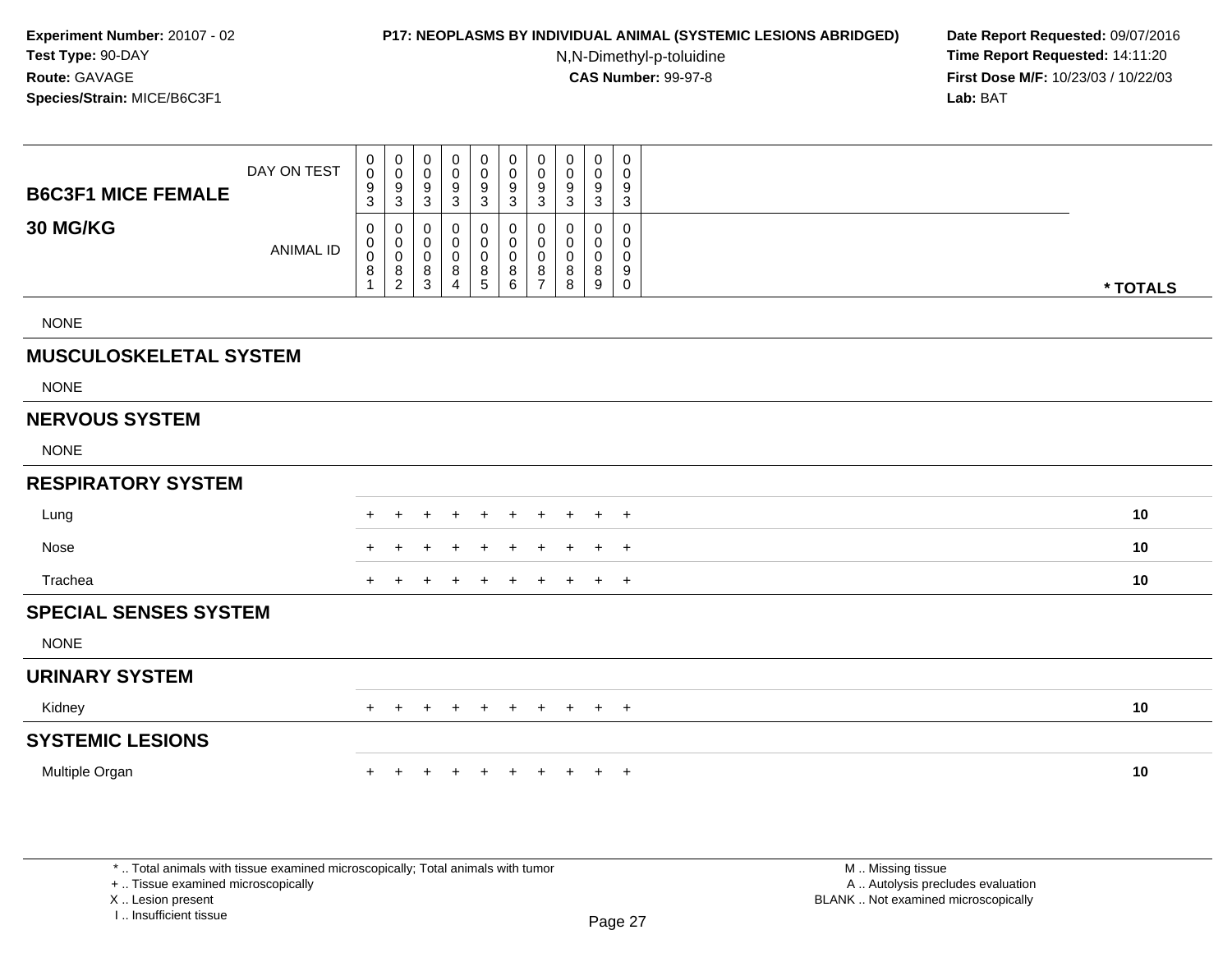## **P17: NEOPLASMS BY INDIVIDUAL ANIMAL (SYSTEMIC LESIONS ABRIDGED) Date Report Requested:** 09/07/2016

N,N-Dimethyl-p-toluidine

 **Time Report Requested:** 14:11:20 **First Dose M/F:** 10/23/03 / 10/22/03<br>**Lab:** BAT **Lab:** BAT

| <b>B6C3F1 MICE FEMALE</b>    | DAY ON TEST      | $\pmb{0}$<br>$\pmb{0}$<br>$\frac{9}{3}$                | $\mathbf 0$<br>$\mathbf 0$<br>$\frac{9}{3}$              | $\pmb{0}$<br>$\pmb{0}$<br>$\frac{9}{3}$               | 0<br>0<br>9<br>$\sqrt{3}$ | 0<br>$\mathbf 0$<br>9<br>$\sqrt{3}$      | 0<br>$\pmb{0}$<br>9<br>$\overline{3}$              | $\pmb{0}$<br>$\mathsf{O}\xspace$<br>9<br>$\mathbf{3}$ | $\mathbf 0$<br>$\pmb{0}$<br>$\frac{9}{3}$              | 0<br>0<br>9<br>$\mathbf{3}$          | $\pmb{0}$<br>$\mathbf 0$<br>$9\,$<br>$\mathsf 3$                              |          |
|------------------------------|------------------|--------------------------------------------------------|----------------------------------------------------------|-------------------------------------------------------|---------------------------|------------------------------------------|----------------------------------------------------|-------------------------------------------------------|--------------------------------------------------------|--------------------------------------|-------------------------------------------------------------------------------|----------|
| 60 MG/KG                     | <b>ANIMAL ID</b> | 0<br>$\pmb{0}$<br>$\mathbf 0$<br>$\boldsymbol{9}$<br>1 | 0<br>$\mathbf 0$<br>$\ddot{\mathbf{0}}$<br>$\frac{9}{2}$ | 0<br>$\boldsymbol{0}$<br>$\mathbf 0$<br>$\frac{9}{3}$ | 0<br>0<br>0<br>9<br>4     | 0<br>$\mathbf 0$<br>0<br>9<br>$\sqrt{5}$ | 0<br>$\mathbf 0$<br>0<br>$\boldsymbol{9}$<br>$\,6$ | 0<br>0<br>$\pmb{0}$<br>$\frac{9}{7}$                  | 0<br>$\mathbf 0$<br>$\mathbf 0$<br>9<br>$\overline{8}$ | 0<br>0<br>0<br>9<br>$\boldsymbol{9}$ | $\pmb{0}$<br>$\mathbf 0$<br>$\overline{1}$<br>$\boldsymbol{0}$<br>$\mathbf 0$ | * TOTALS |
| <b>ALIMENTARY SYSTEM</b>     |                  |                                                        |                                                          |                                                       |                           |                                          |                                                    |                                                       |                                                        |                                      |                                                                               |          |
| Liver                        |                  | $\ddot{}$                                              | $\pm$                                                    | $\ddot{}$                                             | $\ddot{}$                 | $\ddot{}$                                | $+$                                                | $+$                                                   | $+$                                                    | $+$                                  | $+$                                                                           | 10       |
| <b>CARDIOVASCULAR SYSTEM</b> |                  |                                                        |                                                          |                                                       |                           |                                          |                                                    |                                                       |                                                        |                                      |                                                                               |          |
| <b>NONE</b>                  |                  |                                                        |                                                          |                                                       |                           |                                          |                                                    |                                                       |                                                        |                                      |                                                                               |          |
| <b>ENDOCRINE SYSTEM</b>      |                  |                                                        |                                                          |                                                       |                           |                                          |                                                    |                                                       |                                                        |                                      |                                                                               |          |
| <b>NONE</b>                  |                  |                                                        |                                                          |                                                       |                           |                                          |                                                    |                                                       |                                                        |                                      |                                                                               |          |
| <b>GENERAL BODY SYSTEM</b>   |                  |                                                        |                                                          |                                                       |                           |                                          |                                                    |                                                       |                                                        |                                      |                                                                               |          |
| <b>NONE</b>                  |                  |                                                        |                                                          |                                                       |                           |                                          |                                                    |                                                       |                                                        |                                      |                                                                               |          |
| <b>GENITAL SYSTEM</b>        |                  |                                                        |                                                          |                                                       |                           |                                          |                                                    |                                                       |                                                        |                                      |                                                                               |          |
| <b>NONE</b>                  |                  |                                                        |                                                          |                                                       |                           |                                          |                                                    |                                                       |                                                        |                                      |                                                                               |          |
| <b>HEMATOPOIETIC SYSTEM</b>  |                  |                                                        |                                                          |                                                       |                           |                                          |                                                    |                                                       |                                                        |                                      |                                                                               |          |
| <b>Bone Marrow</b>           |                  |                                                        |                                                          |                                                       |                           |                                          |                                                    |                                                       |                                                        |                                      | $^{+}$                                                                        | 10       |
| Lymph Node, Mandibular       |                  | +                                                      |                                                          |                                                       |                           |                                          |                                                    |                                                       |                                                        | $+$                                  | $^{+}$                                                                        | 10       |
| Lymph Node, Mesenteric       |                  | $\ddot{}$                                              | $\div$                                                   |                                                       |                           |                                          | ٠                                                  |                                                       | $\ddot{}$                                              | $+$                                  | $+$                                                                           | 10       |
| Spleen                       |                  | $\div$                                                 | ÷                                                        |                                                       |                           |                                          |                                                    |                                                       |                                                        | +                                    | $^{+}$                                                                        | 10       |
| Thymus                       |                  | $\ddot{}$                                              |                                                          |                                                       |                           |                                          |                                                    |                                                       | $\ddot{}$                                              | $+$                                  | $\overline{+}$                                                                | 10       |
| <b>INTEGUMENTARY SYSTEM</b>  |                  |                                                        |                                                          |                                                       |                           |                                          |                                                    |                                                       |                                                        |                                      |                                                                               |          |

\* .. Total animals with tissue examined microscopically; Total animals with tumor

+ .. Tissue examined microscopically

X .. Lesion present

I .. Insufficient tissue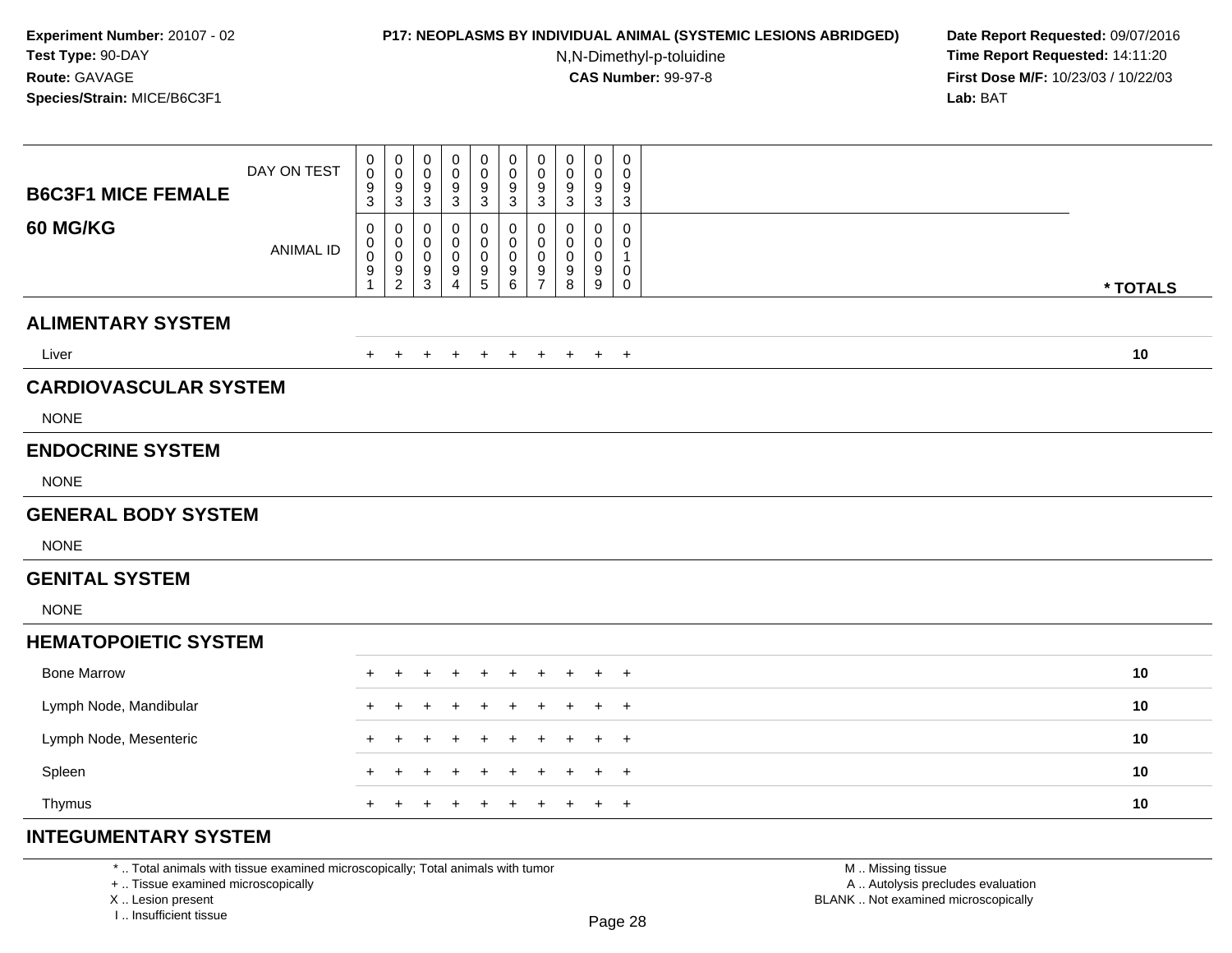#### **P17: NEOPLASMS BY INDIVIDUAL ANIMAL (SYSTEMIC LESIONS ABRIDGED) Date Report Requested:** 09/07/2016

N,N-Dimethyl-p-toluidine

 **Time Report Requested:** 14:11:20 **First Dose M/F:** 10/23/03 / 10/22/03<br>**Lab:** BAT **Lab:** BAT

| <b>B6C3F1 MICE FEMALE</b>     | DAY ON TEST      | $\begin{smallmatrix}0\0\0\end{smallmatrix}$<br>$\frac{9}{3}$        | $\mathbf 0$<br>$\overline{0}$<br>$\frac{9}{3}$                 | 0<br>$\mathbf 0$<br>$9\,$<br>3                | 0<br>$\mathbf 0$<br>9<br>3                     | 0<br>$\mathbf 0$<br>$\boldsymbol{9}$<br>$\mathbf{3}$                          | 0<br>$\mathbf 0$<br>$\boldsymbol{9}$<br>$\sqrt{3}$               | $\pmb{0}$<br>$\pmb{0}$<br>$\boldsymbol{9}$<br>$\ensuremath{\mathsf{3}}$ | 0<br>0<br>9<br>$\mathbf{3}$     | $\mathbf 0$<br>$\mathbf 0$<br>9<br>$\mathbf{3}$     | 0<br>$\mathbf 0$<br>9<br>$\sqrt{3}$        |          |
|-------------------------------|------------------|---------------------------------------------------------------------|----------------------------------------------------------------|-----------------------------------------------|------------------------------------------------|-------------------------------------------------------------------------------|------------------------------------------------------------------|-------------------------------------------------------------------------|---------------------------------|-----------------------------------------------------|--------------------------------------------|----------|
| 60 MG/KG                      | <b>ANIMAL ID</b> | $\mathbf 0$<br>$\mathbf 0$<br>$\ddot{\mathbf{0}}$<br>$\overline{9}$ | $\mathbf 0$<br>$\begin{array}{c} 0 \\ 0 \\ 9 \\ 2 \end{array}$ | 0<br>$\mathbf 0$<br>$\mathbf 0$<br>$9\,$<br>3 | 0<br>0<br>$\mathbf 0$<br>$\boldsymbol{9}$<br>4 | $\boldsymbol{0}$<br>0<br>$\mathbf 0$<br>$\begin{array}{c} 9 \\ 5 \end{array}$ | $\pmb{0}$<br>$\mathbf 0$<br>$\mathbf 0$<br>$\boldsymbol{9}$<br>6 | $\mathbf 0$<br>$\pmb{0}$<br>$\pmb{0}$<br>9<br>$\overline{7}$            | $\mathbf 0$<br>0<br>0<br>9<br>8 | $\mathbf 0$<br>$\mathbf 0$<br>$\mathbf 0$<br>9<br>9 | 0<br>0<br>$\mathbf{1}$<br>0<br>$\mathbf 0$ | * TOTALS |
| <b>NONE</b>                   |                  |                                                                     |                                                                |                                               |                                                |                                                                               |                                                                  |                                                                         |                                 |                                                     |                                            |          |
| <b>MUSCULOSKELETAL SYSTEM</b> |                  |                                                                     |                                                                |                                               |                                                |                                                                               |                                                                  |                                                                         |                                 |                                                     |                                            |          |
| <b>NONE</b>                   |                  |                                                                     |                                                                |                                               |                                                |                                                                               |                                                                  |                                                                         |                                 |                                                     |                                            |          |
| <b>NERVOUS SYSTEM</b>         |                  |                                                                     |                                                                |                                               |                                                |                                                                               |                                                                  |                                                                         |                                 |                                                     |                                            |          |
| <b>NONE</b>                   |                  |                                                                     |                                                                |                                               |                                                |                                                                               |                                                                  |                                                                         |                                 |                                                     |                                            |          |
| <b>RESPIRATORY SYSTEM</b>     |                  |                                                                     |                                                                |                                               |                                                |                                                                               |                                                                  |                                                                         |                                 |                                                     |                                            |          |
| Lung                          |                  |                                                                     |                                                                | ÷                                             |                                                | $\ddot{}$                                                                     | $\ddot{}$                                                        | $\ddot{}$                                                               | $\pm$                           | $\pm$                                               | $+$                                        | 10       |
| Nose                          |                  |                                                                     |                                                                |                                               |                                                |                                                                               |                                                                  |                                                                         |                                 | ÷                                                   | $^{+}$                                     | 10       |
| Trachea                       |                  |                                                                     |                                                                |                                               |                                                | $\overline{ }$                                                                | $\ddot{}$                                                        | $\ddot{}$                                                               | ÷                               | $\pm$                                               | $+$                                        | 10       |
| <b>SPECIAL SENSES SYSTEM</b>  |                  |                                                                     |                                                                |                                               |                                                |                                                                               |                                                                  |                                                                         |                                 |                                                     |                                            |          |
| <b>NONE</b>                   |                  |                                                                     |                                                                |                                               |                                                |                                                                               |                                                                  |                                                                         |                                 |                                                     |                                            |          |
| <b>URINARY SYSTEM</b>         |                  |                                                                     |                                                                |                                               |                                                |                                                                               |                                                                  |                                                                         |                                 |                                                     |                                            |          |
| Kidney                        |                  | $+$                                                                 | $\pm$                                                          | $\ddot{}$                                     | $\ddot{}$                                      | $\ddot{}$                                                                     | $\ddot{}$                                                        | $\ddot{}$                                                               | $+$                             | $+$                                                 | $+$                                        | 10       |
| <b>SYSTEMIC LESIONS</b>       |                  |                                                                     |                                                                |                                               |                                                |                                                                               |                                                                  |                                                                         |                                 |                                                     |                                            |          |
| Multiple Organ                |                  | $+$                                                                 | $\ddot{}$                                                      | $\ddot{}$                                     | $\ddot{}$                                      | $\ddot{}$                                                                     | $+$                                                              | $\ddot{}$                                                               | $+$                             | $+$                                                 | $+$                                        | 10       |
|                               |                  |                                                                     |                                                                |                                               |                                                |                                                                               |                                                                  |                                                                         |                                 |                                                     |                                            |          |
|                               |                  |                                                                     |                                                                |                                               |                                                |                                                                               |                                                                  |                                                                         |                                 |                                                     |                                            |          |

\* .. Total animals with tissue examined microscopically; Total animals with tumor

+ .. Tissue examined microscopically

X .. Lesion present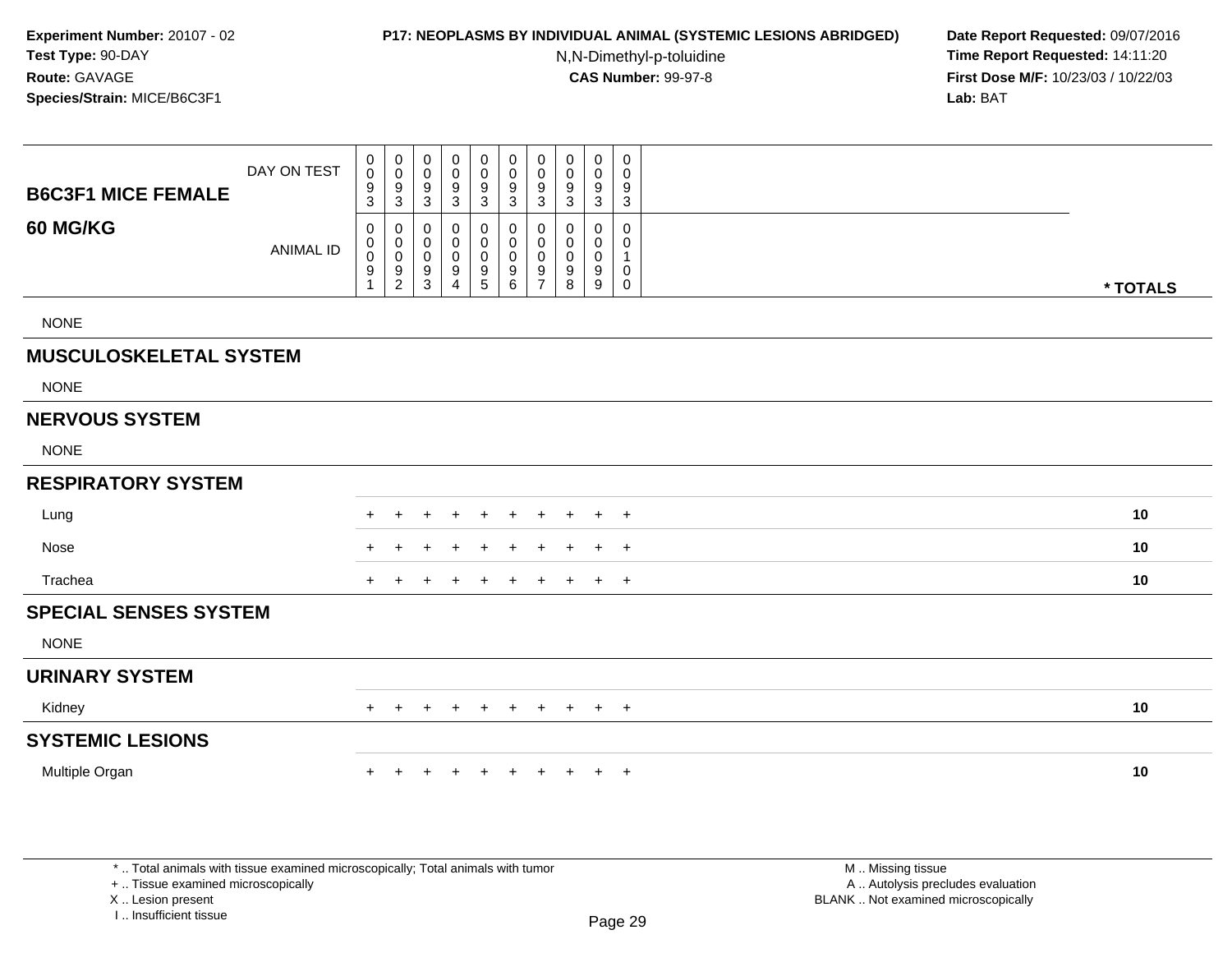I .. Insufficient tissue

# **P17: NEOPLASMS BY INDIVIDUAL ANIMAL (SYSTEMIC LESIONS ABRIDGED) Date Report Requested:** 09/07/2016

N,N-Dimethyl-p-toluidine

| <b>B6C3F1 MICE FEMALE</b>                                                                                                                  | DAY ON TEST      | 0<br>0<br>0<br>4                                   | $\,0\,$<br>$\mathbf 0$<br>0<br>$\overline{4}$                             | $\,0\,$<br>$\mathbf 0$<br>$\frac{9}{3}$                                                | $\pmb{0}$<br>$\mathbf 0$<br>$\frac{9}{3}$                                                          | $\boldsymbol{0}$<br>$\mathbf 0$<br>$\frac{9}{3}$                          | $\pmb{0}$<br>$\mathbf 0$<br>$\frac{9}{3}$                                           | $\pmb{0}$<br>$\mathbf 0$<br>9<br>$\overline{3}$ | $\pmb{0}$<br>$\mathbf 0$<br>$\frac{9}{3}$                        | $\pmb{0}$<br>$\pmb{0}$<br>$\frac{9}{3}$                                      | $\pmb{0}$<br>$\mathbf 0$<br>9<br>$\overline{3}$                |                                                                                               |          |
|--------------------------------------------------------------------------------------------------------------------------------------------|------------------|----------------------------------------------------|---------------------------------------------------------------------------|----------------------------------------------------------------------------------------|----------------------------------------------------------------------------------------------------|---------------------------------------------------------------------------|-------------------------------------------------------------------------------------|-------------------------------------------------|------------------------------------------------------------------|------------------------------------------------------------------------------|----------------------------------------------------------------|-----------------------------------------------------------------------------------------------|----------|
| <b>125 MG/KG</b>                                                                                                                           | <b>ANIMAL ID</b> | $\mathsf 0$<br>0<br>$\mathbf{1}$<br>$\pmb{0}$<br>3 | $\mathbf 0$<br>$\mathbf 0$<br>$\mathbf{1}$<br>$\mathbf{1}$<br>$\mathbf 0$ | $\mathsf{O}\xspace$<br>$\mathbf 0$<br>$\mathbf{1}$<br>$\boldsymbol{0}$<br>$\mathbf{1}$ | $\mathsf 0$<br>$\mathsf{O}\xspace$<br>$\mathbf{1}$<br>$\begin{smallmatrix} 0\\2 \end{smallmatrix}$ | $\mathbf 0$<br>$\mathbf 0$<br>$\mathbf{1}$<br>$\pmb{0}$<br>$\overline{4}$ | $\pmb{0}$<br>$\mathbf 0$<br>$\overline{1}$<br>$\begin{array}{c} 0 \\ 5 \end{array}$ | 0<br>$\mathbf 0$<br>0<br>6                      | $\mathbf 0$<br>$\mathbf 0$<br>1<br>$\mathbf 0$<br>$\overline{7}$ | $\pmb{0}$<br>$\mathsf{O}\xspace$<br>$\mathbf{1}$<br>$\mathsf{O}\xspace$<br>8 | $\mathbf 0$<br>$\mathbf 0$<br>$\mathbf{1}$<br>$\mathbf 0$<br>9 |                                                                                               | * TOTALS |
| <b>ALIMENTARY SYSTEM</b>                                                                                                                   |                  |                                                    |                                                                           |                                                                                        |                                                                                                    |                                                                           |                                                                                     |                                                 |                                                                  |                                                                              |                                                                |                                                                                               |          |
| Esophagus                                                                                                                                  |                  |                                                    |                                                                           |                                                                                        |                                                                                                    |                                                                           |                                                                                     |                                                 |                                                                  |                                                                              | $\ddot{}$                                                      |                                                                                               | 10       |
| Gallbladder                                                                                                                                |                  |                                                    |                                                                           |                                                                                        |                                                                                                    |                                                                           |                                                                                     |                                                 |                                                                  |                                                                              | $\overline{1}$                                                 |                                                                                               | 10       |
| Intestine Large, Cecum                                                                                                                     |                  |                                                    |                                                                           |                                                                                        |                                                                                                    |                                                                           |                                                                                     |                                                 |                                                                  | $\ddot{}$                                                                    | $+$                                                            |                                                                                               | 10       |
| Intestine Large, Colon                                                                                                                     |                  |                                                    |                                                                           |                                                                                        |                                                                                                    |                                                                           |                                                                                     |                                                 |                                                                  |                                                                              | $\ddot{}$                                                      |                                                                                               | 10       |
| Intestine Large, Rectum                                                                                                                    |                  |                                                    |                                                                           |                                                                                        |                                                                                                    |                                                                           |                                                                                     |                                                 |                                                                  |                                                                              | $\overline{+}$                                                 |                                                                                               | 10       |
| Intestine Small, Duodenum                                                                                                                  |                  |                                                    |                                                                           |                                                                                        |                                                                                                    |                                                                           |                                                                                     |                                                 |                                                                  |                                                                              | $\ddot{}$                                                      |                                                                                               | 10       |
| Intestine Small, Ileum                                                                                                                     |                  |                                                    |                                                                           |                                                                                        |                                                                                                    |                                                                           |                                                                                     |                                                 |                                                                  |                                                                              | $^{+}$                                                         |                                                                                               | 10       |
| Intestine Small, Jejunum                                                                                                                   |                  |                                                    |                                                                           |                                                                                        |                                                                                                    |                                                                           |                                                                                     |                                                 |                                                                  | $\ddot{}$                                                                    | $+$                                                            |                                                                                               | 10       |
| Liver                                                                                                                                      |                  |                                                    |                                                                           |                                                                                        |                                                                                                    |                                                                           |                                                                                     |                                                 |                                                                  |                                                                              | $\div$                                                         |                                                                                               | 10       |
| Pancreas                                                                                                                                   |                  |                                                    |                                                                           |                                                                                        |                                                                                                    |                                                                           |                                                                                     |                                                 |                                                                  |                                                                              | $\overline{1}$                                                 |                                                                                               | 10       |
| <b>Salivary Glands</b>                                                                                                                     |                  |                                                    |                                                                           |                                                                                        |                                                                                                    |                                                                           |                                                                                     |                                                 |                                                                  |                                                                              | $\overline{1}$                                                 |                                                                                               | 10       |
| Stomach, Forestomach                                                                                                                       |                  |                                                    |                                                                           |                                                                                        |                                                                                                    |                                                                           |                                                                                     |                                                 |                                                                  |                                                                              | $\div$                                                         |                                                                                               | 10       |
| Stomach, Glandular                                                                                                                         |                  |                                                    |                                                                           |                                                                                        |                                                                                                    |                                                                           |                                                                                     |                                                 |                                                                  |                                                                              | $+$                                                            |                                                                                               | 10       |
| <b>CARDIOVASCULAR SYSTEM</b>                                                                                                               |                  |                                                    |                                                                           |                                                                                        |                                                                                                    |                                                                           |                                                                                     |                                                 |                                                                  |                                                                              |                                                                |                                                                                               |          |
| <b>Blood Vessel</b>                                                                                                                        |                  |                                                    |                                                                           |                                                                                        |                                                                                                    |                                                                           |                                                                                     |                                                 |                                                                  |                                                                              |                                                                |                                                                                               | 10       |
| Heart                                                                                                                                      |                  |                                                    |                                                                           |                                                                                        |                                                                                                    |                                                                           |                                                                                     |                                                 |                                                                  |                                                                              | $\overline{+}$                                                 |                                                                                               | 10       |
| *  Total animals with tissue examined microscopically; Total animals with tumor<br>+  Tissue examined microscopically<br>X  Lesion present |                  |                                                    |                                                                           |                                                                                        |                                                                                                    |                                                                           |                                                                                     |                                                 |                                                                  |                                                                              |                                                                | M  Missing tissue<br>A  Autolysis precludes evaluation<br>BLANK  Not examined microscopically |          |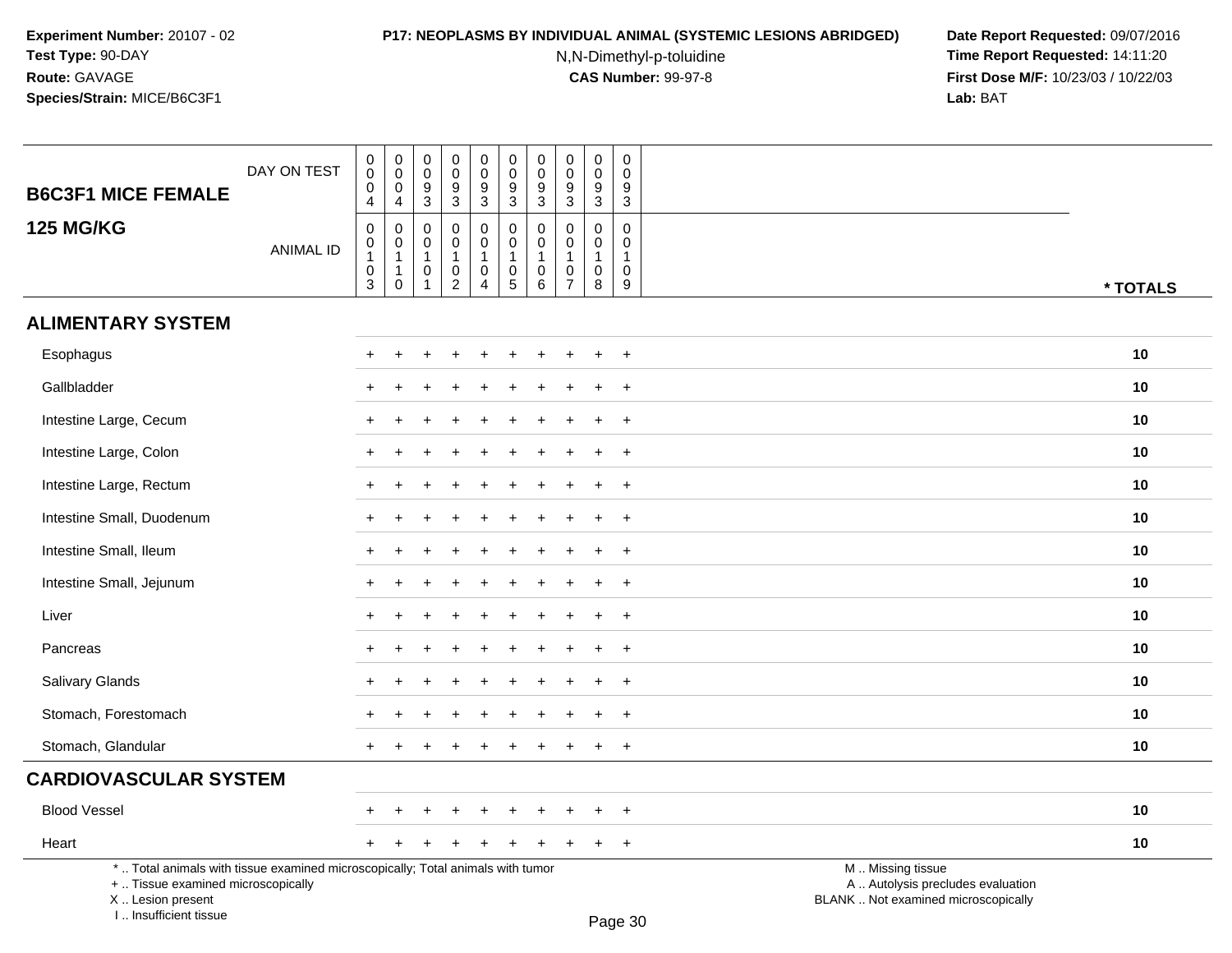# **P17: NEOPLASMS BY INDIVIDUAL ANIMAL (SYSTEMIC LESIONS ABRIDGED) Date Report Requested:** 09/07/2016

N,N-Dimethyl-p-toluidine

| DAY ON TEST<br><b>B6C3F1 MICE FEMALE</b>                                                                                                                            | 0<br>$\pmb{0}$<br>$\boldsymbol{0}$<br>$\overline{4}$                         | 0<br>$\ddot{\mathbf{0}}$<br>$\mathbf 0$<br>$\overline{4}$       | 0<br>$\boldsymbol{0}$<br>$9\,$<br>3                  | 0<br>$\ddot{\mathbf{0}}$<br>9<br>$\mathbf{3}$                               | 0<br>$\ddot{\mathbf{0}}$<br>$9\,$<br>3                   | 0<br>$\overline{0}$<br>$\frac{9}{3}$                              | $\begin{matrix} 0 \\ 0 \end{matrix}$<br>$\boldsymbol{9}$<br>$\overline{3}$ | 0<br>$\mathbf 0$<br>9<br>$\mathbf{3}$                   | 0<br>$\mathbf 0$<br>9<br>$\overline{3}$                      | 0<br>$\boldsymbol{0}$<br>9<br>3                                             |                                                                                               |                |
|---------------------------------------------------------------------------------------------------------------------------------------------------------------------|------------------------------------------------------------------------------|-----------------------------------------------------------------|------------------------------------------------------|-----------------------------------------------------------------------------|----------------------------------------------------------|-------------------------------------------------------------------|----------------------------------------------------------------------------|---------------------------------------------------------|--------------------------------------------------------------|-----------------------------------------------------------------------------|-----------------------------------------------------------------------------------------------|----------------|
| <b>125 MG/KG</b><br><b>ANIMAL ID</b>                                                                                                                                | $\boldsymbol{0}$<br>$\mathbf 0$<br>$\mathbf{1}$<br>$\mathbf 0$<br>$\sqrt{3}$ | 0<br>$\mathbf 0$<br>$\mathbf{1}$<br>$\mathbf{1}$<br>$\mathbf 0$ | 0<br>$\mathbf 0$<br>$\mathbf{1}$<br>$\mathbf 0$<br>1 | $\mathbf 0$<br>$\mathbf 0$<br>$\mathbf{1}$<br>$\mathbf 0$<br>$\overline{c}$ | $\mathsf{O}$<br>0<br>$\mathbf{1}$<br>0<br>$\overline{4}$ | $\pmb{0}$<br>$\pmb{0}$<br>$\mathbf{1}$<br>$\pmb{0}$<br>$\sqrt{5}$ | $\pmb{0}$<br>$\mathbf 0$<br>$\overline{1}$<br>$\pmb{0}$<br>$\,6\,$         | 0<br>$\mathbf 0$<br>-1<br>$\mathbf 0$<br>$\overline{7}$ | $\pmb{0}$<br>$\mathbf 0$<br>$\mathbf{1}$<br>$\mathbf 0$<br>8 | $\pmb{0}$<br>$\mathbf 0$<br>$\mathbf{1}$<br>$\mathbf 0$<br>$\boldsymbol{9}$ |                                                                                               | * TOTALS       |
| <b>ENDOCRINE SYSTEM</b>                                                                                                                                             |                                                                              |                                                                 |                                                      |                                                                             |                                                          |                                                                   |                                                                            |                                                         |                                                              |                                                                             |                                                                                               |                |
| <b>Adrenal Cortex</b>                                                                                                                                               |                                                                              |                                                                 |                                                      |                                                                             |                                                          |                                                                   |                                                                            |                                                         |                                                              | $\ddot{}$                                                                   |                                                                                               | 10             |
| <b>Adrenal Medulla</b>                                                                                                                                              | $\pm$                                                                        |                                                                 |                                                      |                                                                             |                                                          |                                                                   |                                                                            |                                                         |                                                              | $+$                                                                         |                                                                                               | 10             |
| Islets, Pancreatic                                                                                                                                                  | $+$                                                                          |                                                                 |                                                      |                                                                             |                                                          |                                                                   |                                                                            |                                                         |                                                              | $+$                                                                         |                                                                                               | 10             |
| Parathyroid Gland                                                                                                                                                   | $+$                                                                          | M                                                               | $\ddot{}$                                            | M                                                                           | $\ddot{}$                                                | $\ddot{}$                                                         | $\ddot{}$                                                                  | м                                                       | $+$                                                          | $+$                                                                         |                                                                                               | $\overline{7}$ |
| <b>Pituitary Gland</b>                                                                                                                                              |                                                                              |                                                                 |                                                      |                                                                             |                                                          |                                                                   |                                                                            |                                                         |                                                              | $\ddot{}$                                                                   |                                                                                               | 10             |
| <b>Thyroid Gland</b>                                                                                                                                                |                                                                              |                                                                 |                                                      |                                                                             |                                                          |                                                                   |                                                                            |                                                         |                                                              | $+$                                                                         |                                                                                               | 10             |
| <b>GENERAL BODY SYSTEM</b>                                                                                                                                          |                                                                              |                                                                 |                                                      |                                                                             |                                                          |                                                                   |                                                                            |                                                         |                                                              |                                                                             |                                                                                               |                |
| <b>NONE</b>                                                                                                                                                         |                                                                              |                                                                 |                                                      |                                                                             |                                                          |                                                                   |                                                                            |                                                         |                                                              |                                                                             |                                                                                               |                |
| <b>GENITAL SYSTEM</b>                                                                                                                                               |                                                                              |                                                                 |                                                      |                                                                             |                                                          |                                                                   |                                                                            |                                                         |                                                              |                                                                             |                                                                                               |                |
| <b>Clitoral Gland</b>                                                                                                                                               |                                                                              |                                                                 |                                                      |                                                                             |                                                          |                                                                   |                                                                            |                                                         | $\div$                                                       | $+$                                                                         |                                                                                               | 10             |
| Ovary                                                                                                                                                               |                                                                              |                                                                 |                                                      |                                                                             |                                                          |                                                                   |                                                                            |                                                         |                                                              | $+$                                                                         |                                                                                               | 10             |
| <b>Uterus</b>                                                                                                                                                       | $+$                                                                          |                                                                 |                                                      |                                                                             |                                                          |                                                                   |                                                                            |                                                         | $\ddot{}$                                                    | $+$                                                                         |                                                                                               | 10             |
| <b>HEMATOPOIETIC SYSTEM</b>                                                                                                                                         |                                                                              |                                                                 |                                                      |                                                                             |                                                          |                                                                   |                                                                            |                                                         |                                                              |                                                                             |                                                                                               |                |
| <b>Bone Marrow</b>                                                                                                                                                  |                                                                              |                                                                 |                                                      |                                                                             |                                                          |                                                                   |                                                                            |                                                         |                                                              | $\ddot{}$                                                                   |                                                                                               | 10             |
| Lymph Node, Mandibular                                                                                                                                              |                                                                              |                                                                 |                                                      |                                                                             |                                                          |                                                                   |                                                                            |                                                         |                                                              | $\ddot{}$                                                                   |                                                                                               | 10             |
| Lymph Node, Mesenteric                                                                                                                                              |                                                                              |                                                                 |                                                      |                                                                             |                                                          |                                                                   |                                                                            |                                                         |                                                              | $\ddot{}$                                                                   |                                                                                               | 10             |
| *  Total animals with tissue examined microscopically; Total animals with tumor<br>+  Tissue examined microscopically<br>X  Lesion present<br>I Insufficient tissue |                                                                              |                                                                 |                                                      |                                                                             |                                                          |                                                                   |                                                                            |                                                         |                                                              | Page 31                                                                     | M  Missing tissue<br>A  Autolysis precludes evaluation<br>BLANK  Not examined microscopically |                |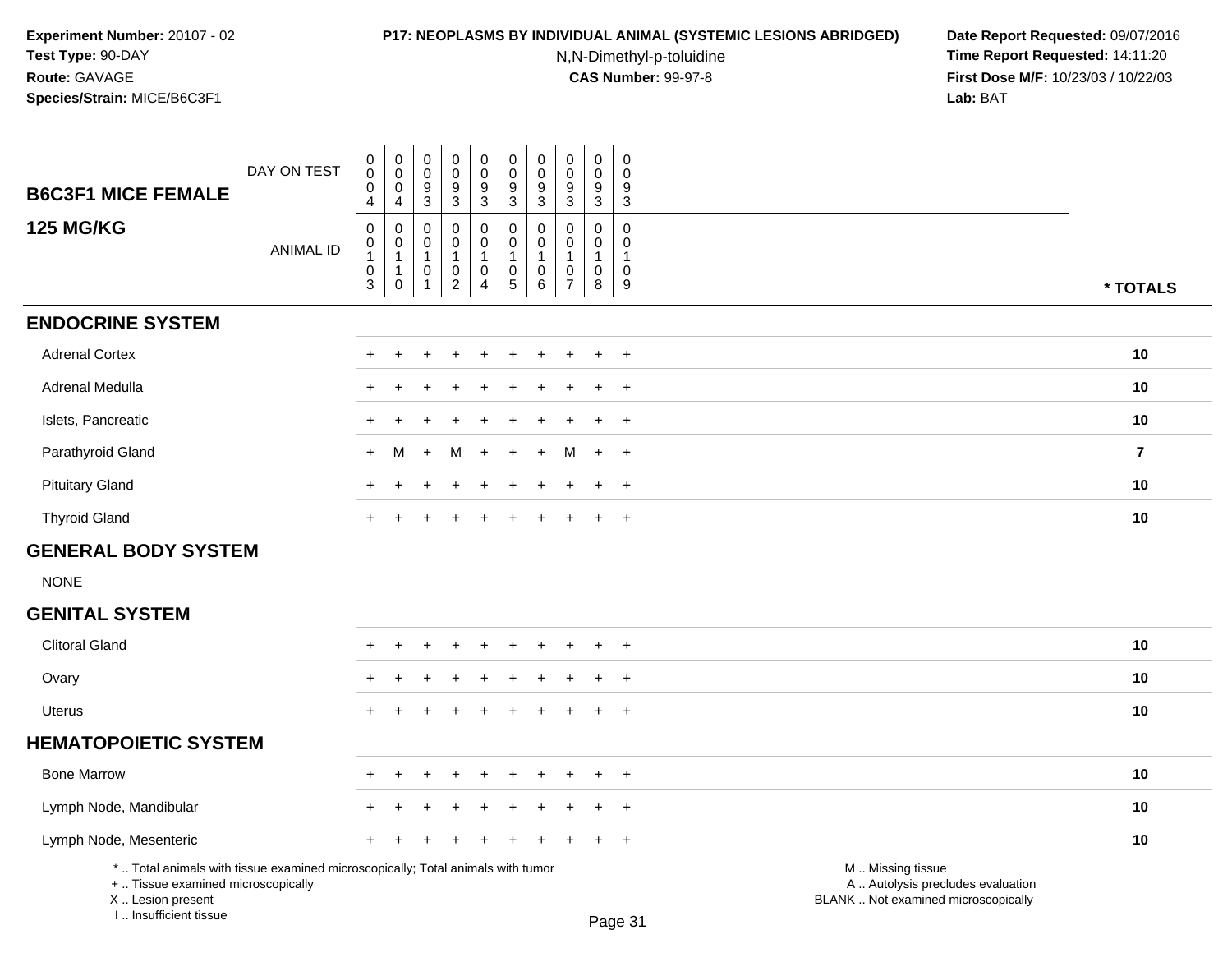### **P17: NEOPLASMS BY INDIVIDUAL ANIMAL (SYSTEMIC LESIONS ABRIDGED) Date Report Requested:** 09/07/2016

N,N-Dimethyl-p-toluidine

 **Time Report Requested:** 14:11:20 **First Dose M/F:** 10/23/03 / 10/22/03<br>**Lab:** BAT **Lab:** BAT

| <b>B6C3F1 MICE FEMALE</b>                                                       | DAY ON TEST      | $\mathbf 0$<br>0<br>0           | $\pmb{0}$<br>0<br>0         | $\boldsymbol{0}$<br>$\pmb{0}$<br>9 | 0<br>$\mathbf 0$<br>9       | $\mathbf 0$<br>0<br>9 | $\pmb{0}$<br>$\mathbf 0$<br>9 | $\pmb{0}$<br>0<br>9       | $\pmb{0}$<br>$\pmb{0}$<br>$9\,$ | $\pmb{0}$<br>0<br>9 | $\mathbf 0$<br>0<br>9  |                   |          |
|---------------------------------------------------------------------------------|------------------|---------------------------------|-----------------------------|------------------------------------|-----------------------------|-----------------------|-------------------------------|---------------------------|---------------------------------|---------------------|------------------------|-------------------|----------|
|                                                                                 |                  | 4                               | 4                           | $\sqrt{3}$                         | $\ensuremath{\mathsf{3}}$   | 3                     | $\sqrt{3}$                    | $\ensuremath{\mathsf{3}}$ | $\ensuremath{\mathsf{3}}$       | $\sqrt{3}$          | $\sqrt{3}$             |                   |          |
| <b>125 MG/KG</b>                                                                | <b>ANIMAL ID</b> | $\mathbf 0$<br>0<br>$\mathbf 1$ | 0<br>0                      | 0<br>0<br>-1                       | 0<br>$\mathbf 0$<br>1       | 0<br>0<br>1           | 0<br>0<br>1                   | 0<br>$\mathbf{1}$         | 0<br>0                          | 0<br>0<br>1         | 0<br>0<br>$\mathbf{1}$ |                   |          |
|                                                                                 |                  | 0<br>3                          | $\mathbf{1}$<br>$\mathbf 0$ | 0<br>1                             | $\pmb{0}$<br>$\overline{2}$ | 0<br>$\overline{4}$   | $\pmb{0}$<br>$\sqrt{5}$       | 0<br>$\,6\,$              | $\pmb{0}$<br>$\overline{7}$     | 0<br>8              | 0<br>9                 |                   | * TOTALS |
| Spleen                                                                          |                  | $\ddot{}$                       | $\ddot{}$                   | $\ddot{}$                          | $\ddot{}$                   | $\ddot{}$             | $\ddot{}$                     | $\ddot{}$                 | $\overline{ }$                  | $\ddot{}$           | $+$                    |                   | 10       |
| Thymus                                                                          |                  | $\ddot{}$                       | ÷                           |                                    | +                           |                       | $\ddot{}$                     | $\div$                    | $\,$                            | $+$                 | $+$                    |                   | 10       |
| <b>INTEGUMENTARY SYSTEM</b>                                                     |                  |                                 |                             |                                    |                             |                       |                               |                           |                                 |                     |                        |                   |          |
| <b>Mammary Gland</b>                                                            |                  | +                               |                             |                                    | ٠                           |                       |                               |                           |                                 | +                   | $+$                    |                   | 10       |
| Skin                                                                            |                  | $\ddot{}$                       | ÷                           |                                    |                             |                       |                               |                           | ٠                               | $\ddot{}$           | $^{+}$                 |                   | 10       |
| <b>MUSCULOSKELETAL SYSTEM</b>                                                   |                  |                                 |                             |                                    |                             |                       |                               |                           |                                 |                     |                        |                   |          |
| Bone                                                                            |                  | $+$                             |                             |                                    |                             |                       |                               |                           |                                 | $+$                 | $+$                    |                   | 10       |
| <b>NERVOUS SYSTEM</b>                                                           |                  |                                 |                             |                                    |                             |                       |                               |                           |                                 |                     |                        |                   |          |
| <b>Brain</b>                                                                    |                  | $+$                             | $+$                         | $+$                                | $+$                         | $\ddot{}$             | $+$                           | $+$                       | $+$                             | $+$                 | $+$                    |                   | 10       |
| <b>RESPIRATORY SYSTEM</b>                                                       |                  |                                 |                             |                                    |                             |                       |                               |                           |                                 |                     |                        |                   |          |
| Lung                                                                            |                  | ÷                               |                             |                                    |                             |                       |                               |                           |                                 | $\div$              | $\overline{+}$         |                   | 10       |
| Nose                                                                            |                  | $\ddot{}$                       | $\pm$                       |                                    | $\div$                      |                       |                               |                           | $\overline{ }$                  | $\pm$               | $+$                    |                   | 10       |
| Trachea                                                                         |                  | $+$                             | $\ddot{}$                   | $\pm$                              | $\ddot{}$                   | $\ddot{}$             | $\ddot{}$                     | $\ddot{}$                 | $\overline{+}$                  | $+$                 | $+$                    |                   | 10       |
| <b>SPECIAL SENSES SYSTEM</b>                                                    |                  |                                 |                             |                                    |                             |                       |                               |                           |                                 |                     |                        |                   |          |
| Eye                                                                             |                  | $\pm$                           | $\pm$                       |                                    | $\pm$                       | $\div$                | $\pm$                         | ÷                         | $\pm$                           | $+$                 | $+$                    |                   | 10       |
| Harderian Gland                                                                 |                  | $+$                             | $\ddot{}$                   | $\ddot{}$                          | $+$                         | $\ddot{}$             | $\ddot{}$                     | $+$                       | $+$                             | $+$                 | $+$                    |                   | 10       |
| <b>URINARY SYSTEM</b>                                                           |                  |                                 |                             |                                    |                             |                       |                               |                           |                                 |                     |                        |                   |          |
| *  Total animals with tissue examined microscopically; Total animals with tumor |                  |                                 |                             |                                    |                             |                       |                               |                           |                                 |                     |                        | M  Missing tissue |          |

+ .. Tissue examined microscopically

 Lesion present BLANK .. Not examined microscopicallyX .. Lesion present

I .. Insufficient tissue

 M .. Missing tissuey the contract of the contract of the contract of the contract of the contract of  $\mathsf A$  . Autolysis precludes evaluation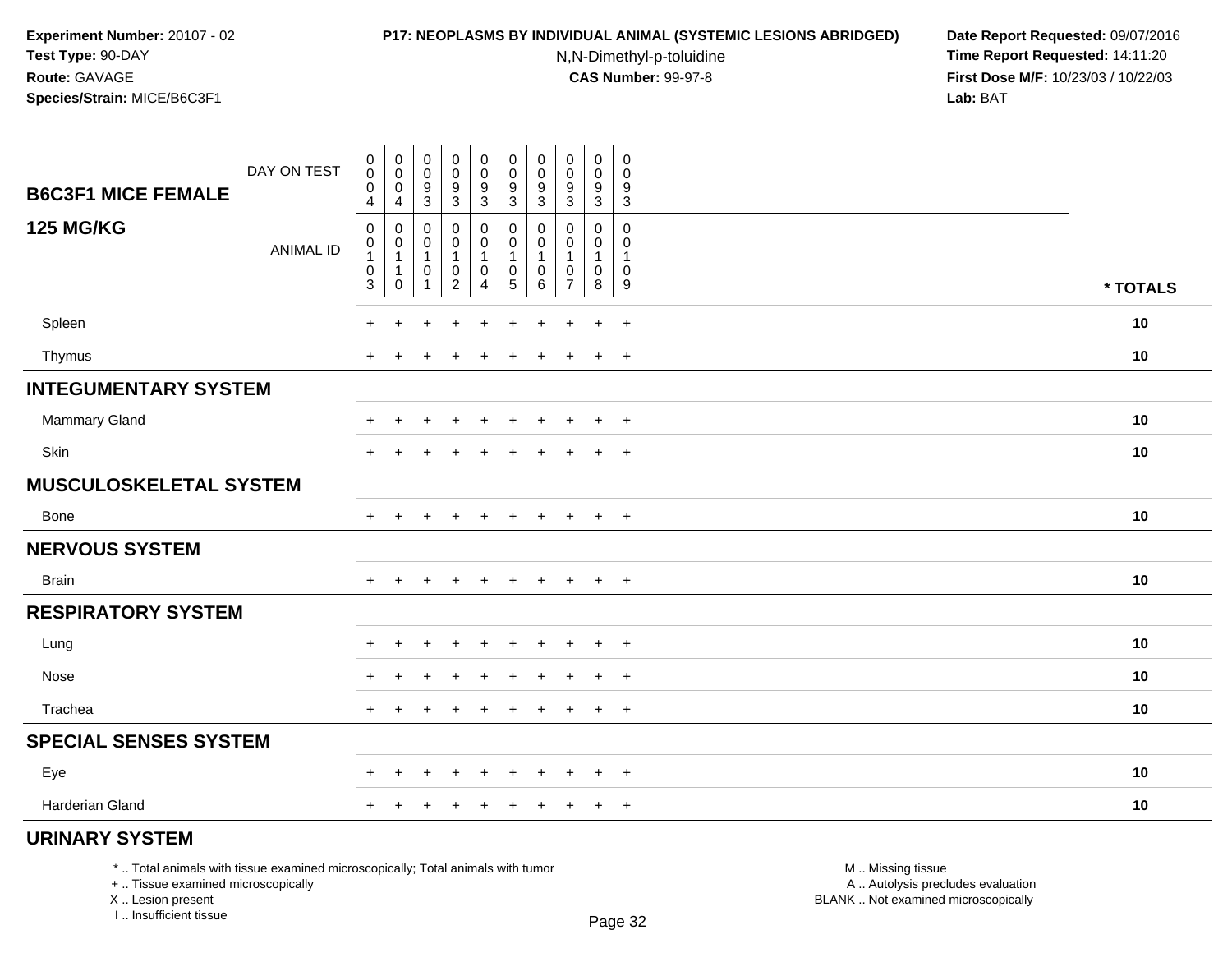### **P17: NEOPLASMS BY INDIVIDUAL ANIMAL (SYSTEMIC LESIONS ABRIDGED) Date Report Requested:** 09/07/2016

N,N-Dimethyl-p-toluidine

 **Time Report Requested:** 14:11:20 **First Dose M/F:** 10/23/03 / 10/22/03<br>**Lab:** BAT **Lab:** BAT

| <b>B6C3F1 MICE FEMALE</b> | DAY ON TEST | $\begin{matrix} 0 \\ 0 \end{matrix}$<br>0<br>4 | $\begin{matrix} 0 \\ 0 \end{matrix}$<br>$\mathbf 0$<br>4 | $\begin{matrix}0\\0\\9\\3\end{matrix}$        | $\mathbf{0}$<br>0<br>9<br>3              | 0<br>0<br>9<br>3           | $_0^0$<br>$\boldsymbol{9}$<br>$\mathbf{3}$ | $\begin{matrix} 0 \\ 0 \end{matrix}$<br>9<br>$\mathbf{3}$ | $\begin{matrix} 0 \\ 0 \end{matrix}$<br>9<br>3 | $\mathbf{0}$<br>0<br>9<br>3 | 0<br>0<br>9<br>3 |          |
|---------------------------|-------------|------------------------------------------------|----------------------------------------------------------|-----------------------------------------------|------------------------------------------|----------------------------|--------------------------------------------|-----------------------------------------------------------|------------------------------------------------|-----------------------------|------------------|----------|
| <b>125 MG/KG</b>          | ANIMAL ID   | 0<br>0<br>0<br>$\mathbf{3}$                    | 0<br>$\mathbf 0$<br>$\mathbf 0$                          | 0<br>$\pmb{0}$<br>$\pmb{0}$<br>$\overline{ }$ | $\mathbf{0}$<br>0<br>0<br>$\overline{a}$ | 0<br>0<br>$\mathbf 0$<br>4 | 0<br>0<br>0<br>$\sqrt{5}$                  | 0<br>$\pmb{0}$<br>$\pmb{0}$<br>$\,6\,$                    | $\theta$<br>0<br>0<br>$\overline{ }$           | $\mathbf 0$<br>0<br>0<br>8  | 0<br>9           | * TOTALS |
| Kidney                    |             | $\pm$                                          |                                                          | $+$                                           | $\pm$                                    | $+$                        | $+$                                        | $+$ $-$                                                   |                                                | $+$ $+$ $+$                 |                  | 10       |
| <b>Urinary Bladder</b>    |             | $+$                                            |                                                          | ÷.                                            | $\div$                                   | $+$                        | $+$                                        | $+$                                                       | $+$                                            | $+$                         | $+$              | 10       |
| <b>SYSTEMIC LESIONS</b>   |             |                                                |                                                          |                                               |                                          |                            |                                            |                                                           |                                                |                             |                  |          |
| Multiple Organ            |             | $+$                                            | $\pm$                                                    | $\pm$                                         | $\pm$                                    | $+$                        | $+$                                        | $+$                                                       | $+$                                            | $\div$                      | $+$              | 10       |

\* .. Total animals with tissue examined microscopically; Total animals with tumor

n  $+$ 

X .. Lesion present

<sup>+ ..</sup> Tissue examined microscopically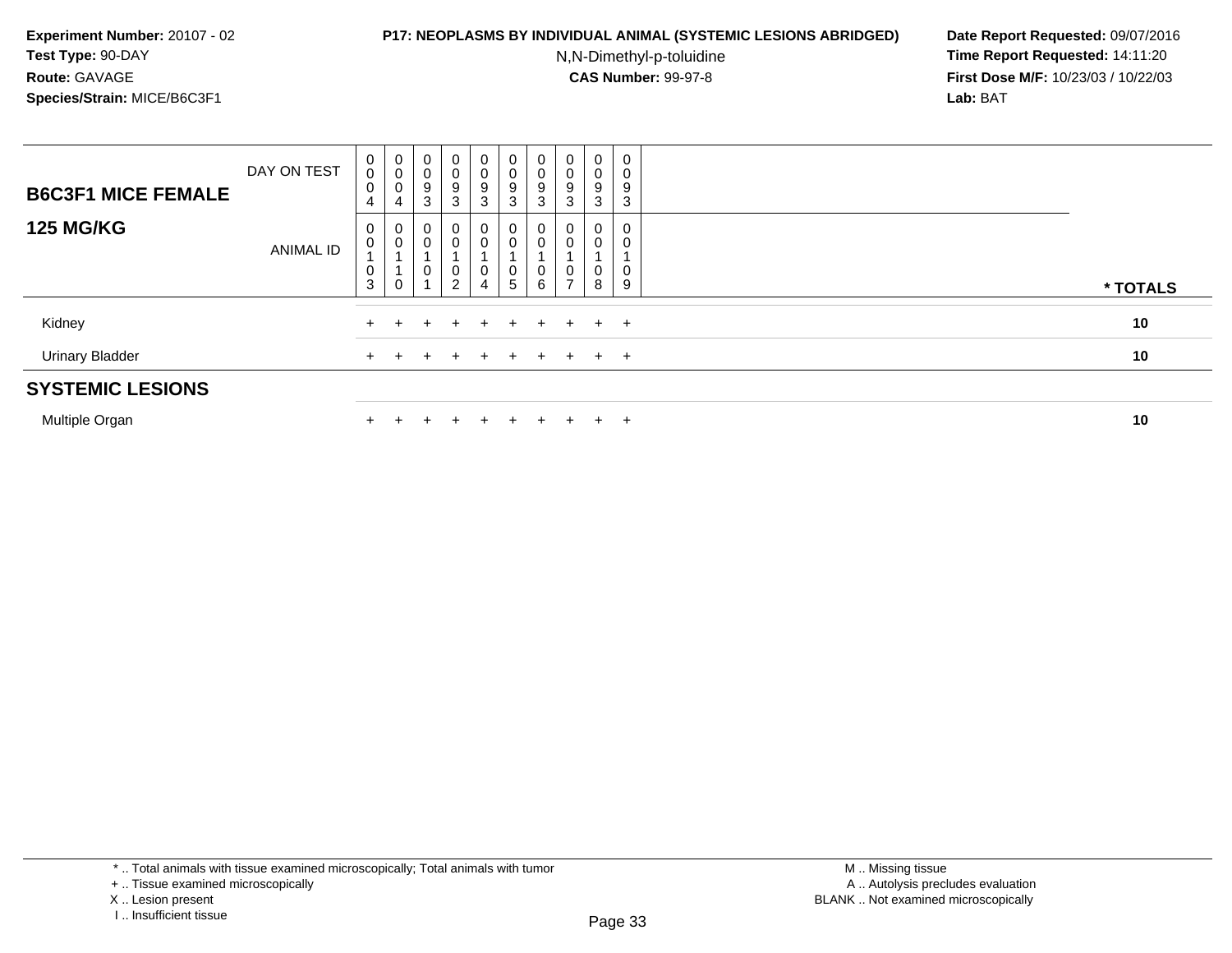I .. Insufficient tissue

# **P17: NEOPLASMS BY INDIVIDUAL ANIMAL (SYSTEMIC LESIONS ABRIDGED) Date Report Requested:** 09/07/2016

N,N-Dimethyl-p-toluidine

| <b>B6C3F1 MICE FEMALE</b>                                                                                                                  | DAY ON TEST      | 0<br>$\mathbf 0$<br>$_2^0$                                         | $_{\rm 0}^{\rm 0}$<br>$\pmb{0}$                                                   | $\pmb{0}$<br>$\mathbf 0$<br>0                                                                               | $\pmb{0}$<br>$\mathbf 0$<br>$\mathbf 0$                                                      | $\pmb{0}$<br>$\mathsf{O}\xspace$<br>$\mathbf 0$                     | $\pmb{0}$<br>$\mathsf{O}\xspace$<br>$\mathbf 0$                                                   | $\pmb{0}$<br>$\mathbf 0$<br>0                                        | $\pmb{0}$<br>$\mathsf{O}\xspace$<br>0                            | $\pmb{0}$<br>$\pmb{0}$<br>$\mathbf 0$                                             | $\pmb{0}$<br>$\mathbf 0$<br>0                                                                     |                                                                                               |          |
|--------------------------------------------------------------------------------------------------------------------------------------------|------------------|--------------------------------------------------------------------|-----------------------------------------------------------------------------------|-------------------------------------------------------------------------------------------------------------|----------------------------------------------------------------------------------------------|---------------------------------------------------------------------|---------------------------------------------------------------------------------------------------|----------------------------------------------------------------------|------------------------------------------------------------------|-----------------------------------------------------------------------------------|---------------------------------------------------------------------------------------------------|-----------------------------------------------------------------------------------------------|----------|
| <b>250 MG/KG</b>                                                                                                                           | <b>ANIMAL ID</b> | $\pmb{0}$<br>$\boldsymbol{0}$<br>$\mathbf{1}$<br>$\mathbf{1}$<br>3 | $\overline{2}$<br>0<br>$\pmb{0}$<br>$\mathbf{1}$<br>$\mathbf 1$<br>$\overline{7}$ | $\overline{3}$<br>$\mathbf 0$<br>$\mathbf 0$<br>$\overline{1}$<br>$\overline{\mathbf{1}}$<br>$\overline{1}$ | $\overline{3}$<br>$\pmb{0}$<br>$\mathbf 0$<br>$\mathbf{1}$<br>$\mathbf{1}$<br>$\overline{4}$ | $\overline{3}$<br>0<br>$\mathbf 0$<br>$\mathbf{1}$<br>$\frac{2}{0}$ | $\overline{4}$<br>$\pmb{0}$<br>$\pmb{0}$<br>$\mathbf{1}$<br>$\begin{array}{c} 1 \\ 5 \end{array}$ | 4<br>$\mathbf 0$<br>$\mathbf 0$<br>$\mathbf{1}$<br>$\mathbf{1}$<br>6 | $\overline{4}$<br>$\Omega$<br>$\Omega$<br>-1<br>$\mathbf 1$<br>8 | $\overline{5}$<br>$\mathbf 0$<br>$\mathbf 0$<br>$\mathbf{1}$<br>$\mathbf{1}$<br>2 | $\sqrt{5}$<br>$\mathbf 0$<br>$\mathbf{0}$<br>$\overline{1}$<br>$\overline{1}$<br>$\boldsymbol{9}$ |                                                                                               | * TOTALS |
| <b>ALIMENTARY SYSTEM</b>                                                                                                                   |                  |                                                                    |                                                                                   |                                                                                                             |                                                                                              |                                                                     |                                                                                                   |                                                                      |                                                                  |                                                                                   |                                                                                                   |                                                                                               |          |
| Esophagus                                                                                                                                  |                  |                                                                    |                                                                                   |                                                                                                             |                                                                                              |                                                                     |                                                                                                   |                                                                      |                                                                  |                                                                                   | $\ddot{}$                                                                                         |                                                                                               | 10       |
| Gallbladder                                                                                                                                |                  |                                                                    |                                                                                   |                                                                                                             |                                                                                              |                                                                     |                                                                                                   |                                                                      |                                                                  |                                                                                   | $\overline{+}$                                                                                    |                                                                                               | 10       |
| Intestine Large, Cecum                                                                                                                     |                  | $\div$                                                             |                                                                                   |                                                                                                             |                                                                                              |                                                                     |                                                                                                   |                                                                      |                                                                  |                                                                                   | $+$                                                                                               |                                                                                               | 10       |
| Intestine Large, Colon                                                                                                                     |                  |                                                                    |                                                                                   |                                                                                                             |                                                                                              |                                                                     |                                                                                                   |                                                                      |                                                                  |                                                                                   | $\overline{ }$                                                                                    |                                                                                               | 10       |
| Intestine Large, Rectum                                                                                                                    |                  |                                                                    |                                                                                   |                                                                                                             |                                                                                              |                                                                     |                                                                                                   |                                                                      |                                                                  |                                                                                   | $\overline{ }$                                                                                    |                                                                                               | 10       |
| Intestine Small, Duodenum                                                                                                                  |                  |                                                                    |                                                                                   |                                                                                                             |                                                                                              |                                                                     |                                                                                                   |                                                                      |                                                                  |                                                                                   | $\overline{ }$                                                                                    |                                                                                               | 10       |
| Intestine Small, Ileum                                                                                                                     |                  | $+$                                                                |                                                                                   |                                                                                                             |                                                                                              |                                                                     |                                                                                                   |                                                                      |                                                                  |                                                                                   | $+$                                                                                               |                                                                                               | 10       |
| Intestine Small, Jejunum                                                                                                                   |                  |                                                                    |                                                                                   |                                                                                                             |                                                                                              |                                                                     |                                                                                                   |                                                                      |                                                                  |                                                                                   | $+$                                                                                               |                                                                                               | 10       |
| Liver                                                                                                                                      |                  |                                                                    |                                                                                   |                                                                                                             |                                                                                              |                                                                     |                                                                                                   |                                                                      |                                                                  |                                                                                   | $\ddot{}$                                                                                         |                                                                                               | 10       |
| Pancreas                                                                                                                                   |                  |                                                                    |                                                                                   |                                                                                                             |                                                                                              |                                                                     |                                                                                                   |                                                                      |                                                                  |                                                                                   | $\ddot{}$                                                                                         |                                                                                               | 10       |
| Salivary Glands                                                                                                                            |                  | $\div$                                                             |                                                                                   |                                                                                                             |                                                                                              |                                                                     |                                                                                                   |                                                                      |                                                                  |                                                                                   | $+$                                                                                               |                                                                                               | 10       |
| Stomach, Forestomach                                                                                                                       |                  |                                                                    |                                                                                   |                                                                                                             |                                                                                              |                                                                     |                                                                                                   |                                                                      |                                                                  |                                                                                   | $\overline{+}$                                                                                    |                                                                                               | 10       |
| Stomach, Glandular                                                                                                                         |                  | $+$                                                                |                                                                                   |                                                                                                             |                                                                                              |                                                                     |                                                                                                   |                                                                      |                                                                  | $\ddot{}$                                                                         | $+$                                                                                               |                                                                                               | 10       |
| <b>CARDIOVASCULAR SYSTEM</b>                                                                                                               |                  |                                                                    |                                                                                   |                                                                                                             |                                                                                              |                                                                     |                                                                                                   |                                                                      |                                                                  |                                                                                   |                                                                                                   |                                                                                               |          |
| <b>Blood Vessel</b>                                                                                                                        |                  |                                                                    |                                                                                   |                                                                                                             |                                                                                              |                                                                     |                                                                                                   |                                                                      |                                                                  |                                                                                   | $\overline{1}$                                                                                    |                                                                                               | 10       |
| Heart                                                                                                                                      |                  |                                                                    |                                                                                   |                                                                                                             |                                                                                              |                                                                     |                                                                                                   |                                                                      |                                                                  |                                                                                   | $+$                                                                                               |                                                                                               | 10       |
| *  Total animals with tissue examined microscopically; Total animals with tumor<br>+  Tissue examined microscopically<br>X  Lesion present |                  |                                                                    |                                                                                   |                                                                                                             |                                                                                              |                                                                     |                                                                                                   |                                                                      |                                                                  |                                                                                   |                                                                                                   | M  Missing tissue<br>A  Autolysis precludes evaluation<br>BLANK  Not examined microscopically |          |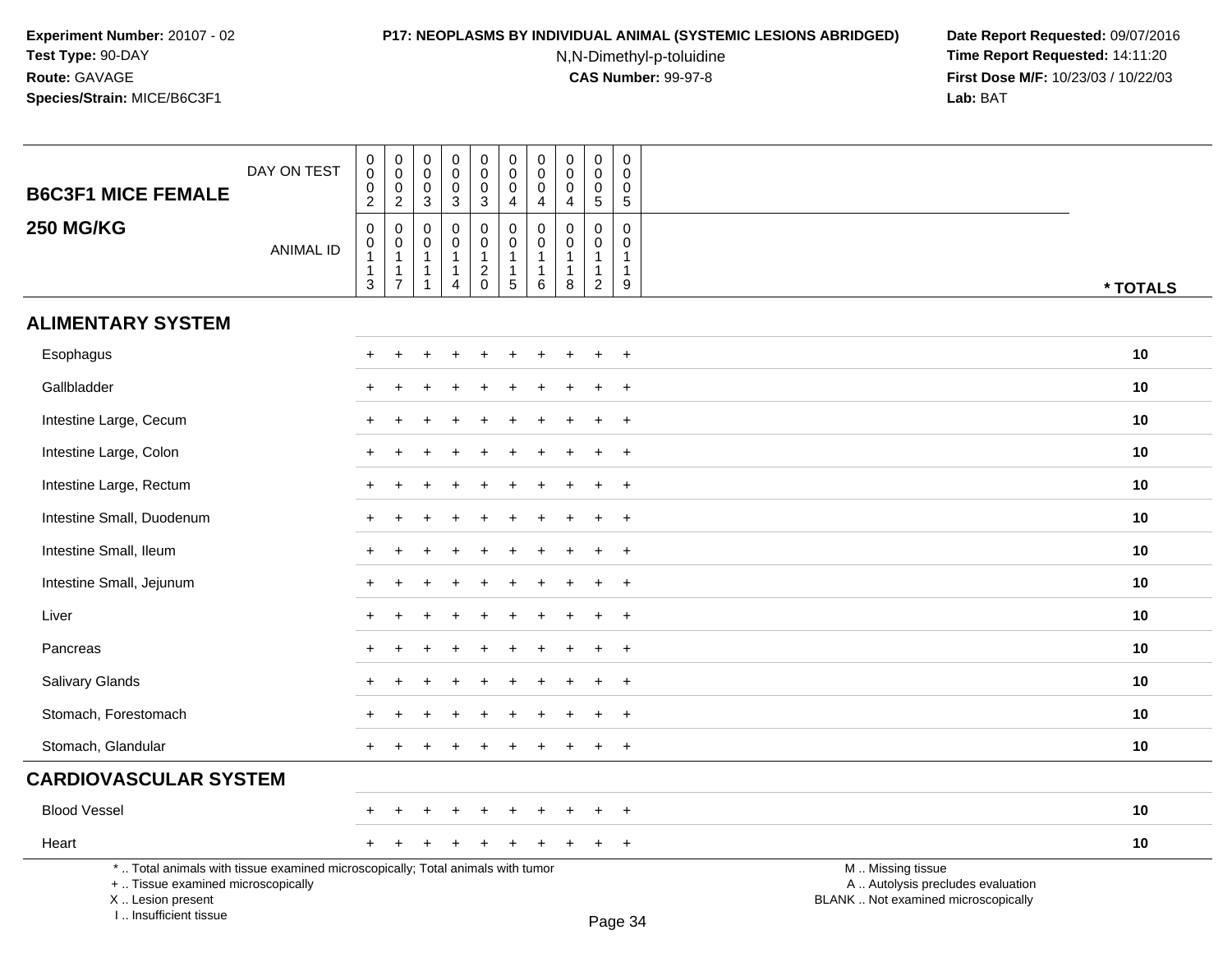# **P17: NEOPLASMS BY INDIVIDUAL ANIMAL (SYSTEMIC LESIONS ABRIDGED) Date Report Requested:** 09/07/2016

N,N-Dimethyl-p-toluidine

| DAY ON TEST<br><b>B6C3F1 MICE FEMALE</b>                                                                                                                            | 0<br>$\pmb{0}$<br>$\boldsymbol{0}$<br>$\overline{c}$               | 0<br>$\ddot{\mathbf{0}}$<br>$\boldsymbol{0}$<br>$\overline{2}$               | 0<br>$\mathsf 0$<br>0<br>$\sqrt{3}$           | 0<br>$\pmb{0}$<br>0<br>3                                                  | 0<br>$\overline{0}$<br>$\mathbf 0$<br>3                         | 0<br>$\mathbf 0$<br>0<br>$\overline{4}$                        | 0<br>$\overline{0}$<br>0<br>$\overline{4}$                    | 0<br>$\mathbf 0$<br>$\mathbf 0$<br>4           | 0<br>$\mathbf 0$<br>$\mathbf 0$<br>$\sqrt{5}$                               | 0<br>0<br>$\mathbf 0$<br>$\,$ 5 $\,$     |                                                                                               |              |
|---------------------------------------------------------------------------------------------------------------------------------------------------------------------|--------------------------------------------------------------------|------------------------------------------------------------------------------|-----------------------------------------------|---------------------------------------------------------------------------|-----------------------------------------------------------------|----------------------------------------------------------------|---------------------------------------------------------------|------------------------------------------------|-----------------------------------------------------------------------------|------------------------------------------|-----------------------------------------------------------------------------------------------|--------------|
| <b>250 MG/KG</b><br><b>ANIMAL ID</b>                                                                                                                                | 0<br>0<br>$\mathbf{1}$<br>$\mathbf 1$<br>$\ensuremath{\mathsf{3}}$ | $\mathbf 0$<br>$\pmb{0}$<br>$\mathbf{1}$<br>$\overline{1}$<br>$\overline{7}$ | 0<br>0<br>$\mathbf{1}$<br>$\overline{1}$<br>1 | $\mathbf 0$<br>$\Omega$<br>$\mathbf{1}$<br>$\mathbf{1}$<br>$\overline{4}$ | 0<br>$\mathbf 0$<br>1<br>$\overline{\mathbf{c}}$<br>$\mathsf 0$ | 0<br>$\mathbf 0$<br>$\mathbf{1}$<br>$\mathbf{1}$<br>$\sqrt{5}$ | $\pmb{0}$<br>$\mathbf 0$<br>$\mathbf{1}$<br>$\mathbf{1}$<br>6 | $\mathbf 0$<br>$\Omega$<br>$\overline{1}$<br>8 | $\mathbf 0$<br>$\Omega$<br>$\mathbf{1}$<br>$\overline{1}$<br>$\overline{2}$ | 0<br>$\Omega$<br>-1<br>$\mathbf{1}$<br>9 |                                                                                               | * TOTALS     |
| <b>ENDOCRINE SYSTEM</b>                                                                                                                                             |                                                                    |                                                                              |                                               |                                                                           |                                                                 |                                                                |                                                               |                                                |                                                                             |                                          |                                                                                               |              |
| <b>Adrenal Cortex</b>                                                                                                                                               |                                                                    |                                                                              |                                               |                                                                           |                                                                 |                                                                |                                                               |                                                |                                                                             | $\ddot{}$                                |                                                                                               | 10           |
| Adrenal Medulla                                                                                                                                                     |                                                                    |                                                                              |                                               |                                                                           |                                                                 |                                                                |                                                               |                                                |                                                                             | $\overline{ }$                           |                                                                                               | 10           |
| Islets, Pancreatic                                                                                                                                                  | $+$                                                                |                                                                              |                                               |                                                                           |                                                                 |                                                                |                                                               |                                                |                                                                             | $+$                                      |                                                                                               | 10           |
| Parathyroid Gland                                                                                                                                                   | M                                                                  | $+$                                                                          | M                                             |                                                                           | $\ddot{}$                                                       | $\ddot{}$                                                      | $\ddot{}$                                                     | м                                              | M                                                                           | $+$                                      |                                                                                               | 6            |
| <b>Pituitary Gland</b>                                                                                                                                              | $+$                                                                |                                                                              | м                                             |                                                                           |                                                                 |                                                                |                                                               |                                                |                                                                             | $+$                                      |                                                                                               | 9            |
| <b>Thyroid Gland</b>                                                                                                                                                | $+$                                                                |                                                                              | ÷                                             |                                                                           |                                                                 |                                                                | $\div$                                                        |                                                | $\ddot{}$                                                                   | $+$                                      |                                                                                               | 10           |
| <b>GENERAL BODY SYSTEM</b>                                                                                                                                          |                                                                    |                                                                              |                                               |                                                                           |                                                                 |                                                                |                                                               |                                                |                                                                             |                                          |                                                                                               |              |
| <b>NONE</b>                                                                                                                                                         |                                                                    |                                                                              |                                               |                                                                           |                                                                 |                                                                |                                                               |                                                |                                                                             |                                          |                                                                                               |              |
| <b>GENITAL SYSTEM</b>                                                                                                                                               |                                                                    |                                                                              |                                               |                                                                           |                                                                 |                                                                |                                                               |                                                |                                                                             |                                          |                                                                                               |              |
| <b>Clitoral Gland</b>                                                                                                                                               |                                                                    |                                                                              |                                               |                                                                           |                                                                 |                                                                |                                                               |                                                |                                                                             | $\ddot{}$                                |                                                                                               | 10           |
| Ovary                                                                                                                                                               | $+$                                                                |                                                                              |                                               |                                                                           |                                                                 |                                                                |                                                               |                                                | $\div$                                                                      | $+$                                      |                                                                                               | 10           |
| Uterus                                                                                                                                                              | $+$                                                                | $\div$                                                                       |                                               |                                                                           |                                                                 | $\div$                                                         | $\pm$                                                         | $\pm$                                          | $\pm$                                                                       | $+$                                      |                                                                                               | 10           |
| <b>HEMATOPOIETIC SYSTEM</b>                                                                                                                                         |                                                                    |                                                                              |                                               |                                                                           |                                                                 |                                                                |                                                               |                                                |                                                                             |                                          |                                                                                               |              |
| <b>Bone Marrow</b>                                                                                                                                                  | $\pm$                                                              |                                                                              |                                               |                                                                           | ÷.                                                              |                                                                |                                                               |                                                | ÷                                                                           | $+$                                      |                                                                                               | 10           |
| Lymph Node                                                                                                                                                          | $+$                                                                | $\overline{+}$                                                               |                                               |                                                                           | $\ddot{}$                                                       |                                                                |                                                               |                                                |                                                                             |                                          |                                                                                               | $\mathbf{3}$ |
| Lymph Node, Mandibular                                                                                                                                              |                                                                    |                                                                              |                                               |                                                                           | M                                                               |                                                                |                                                               |                                                | $+$                                                                         | M                                        |                                                                                               | 8            |
| *  Total animals with tissue examined microscopically; Total animals with tumor<br>+  Tissue examined microscopically<br>X  Lesion present<br>I Insufficient tissue |                                                                    |                                                                              |                                               |                                                                           |                                                                 |                                                                |                                                               |                                                |                                                                             | Page 35                                  | M  Missing tissue<br>A  Autolysis precludes evaluation<br>BLANK  Not examined microscopically |              |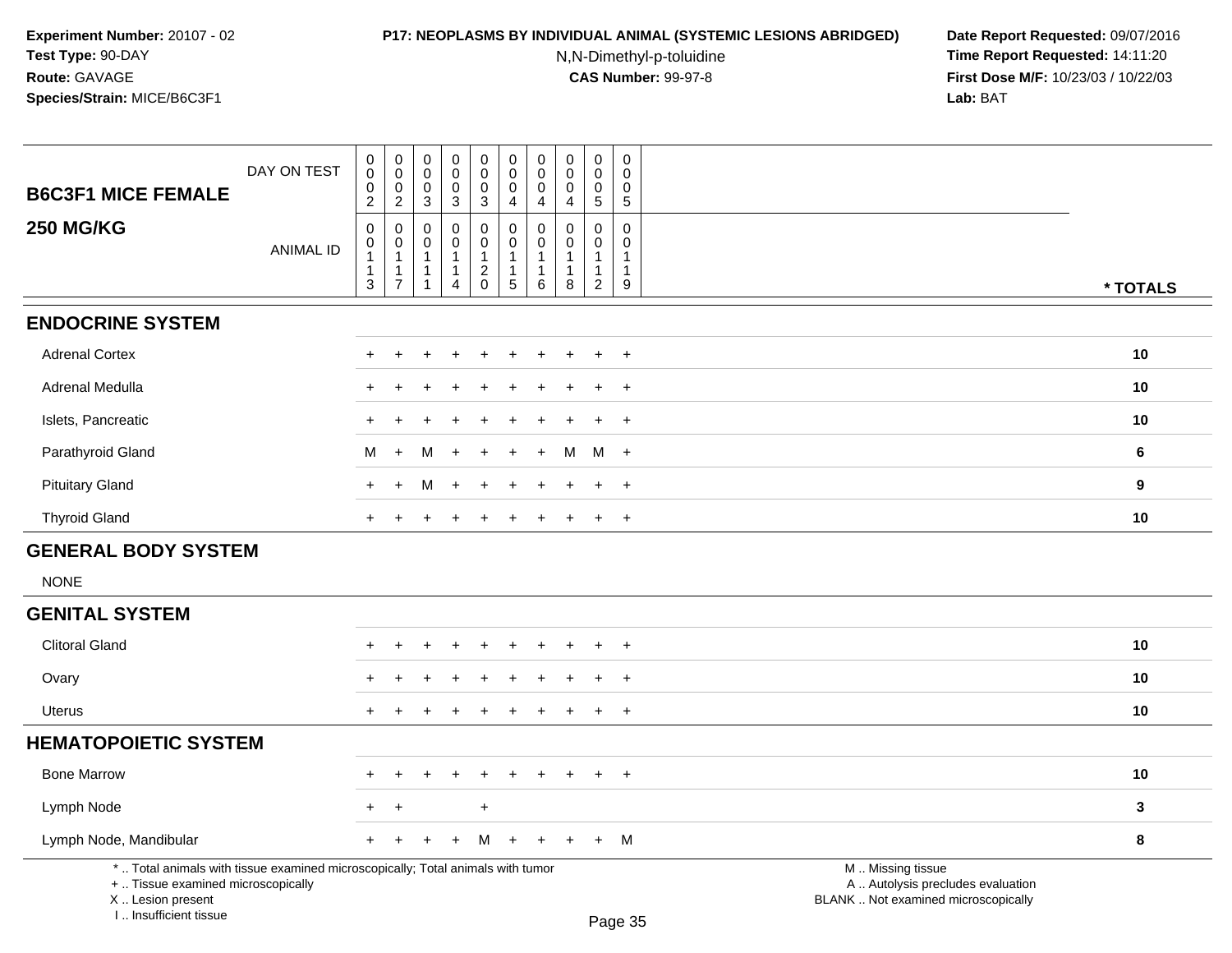#### **P17: NEOPLASMS BY INDIVIDUAL ANIMAL (SYSTEMIC LESIONS ABRIDGED) Date Report Requested:** 09/07/2016

N,N-Dimethyl-p-toluidine

| <b>B6C3F1 MICE FEMALE</b>                                                                                                                                           | DAY ON TEST      | $\begin{smallmatrix}0\\0\end{smallmatrix}$<br>$\mathbf 0$<br>$\overline{2}$ | $\pmb{0}$<br>$\mathbf 0$<br>$\mathbf 0$<br>$\overline{2}$                      | $\mathsf{O}\xspace$<br>$\mathbf 0$<br>$\mathsf{O}\xspace$<br>$\mathbf{3}$ | $\begin{smallmatrix} 0\\0 \end{smallmatrix}$<br>$\mathsf{O}\xspace$<br>3 | $\begin{smallmatrix}0\\0\end{smallmatrix}$<br>$\mathsf{O}\xspace$<br>$\overline{3}$ | $\pmb{0}$<br>$\pmb{0}$<br>$\pmb{0}$<br>$\overline{4}$                | $\pmb{0}$<br>$\mathbf 0$<br>0<br>$\overline{4}$                      | $\pmb{0}$<br>$\mathbf 0$<br>$\mathbf 0$<br>$\overline{4}$       | $\mathbf 0$<br>$\mathbf 0$<br>$\mathbf 0$<br>$\overline{5}$    | $\pmb{0}$<br>$\mathbf 0$<br>$\mathsf{O}\xspace$<br>$\overline{5}$              |                                                                                               |             |
|---------------------------------------------------------------------------------------------------------------------------------------------------------------------|------------------|-----------------------------------------------------------------------------|--------------------------------------------------------------------------------|---------------------------------------------------------------------------|--------------------------------------------------------------------------|-------------------------------------------------------------------------------------|----------------------------------------------------------------------|----------------------------------------------------------------------|-----------------------------------------------------------------|----------------------------------------------------------------|--------------------------------------------------------------------------------|-----------------------------------------------------------------------------------------------|-------------|
| <b>250 MG/KG</b>                                                                                                                                                    | <b>ANIMAL ID</b> | $\pmb{0}$<br>$\,0\,$<br>$\mathbf{1}$<br>1<br>$\sqrt{3}$                     | $\mathbf 0$<br>$\pmb{0}$<br>$\overline{1}$<br>$\overline{1}$<br>$\overline{7}$ | $\pmb{0}$<br>$\mathsf 0$<br>$\mathbf{1}$<br>$\mathbf{1}$<br>$\mathbf{1}$  | 0<br>$\mathbf 0$<br>$\mathbf{1}$<br>$\mathbf{1}$<br>$\overline{4}$       | $\pmb{0}$<br>$\pmb{0}$<br>$\begin{array}{c} 1 \\ 2 \\ 0 \end{array}$                | $\pmb{0}$<br>$\pmb{0}$<br>$\mathbf{1}$<br>$\mathbf{1}$<br>$\sqrt{5}$ | $\mathbf 0$<br>$\mathbf{0}$<br>$\overline{1}$<br>$\overline{1}$<br>6 | $\mathbf 0$<br>$\mathbf 0$<br>$\mathbf{1}$<br>$\mathbf{1}$<br>8 | 0<br>$\mathbf 0$<br>$\mathbf{1}$<br>$\mathbf{1}$<br>$\sqrt{2}$ | $\mathbf 0$<br>$\mathbf 0$<br>$\mathbf{1}$<br>$\mathbf{1}$<br>$\boldsymbol{9}$ |                                                                                               | * TOTALS    |
| Lymph Node, Mesenteric                                                                                                                                              |                  | $\ddot{}$                                                                   | $\ddot{}$                                                                      | ÷                                                                         | $\ddot{}$                                                                | $\ddot{}$                                                                           | M                                                                    | $\ddot{}$                                                            | $\ddot{}$                                                       | $\ddot{}$                                                      | $+$                                                                            |                                                                                               | 9           |
| Spleen                                                                                                                                                              |                  |                                                                             |                                                                                |                                                                           |                                                                          |                                                                                     |                                                                      |                                                                      |                                                                 |                                                                | $\overline{+}$                                                                 |                                                                                               | 10          |
| Thymus                                                                                                                                                              |                  | $\ddot{}$                                                                   |                                                                                |                                                                           |                                                                          |                                                                                     |                                                                      |                                                                      |                                                                 | $\ddot{}$                                                      | $\ddot{}$                                                                      |                                                                                               | 10          |
| <b>INTEGUMENTARY SYSTEM</b>                                                                                                                                         |                  |                                                                             |                                                                                |                                                                           |                                                                          |                                                                                     |                                                                      |                                                                      |                                                                 |                                                                |                                                                                |                                                                                               |             |
| <b>Mammary Gland</b>                                                                                                                                                |                  |                                                                             |                                                                                |                                                                           |                                                                          |                                                                                     |                                                                      |                                                                      |                                                                 |                                                                | $\overline{+}$                                                                 |                                                                                               | 10          |
| <b>Skin</b>                                                                                                                                                         |                  | $\ddot{}$                                                                   |                                                                                |                                                                           |                                                                          |                                                                                     |                                                                      |                                                                      |                                                                 | ÷                                                              | $\ddot{}$                                                                      |                                                                                               | 10          |
| <b>MUSCULOSKELETAL SYSTEM</b>                                                                                                                                       |                  |                                                                             |                                                                                |                                                                           |                                                                          |                                                                                     |                                                                      |                                                                      |                                                                 |                                                                |                                                                                |                                                                                               |             |
| <b>Bone</b>                                                                                                                                                         |                  | ÷                                                                           | +                                                                              |                                                                           |                                                                          |                                                                                     |                                                                      |                                                                      |                                                                 |                                                                | $\pm$                                                                          |                                                                                               | 10          |
| <b>Skeletal Muscle</b>                                                                                                                                              |                  |                                                                             |                                                                                |                                                                           |                                                                          |                                                                                     |                                                                      |                                                                      | $\ddot{}$                                                       |                                                                |                                                                                |                                                                                               | $\mathbf 1$ |
| <b>NERVOUS SYSTEM</b>                                                                                                                                               |                  |                                                                             |                                                                                |                                                                           |                                                                          |                                                                                     |                                                                      |                                                                      |                                                                 |                                                                |                                                                                |                                                                                               |             |
| <b>Brain</b>                                                                                                                                                        |                  | $+$                                                                         | $\ddot{}$                                                                      | $\pm$                                                                     | $\ddot{}$                                                                | $\ddot{}$                                                                           | $\ddot{}$                                                            | $\ddot{}$                                                            | $+$                                                             | $+$                                                            | $+$                                                                            |                                                                                               | 10          |
| <b>RESPIRATORY SYSTEM</b>                                                                                                                                           |                  |                                                                             |                                                                                |                                                                           |                                                                          |                                                                                     |                                                                      |                                                                      |                                                                 |                                                                |                                                                                |                                                                                               |             |
| Lung                                                                                                                                                                |                  | $\ddot{}$                                                                   | +                                                                              |                                                                           |                                                                          |                                                                                     |                                                                      |                                                                      |                                                                 | $\ddot{}$                                                      | $+$                                                                            |                                                                                               | 10          |
| Nose                                                                                                                                                                |                  |                                                                             |                                                                                |                                                                           |                                                                          |                                                                                     |                                                                      |                                                                      |                                                                 | ÷                                                              | $\overline{+}$                                                                 |                                                                                               | 10          |
| Trachea                                                                                                                                                             |                  | $\pm$                                                                       |                                                                                |                                                                           |                                                                          |                                                                                     |                                                                      |                                                                      |                                                                 | $\ddot{}$                                                      | $^{+}$                                                                         |                                                                                               | 10          |
| <b>SPECIAL SENSES SYSTEM</b>                                                                                                                                        |                  |                                                                             |                                                                                |                                                                           |                                                                          |                                                                                     |                                                                      |                                                                      |                                                                 |                                                                |                                                                                |                                                                                               |             |
| Eye                                                                                                                                                                 |                  |                                                                             |                                                                                |                                                                           |                                                                          |                                                                                     |                                                                      |                                                                      |                                                                 |                                                                | $\ddot{}$                                                                      |                                                                                               | 10          |
| *  Total animals with tissue examined microscopically; Total animals with tumor<br>+  Tissue examined microscopically<br>X  Lesion present<br>I Insufficient tissue |                  |                                                                             |                                                                                |                                                                           |                                                                          |                                                                                     |                                                                      |                                                                      |                                                                 |                                                                | Page 36                                                                        | M  Missing tissue<br>A  Autolysis precludes evaluation<br>BLANK  Not examined microscopically |             |